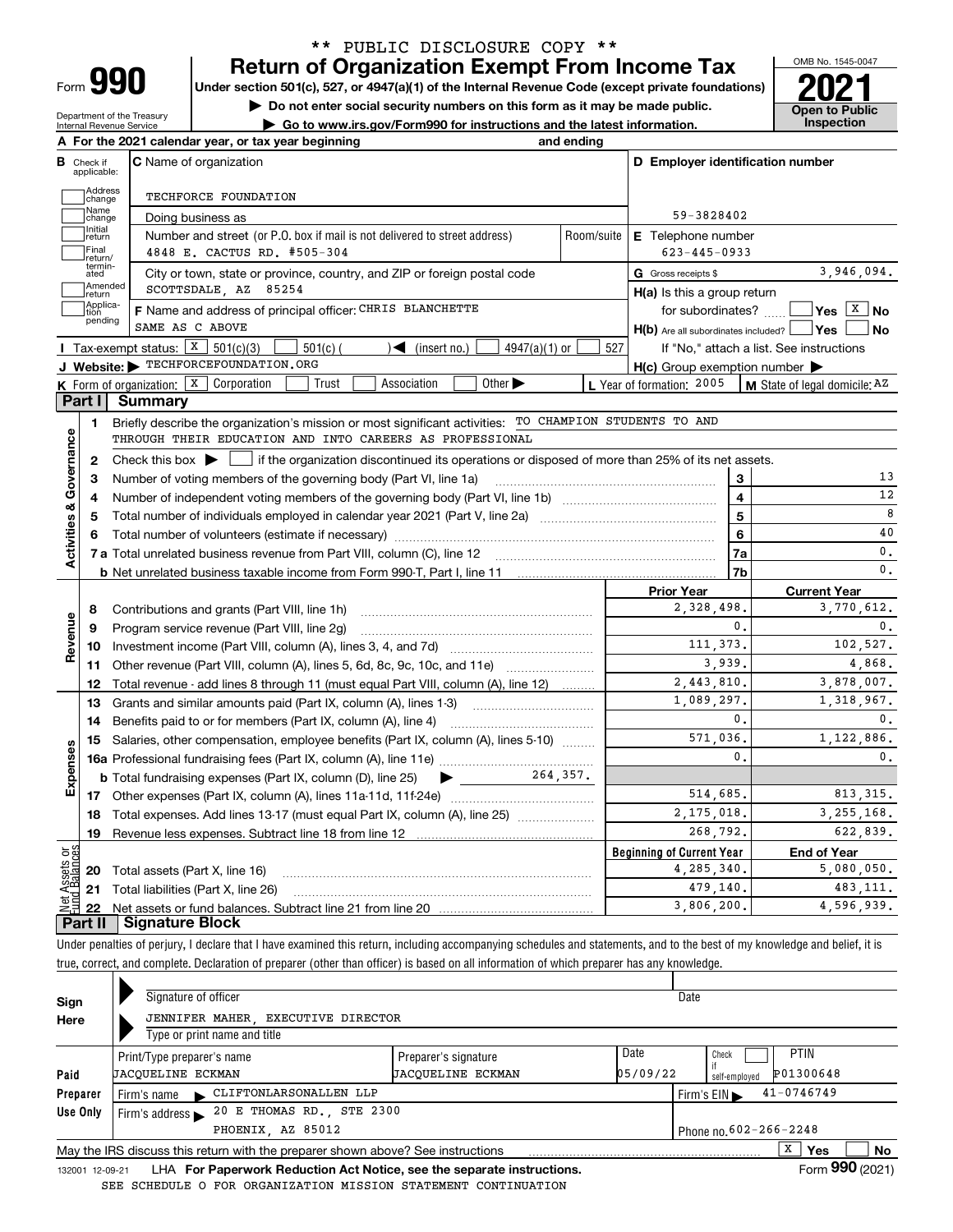|              | Part III   Statement of Program Service Accomplishments                                                                                           |                                                        |
|--------------|---------------------------------------------------------------------------------------------------------------------------------------------------|--------------------------------------------------------|
|              |                                                                                                                                                   | X                                                      |
| 1            | Briefly describe the organization's mission:                                                                                                      |                                                        |
|              | TO CHAMPION STUDENTS TO AND THROUGH THEIR EDUCATION AND INTO CAREERS                                                                              |                                                        |
|              | AS PROFESSIONAL TECHNICIANS.                                                                                                                      |                                                        |
|              |                                                                                                                                                   |                                                        |
| $\mathbf{2}$ | Did the organization undertake any significant program services during the year which were not listed on the                                      |                                                        |
|              |                                                                                                                                                   | $\sqrt{\mathsf{Yes} \mid \mathsf{X} \mid \mathsf{No}}$ |
|              | If "Yes," describe these new services on Schedule O.                                                                                              |                                                        |
| 3            | Did the organization cease conducting, or make significant changes in how it conducts, any program services?                                      | $\sqrt{\mathsf{Yes} \mid \mathsf{X} \mid \mathsf{No}}$ |
|              | If "Yes," describe these changes on Schedule O.                                                                                                   |                                                        |
| 4            | Describe the organization's program service accomplishments for each of its three largest program services, as measured by expenses.              |                                                        |
|              | Section 501(c)(3) and 501(c)(4) organizations are required to report the amount of grants and allocations to others, the total expenses, and      |                                                        |
|              | revenue, if any, for each program service reported.                                                                                               |                                                        |
| 4a           | (Code: ) (Expenses \$1,318,967, including grants of \$1,318,967, ) (Revenue \$                                                                    |                                                        |
|              | TECHFORCE FOUNDATION PROVIDED 1,511 SCHOLARSHIPS AND GRANTS TO STUDENTS                                                                           |                                                        |
|              | WITH FINANCIAL NEED, UNDER ESTABLISHED PLATFORMS: ACCELERATE TUITION                                                                              |                                                        |
|              | SCHOLARSHIPS; LIFE HAPPENS STUDENT EMERGENCY GRANTS; PEDAL TO THE METAL                                                                           |                                                        |
|              | ADVANCED TRAINING TUITION AND RELOCATION GRANTS: STRONG START                                                                                     |                                                        |
|              | RELOCATION AND STARTUP GRANTS; CAMPUS FOOD PANTRY; AND VETERANS AT WORK                                                                           |                                                        |
|              | MILITARY TRANSITION AWARDS. GRANTS ALSO SUPPORT OTHER NONPROFITS; AS                                                                              |                                                        |
|              | WELL AS HIGH SCHOOL CTE (CAREER AND TECHNICAL EDUCATION) PROGRAMS AND                                                                             |                                                        |
|              | OVERALL SCHOLARSHIPS/GRANTS SUPPORT STUDENTS SEEKING POST-SECONDARY                                                                               |                                                        |
|              | EDUCATION AS A PROFESSIONAL TECHNICIAN IN THE AREAS OF AUTOMOTIVE.                                                                                |                                                        |
|              | DIESEL, COLLISION REPAIR, AVIATION, MOTORCYCLE, MARINE, MOTORSPORTS,                                                                              |                                                        |
|              | RESTORATION, WELDING AND CNC MACHINING SO THEY CAN GET TO AND THROUGH                                                                             |                                                        |
|              | THEIR EDUCATION AND FILL THE PIPELINE OF QUALIFIED INDUSTRY                                                                                       |                                                        |
| 4b           | $\frac{1}{361}$ , $\frac{361}{251}$ , $\frac{1}{251}$ including grants of \$<br>TECHFORCE'S CAREER EXPLORATION AND WORKFORCE DEVELOPMENT PROGRAMS |                                                        |
|              | SUPPORT THOSE INTERESTED IN PURSUING THE TECHNICIAN PROFESSION BY                                                                                 |                                                        |
|              | CONNECTING THEM TO RESOURCES, MENTORS, EDUCATION AND EMPLOYERS.                                                                                   |                                                        |
|              | TECHFORCE WORKS TO EDUCATE PEOPLE ABOUT THE CAREER AND DISPEL OUTDATED                                                                            |                                                        |
|              | STIGMAS; PROVIDES HANDS-ON, EXPERIENTIAL OPPORTUNITIES FOR MIDDLE                                                                                 |                                                        |
|              | SCHOOL HIGH SCHOOL AND POST-SECONDARY STUDENTS TO ENGAGE WITH                                                                                     |                                                        |
|              | TECHNOLOGY, STEM SKILLS, AND MENTORS; CONNECT THESE STUDENTS AND                                                                                  |                                                        |
|              | WORKING TECHS WITH RESOURCES, APPRENTICESHIPS, JOBS AND SCHOOLS IN                                                                                |                                                        |
|              | ORDER TO ADVANCE THEIR EDUCATION AND CAREERS.                                                                                                     |                                                        |
|              |                                                                                                                                                   |                                                        |
|              |                                                                                                                                                   |                                                        |
| 4c           | ) (Revenue \$<br>$\left(\text{Code:} \right)$ $\left(\text{Expenses $}\right)$<br>including grants of \$                                          |                                                        |
|              |                                                                                                                                                   |                                                        |
|              |                                                                                                                                                   |                                                        |
|              |                                                                                                                                                   |                                                        |
|              |                                                                                                                                                   |                                                        |
|              |                                                                                                                                                   |                                                        |
|              |                                                                                                                                                   |                                                        |
|              | 4d Other program services (Describe on Schedule O.)                                                                                               |                                                        |
|              | (Expenses \$<br>) (Revenue \$<br>including grants of \$                                                                                           |                                                        |
| 4е           | 2,680,218.<br>Total program service expenses                                                                                                      | Form 990 (2021)                                        |
|              |                                                                                                                                                   |                                                        |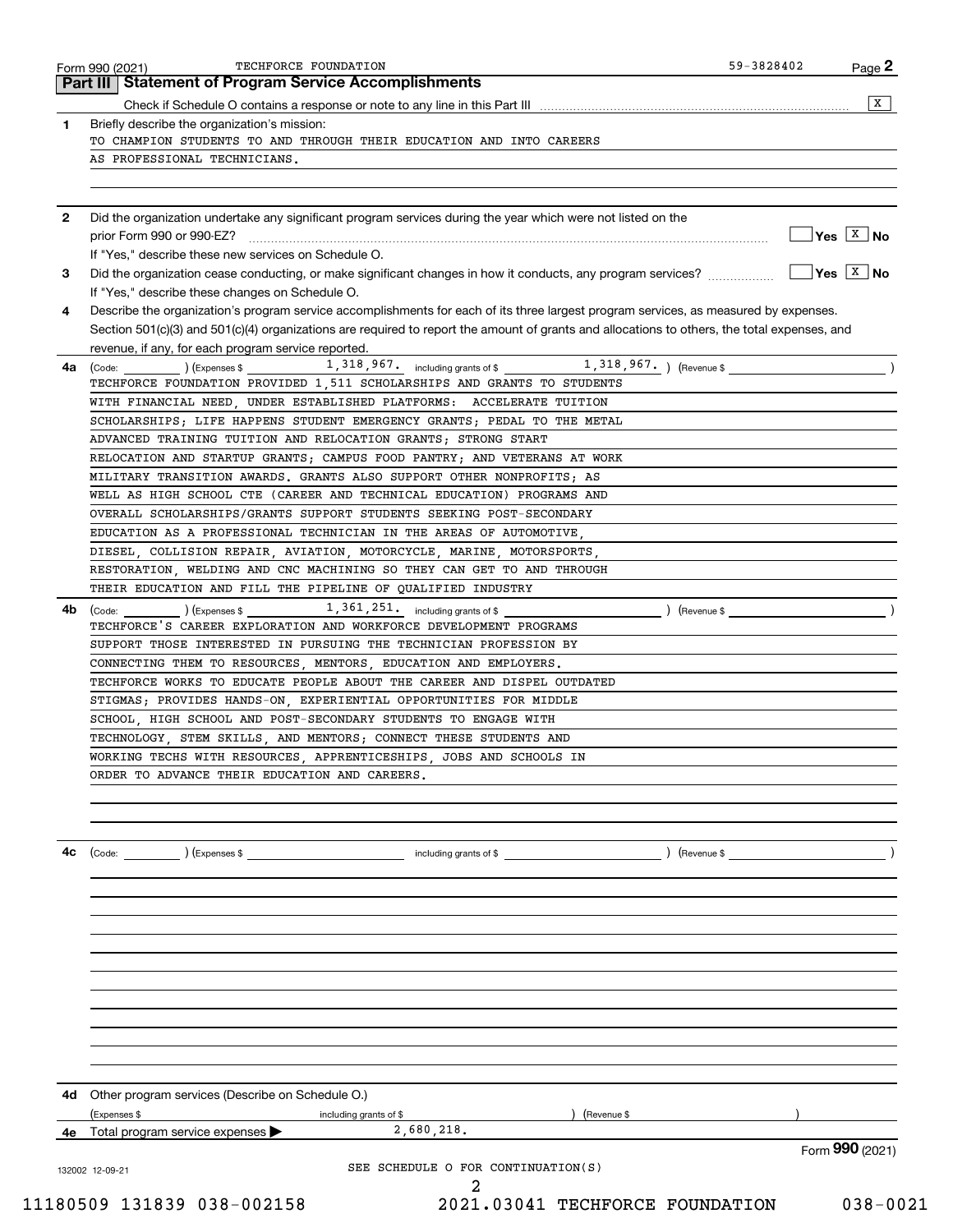|  | Form 990 (2021) |
|--|-----------------|

|     |                                                                                                                                       |                          |                 | Yes   No |
|-----|---------------------------------------------------------------------------------------------------------------------------------------|--------------------------|-----------------|----------|
| 1.  | Is the organization described in section 501(c)(3) or $4947(a)(1)$ (other than a private foundation)?                                 |                          |                 |          |
|     |                                                                                                                                       | 1                        | х               |          |
| 2   |                                                                                                                                       | $\overline{2}$           | X               |          |
| 3   | Did the organization engage in direct or indirect political campaign activities on behalf of or in opposition to candidates for       |                          |                 |          |
|     |                                                                                                                                       | 3                        |                 | x        |
| 4   | Section 501(c)(3) organizations. Did the organization engage in lobbying activities, or have a section 501(h) election in effect      |                          |                 |          |
|     |                                                                                                                                       | 4                        |                 | х        |
| 5   | Is the organization a section 501(c)(4), 501(c)(5), or 501(c)(6) organization that receives membership dues, assessments, or          |                          |                 |          |
|     |                                                                                                                                       | 5                        |                 | x        |
| 6   | Did the organization maintain any donor advised funds or any similar funds or accounts for which donors have the right to             |                          |                 |          |
|     | provide advice on the distribution or investment of amounts in such funds or accounts? If "Yes," complete Schedule D, Part I          | 6                        |                 | х        |
| 7   | Did the organization receive or hold a conservation easement, including easements to preserve open space,                             |                          |                 |          |
|     |                                                                                                                                       | $\overline{\phantom{a}}$ |                 | x        |
| 8   | Did the organization maintain collections of works of art, historical treasures, or other similar assets? If "Yes," complete          |                          |                 |          |
|     |                                                                                                                                       | 8                        |                 | х        |
| 9   | Did the organization report an amount in Part X, line 21, for escrow or custodial account liability, serve as a custodian for         |                          |                 |          |
|     | amounts not listed in Part X; or provide credit counseling, debt management, credit repair, or debt negotiation services?             |                          |                 |          |
|     |                                                                                                                                       | 9                        |                 | х        |
| 10  | Did the organization, directly or through a related organization, hold assets in donor-restricted endowments                          |                          |                 |          |
|     |                                                                                                                                       | 10                       |                 | x        |
| 11  | If the organization's answer to any of the following questions is "Yes," then complete Schedule D, Parts VI, VII, VIII, IX, or X,     |                          |                 |          |
|     | as applicable.                                                                                                                        |                          |                 |          |
|     | a Did the organization report an amount for land, buildings, and equipment in Part X, line 10? If "Yes," complete Schedule D.         |                          |                 |          |
|     |                                                                                                                                       | 11a                      | х               |          |
|     | <b>b</b> Did the organization report an amount for investments - other securities in Part X, line 12, that is 5% or more of its total |                          |                 |          |
|     |                                                                                                                                       | 11b                      |                 | x        |
|     | c Did the organization report an amount for investments - program related in Part X, line 13, that is 5% or more of its total         |                          |                 |          |
|     |                                                                                                                                       | 11c                      |                 | x        |
|     | d Did the organization report an amount for other assets in Part X, line 15, that is 5% or more of its total assets reported in       |                          |                 |          |
|     |                                                                                                                                       | 11d                      |                 | х        |
|     |                                                                                                                                       |                          |                 | x        |
|     | e Did the organization report an amount for other liabilities in Part X, line 25? If "Yes," complete Schedule D, Part X               | 11e                      |                 |          |
| f   | Did the organization's separate or consolidated financial statements for the tax year include a footnote that addresses               |                          | х               |          |
|     | the organization's liability for uncertain tax positions under FIN 48 (ASC 740)? If "Yes," complete Schedule D, Part X                | 11f                      |                 |          |
|     | 12a Did the organization obtain separate, independent audited financial statements for the tax year? If "Yes," complete               |                          | х               |          |
|     |                                                                                                                                       | 12a                      |                 |          |
|     | <b>b</b> Was the organization included in consolidated, independent audited financial statements for the tax year?                    |                          |                 |          |
|     | If "Yes," and if the organization answered "No" to line 12a, then completing Schedule D, Parts XI and XII is optional                 | 12 <sub>b</sub>          |                 | х<br>х   |
| 13  |                                                                                                                                       | 13                       |                 | x        |
| 14a | Did the organization maintain an office, employees, or agents outside of the United States?                                           | 14a                      |                 |          |
|     | <b>b</b> Did the organization have aggregate revenues or expenses of more than \$10,000 from grantmaking, fundraising, business,      |                          |                 |          |
|     | investment, and program service activities outside the United States, or aggregate foreign investments valued at \$100,000            |                          |                 | х        |
|     |                                                                                                                                       | 14b                      |                 |          |
| 15  | Did the organization report on Part IX, column (A), line 3, more than \$5,000 of grants or other assistance to or for any             |                          |                 | x        |
|     |                                                                                                                                       | 15                       |                 |          |
| 16  | Did the organization report on Part IX, column (A), line 3, more than \$5,000 of aggregate grants or other assistance to              |                          |                 |          |
|     |                                                                                                                                       | 16                       |                 | x        |
| 17  | Did the organization report a total of more than \$15,000 of expenses for professional fundraising services on Part IX,               |                          |                 |          |
|     |                                                                                                                                       | 17                       |                 | x        |
| 18  | Did the organization report more than \$15,000 total of fundraising event gross income and contributions on Part VIII, lines          |                          |                 |          |
|     |                                                                                                                                       | 18                       |                 | x        |
| 19  | Did the organization report more than \$15,000 of gross income from gaming activities on Part VIII, line 9a? If "Yes."                |                          |                 |          |
|     |                                                                                                                                       | 19                       |                 | x        |
|     |                                                                                                                                       | 20a                      |                 | x        |
|     | b If "Yes" to line 20a, did the organization attach a copy of its audited financial statements to this return?                        | 20b                      |                 |          |
| 21  | Did the organization report more than \$5,000 of grants or other assistance to any domestic organization or                           |                          |                 |          |
|     |                                                                                                                                       | 21                       |                 | x        |
|     | 132003 12-09-21                                                                                                                       |                          | Form 990 (2021) |          |

3

11180509 131839 038-002158 2021.03041 TECHFORCE FOUNDATION 038-0021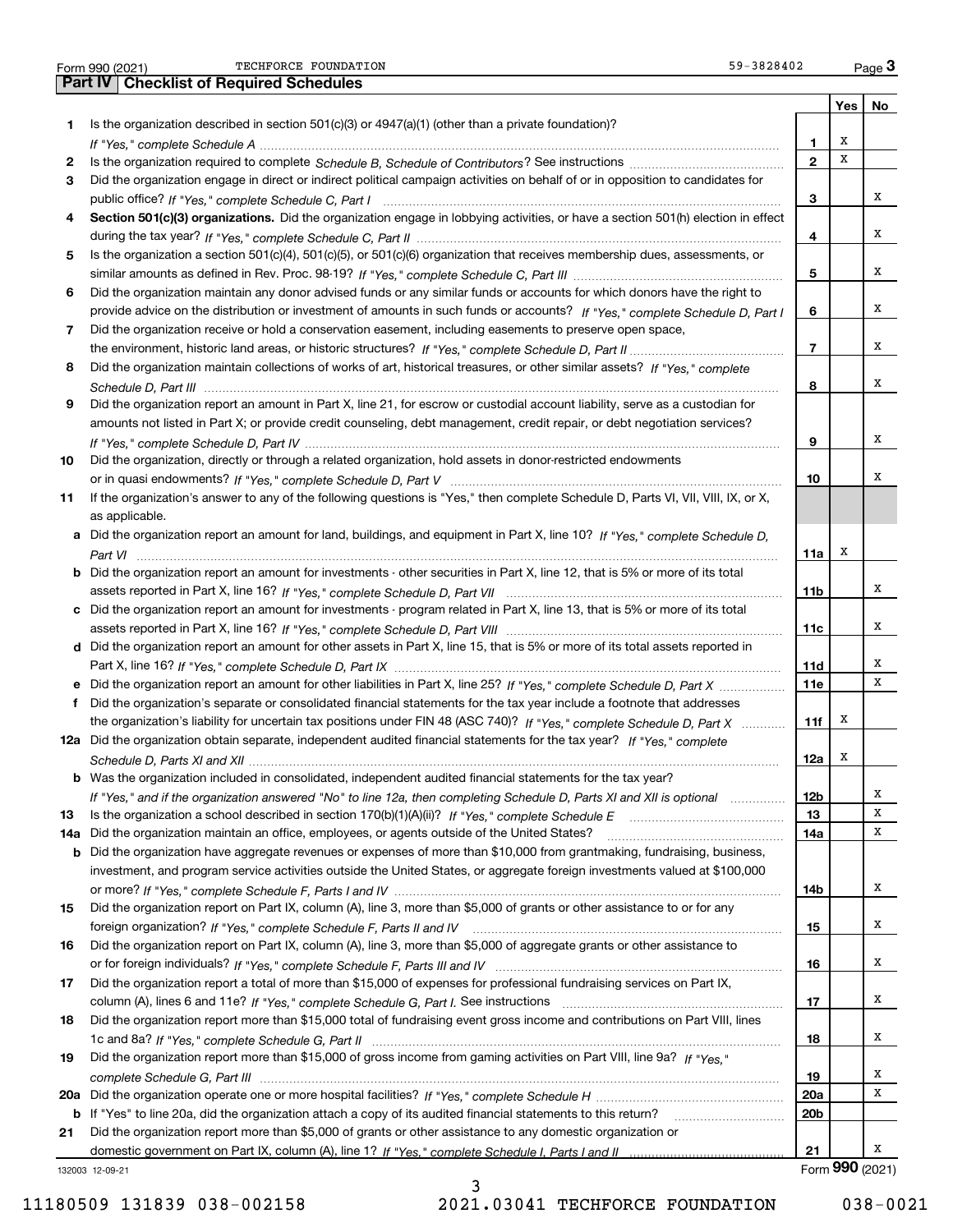|  | Form 990 (2021) |
|--|-----------------|
|  |                 |

Form 990 (2021) TECHFORCE\_FOUNDATION 59-3828402 <sub>Page</sub> 4<br>**Part IV | Checklist of Required Schedules** <sub>(continued)</sub> 59-3828402 <sub>Page</sub> 4 TECHFORCE FOUNDATION 59-3828402

132004 12-09-21 **Yes No 22**Did the organization report more than \$5,000 of grants or other assistance to or for domestic individuals on **2324a**Did the organization have a tax-exempt bond issue with an outstanding principal amount of more than \$100,000 as of the **25aSection 501(c)(3), 501(c)(4), and 501(c)(29) organizations.**  Did the organization engage in an excess benefit **26272829303132333435a** Did the organization have a controlled entity within the meaning of section 512(b)(13)? **363738222324a24b24c24d25a25b262728a28b28c29303132333435a35b363738b** Did the organization invest any proceeds of tax-exempt bonds beyond a temporary period exception? \_\_\_\_\_\_\_\_\_\_\_\_\_\_\_\_\_ **c**Did the organization maintain an escrow account other than a refunding escrow at any time during the year to defease **d** Did the organization act as an "on behalf of" issuer for bonds outstanding at any time during the year? www.communically **b** Is the organization aware that it engaged in an excess benefit transaction with a disqualified person in a prior year, and **ab***If "Yes," complete Schedule L, Part IV* A family member of any individual described in line 28a? ~~~~~~~~~~~~~~~**c***If* A 35% controlled entity of one or more individuals and/or organizations described in line 28a or 28b? **b** If "Yes" to line 35a, did the organization receive any payment from or engage in any transaction with a controlled entity **Section 501(c)(3) organizations.** Did the organization make any transfers to an exempt non-charitable related organization? **Note:**  All Form 990 filers are required to complete Schedule O **Yes No 1a** Enter the number reported in box 3 of Form 1096. Enter -0- if not applicable  $\ldots$  $\ldots$  $\ldots$  $\ldots$  $\ldots$ **b** Enter the number of Forms W-2G included on line 1a. Enter -0- if not applicable  $\ldots$  $\ldots$  $\ldots$  $\ldots$  ${\bf c}$  Did the organization comply with backup withholding rules for reportable payments to vendors and reportable gaming **1a1b1c***(continued)* Part IX, column (A), line 2? H "Yes," complete Schedule I, Parts I and III **www.www.www.www.www.www.www.ww** *If "Yes," complete* and former officers, directors, trustees, key employees, and highest compensated employees? *Schedule J* last day of the year, that was issued after December 31, 2002? If "Yes," answer lines 24b through 24d and complete *Schedule K. If "No," go to line 25a* ~~~~~~~~~~~~~~~~~~~~~~~~~~~~~~~~~~~~~~~~~~~~~ transaction with a disqualified person during the year? If "Yes," complete Schedule L, Part I multimated and the *If "Yes," complete* that the transaction has not been reported on any of the organization's prior Forms 990 or 990-EZ? *Schedule L, Part I* controlled entity or family member of any of these persons?  $H$  "Yes," complete Schedule L, Part II www.www.www.www. entity (including an employee thereof) or family member of any of these persons? If "Yes," c*omplete Schedule L, Part III* ......... A current or former officer, director, trustee, key employee, creator or founder, or substantial contributor? If *"Yes," complete Schedule L, Part IV* ~~~~~~~~~~~~~~~~~~~~~~~~~~~~~~~~~~~~~~~~~~~~*"Yes," complete Schedule L, Part IV* ~~~~~~~~~~~~~~~~~~~~~~~~~~~~~~~~~~~~~~~~~~~~ Did the organization receive more than \$25,000 in non-cash contributions? If "Yes," complete Schedule M ........................... *If "Yes," complete Schedule M* contributions? ~~~~~~~~~~~~~~~~~~~~~~~~~~~~~~~~~~~~~~~Did the organization liquidate, terminate, or dissolve and cease operations? If "Yes," c*omplete Schedule N, Part I If "Yes," complete* Did the organization sell, exchange, dispose of, or transfer more than 25% of its net assets? *Schedule N, Part II* ~~~~~~~~~~~~~~~~~~~~~~~~~~~~~~~~~~~~~~~~~~~~~~~~~~~~ *If "Yes," complete Schedule R, Part I* sections 301.7701-2 and 301.7701-3? ~~~~~~~~~~~~~~~~~~~~~~~~ Was the organization related to any tax-exempt or taxable entity? If "Yes," complete Schedule R, Part II, III, or IV, and *Part V, line 1* within the meaning of section 512(b)(13)? If "Yes," complete Schedule R, Part V, line 2 ……………………………………………… If "Yes," complete Schedule R, Part V, line 2 …………………………………………………………………………………………… and that is treated as a partnership for federal income tax purposes? *H* "Yes," complete Schedule R, Part VI ......................... Did the organization answer "Yes" to Part VII, Section A, line 3, 4, or 5, about compensation of the organization's current any tax-exempt bonds? ~~~~~~~~~~~~~~~~~~~~~~~~~~~~~~~~~~~~~~~~~~~~~~~~~~ Did the organization report any amount on Part X, line 5 or 22, for receivables from or payables to any current or former officer, director, trustee, key employee, creator or founder, substantial contributor, or 35% Did the organization provide a grant or other assistance to any current or former officer, director, trustee, key employee, creator or founder, substantial contributor or employee thereof, a grant selection committee member, or to a 35% controlled Was the organization a party to a business transaction with one of the following parties (see the Schedule L, Part IV, instructions for applicable filing thresholds, conditions, and exceptions): Did the organization receive contributions of art, historical treasures, or other similar assets, or qualified conservation Did the organization own 100% of an entity disregarded as separate from the organization under Regulations Did the organization conduct more than 5% of its activities through an entity that is not a related organization Did the organization complete Schedule O and provide explanations on Schedule O for Part VI, lines 11b and 19? Check if Schedule O contains a response or note to any line in this Part V (gambling) winnings to prize winners? Form (2021) **990Part V** | Statements Regarding Other IRS Filings and Tax Compliance  $\mathcal{L}^{\text{max}}$ XXXXXXXXXXXX11 $\overline{0}$ XXXXXXXX4 11180509 131839 038-002158 2021.03041 TECHFORCE FOUNDATION 038-0021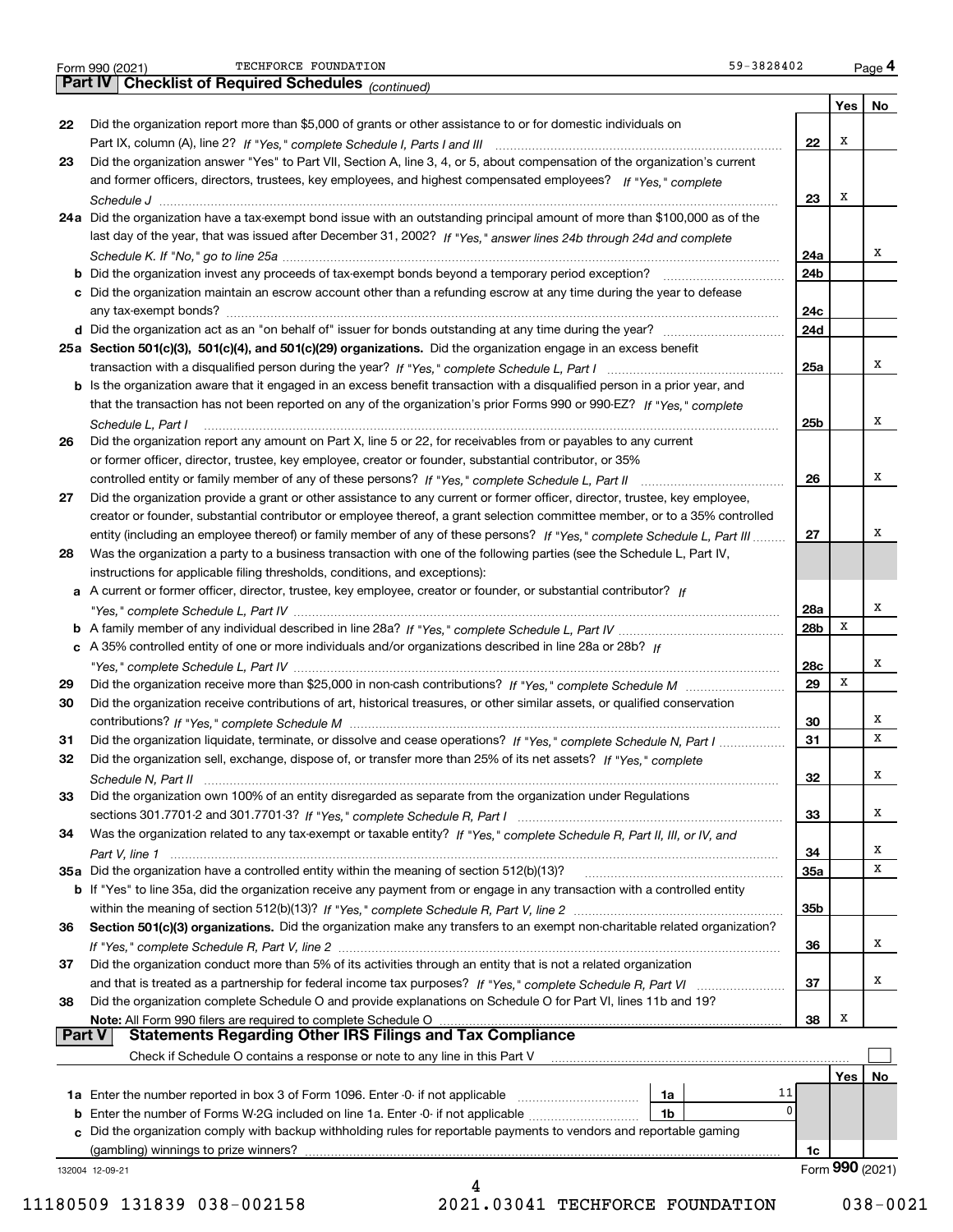|               | 59-3828402<br>TECHFORCE FOUNDATION<br>Form 990 (2021)                                                                                           |                |     | Page 5          |  |  |  |  |  |  |
|---------------|-------------------------------------------------------------------------------------------------------------------------------------------------|----------------|-----|-----------------|--|--|--|--|--|--|
| <b>Part V</b> | Statements Regarding Other IRS Filings and Tax Compliance (continued)                                                                           |                |     |                 |  |  |  |  |  |  |
|               |                                                                                                                                                 |                | Yes | No              |  |  |  |  |  |  |
|               | 2a Enter the number of employees reported on Form W-3, Transmittal of Wage and Tax Statements,                                                  |                |     |                 |  |  |  |  |  |  |
|               | 8<br>filed for the calendar year ending with or within the year covered by this return<br>2a                                                    |                |     |                 |  |  |  |  |  |  |
|               |                                                                                                                                                 | 2 <sub>b</sub> | х   |                 |  |  |  |  |  |  |
|               |                                                                                                                                                 |                |     |                 |  |  |  |  |  |  |
| за            | Did the organization have unrelated business gross income of \$1,000 or more during the year?                                                   | 3a             |     | х               |  |  |  |  |  |  |
|               |                                                                                                                                                 |                |     |                 |  |  |  |  |  |  |
|               | 4a At any time during the calendar year, did the organization have an interest in, or a signature or other authority over, a                    | 3b             |     |                 |  |  |  |  |  |  |
|               | financial account in a foreign country (such as a bank account, securities account, or other financial account)?                                | 4a             |     | х               |  |  |  |  |  |  |
|               | <b>b</b> If "Yes," enter the name of the foreign country $\blacktriangleright$                                                                  |                |     |                 |  |  |  |  |  |  |
|               |                                                                                                                                                 |                |     |                 |  |  |  |  |  |  |
|               | See instructions for filing requirements for FinCEN Form 114, Report of Foreign Bank and Financial Accounts (FBAR).                             |                |     | х               |  |  |  |  |  |  |
| 5a            | Was the organization a party to a prohibited tax shelter transaction at any time during the tax year?                                           | 5a             |     | х               |  |  |  |  |  |  |
| b             |                                                                                                                                                 | 5 <sub>b</sub> |     |                 |  |  |  |  |  |  |
| с             |                                                                                                                                                 | 5с             |     |                 |  |  |  |  |  |  |
|               | 6a Does the organization have annual gross receipts that are normally greater than \$100,000, and did the organization solicit                  |                |     |                 |  |  |  |  |  |  |
|               | any contributions that were not tax deductible as charitable contributions?                                                                     | 6a             |     | х               |  |  |  |  |  |  |
|               | <b>b</b> If "Yes," did the organization include with every solicitation an express statement that such contributions or gifts                   |                |     |                 |  |  |  |  |  |  |
|               | were not tax deductible?                                                                                                                        | 6b             |     |                 |  |  |  |  |  |  |
| 7             | Organizations that may receive deductible contributions under section 170(c).                                                                   |                |     |                 |  |  |  |  |  |  |
| а             | Did the organization receive a payment in excess of \$75 made partly as a contribution and partly for goods and services provided to the payor? | 7a             |     | х               |  |  |  |  |  |  |
| b             | If "Yes," did the organization notify the donor of the value of the goods or services provided?                                                 | 7b             |     |                 |  |  |  |  |  |  |
| с             | Did the organization sell, exchange, or otherwise dispose of tangible personal property for which it was required                               |                |     |                 |  |  |  |  |  |  |
|               |                                                                                                                                                 | 7c             |     | X               |  |  |  |  |  |  |
|               | 7d<br>d If "Yes," indicate the number of Forms 8282 filed during the year [11] [11] North Matters 11 [11] Matters 11                            |                |     |                 |  |  |  |  |  |  |
| е             | Did the organization receive any funds, directly or indirectly, to pay premiums on a personal benefit contract?                                 | 7e             |     | х               |  |  |  |  |  |  |
| f             | Did the organization, during the year, pay premiums, directly or indirectly, on a personal benefit contract?                                    | 7f             |     | х               |  |  |  |  |  |  |
| g             | If the organization received a contribution of qualified intellectual property, did the organization file Form 8899 as required?                | 7g             |     |                 |  |  |  |  |  |  |
| h.            | If the organization received a contribution of cars, boats, airplanes, or other vehicles, did the organization file a Form 1098-C?              | 7h             |     |                 |  |  |  |  |  |  |
| 8             | Sponsoring organizations maintaining donor advised funds. Did a donor advised fund maintained by the                                            |                |     |                 |  |  |  |  |  |  |
|               |                                                                                                                                                 |                |     |                 |  |  |  |  |  |  |
| 9             | sponsoring organization have excess business holdings at any time during the year?                                                              | 8              |     |                 |  |  |  |  |  |  |
|               | Sponsoring organizations maintaining donor advised funds.                                                                                       |                |     |                 |  |  |  |  |  |  |
| а             | Did the sponsoring organization make any taxable distributions under section 4966?                                                              | 9a             |     |                 |  |  |  |  |  |  |
| b             | Did the sponsoring organization make a distribution to a donor, donor advisor, or related person?                                               | 9b             |     |                 |  |  |  |  |  |  |
| 10            | Section 501(c)(7) organizations. Enter:                                                                                                         |                |     |                 |  |  |  |  |  |  |
| a             | 10a<br>Initiation fees and capital contributions included on Part VIII, line 12 [111] [11] [12] [11] [12] [11] [12] [                           |                |     |                 |  |  |  |  |  |  |
|               | 10 <sub>b</sub><br>Gross receipts, included on Form 990, Part VIII, line 12, for public use of club facilities                                  |                |     |                 |  |  |  |  |  |  |
| 11            | Section 501(c)(12) organizations. Enter:                                                                                                        |                |     |                 |  |  |  |  |  |  |
|               | <b>a</b> Gross income from members or shareholders<br>11a                                                                                       |                |     |                 |  |  |  |  |  |  |
| b             | Gross income from other sources. (Do not net amounts due or paid to other sources against                                                       |                |     |                 |  |  |  |  |  |  |
|               | amounts due or received from them.)<br>11b                                                                                                      |                |     |                 |  |  |  |  |  |  |
|               | 12a Section 4947(a)(1) non-exempt charitable trusts. Is the organization filing Form 990 in lieu of Form 1041?                                  | 12a            |     |                 |  |  |  |  |  |  |
|               | 12b<br><b>b</b> If "Yes," enter the amount of tax-exempt interest received or accrued during the year <i>manument</i> of                        |                |     |                 |  |  |  |  |  |  |
| 13            | Section 501(c)(29) qualified nonprofit health insurance issuers.                                                                                |                |     |                 |  |  |  |  |  |  |
| а             | Is the organization licensed to issue qualified health plans in more than one state?                                                            | 13a            |     |                 |  |  |  |  |  |  |
|               | Note: See the instructions for additional information the organization must report on Schedule O.                                               |                |     |                 |  |  |  |  |  |  |
| b             | Enter the amount of reserves the organization is required to maintain by the states in which the                                                |                |     |                 |  |  |  |  |  |  |
|               | 13b                                                                                                                                             |                |     |                 |  |  |  |  |  |  |
| с             | 13с                                                                                                                                             |                |     |                 |  |  |  |  |  |  |
| 14a           | Did the organization receive any payments for indoor tanning services during the tax year?                                                      | 14a            |     | х               |  |  |  |  |  |  |
|               | <b>b</b> If "Yes," has it filed a Form 720 to report these payments? If "No," provide an explanation on Schedule O                              | 14b            |     |                 |  |  |  |  |  |  |
| 15            | Is the organization subject to the section 4960 tax on payment(s) of more than \$1,000,000 in remuneration or                                   |                |     |                 |  |  |  |  |  |  |
|               |                                                                                                                                                 | 15             |     | х               |  |  |  |  |  |  |
|               | If "Yes," see the instructions and file Form 4720, Schedule N.                                                                                  |                |     |                 |  |  |  |  |  |  |
| 16            | Is the organization an educational institution subject to the section 4968 excise tax on net investment income?                                 | 16             |     | х               |  |  |  |  |  |  |
|               |                                                                                                                                                 |                |     |                 |  |  |  |  |  |  |
|               | If "Yes," complete Form 4720, Schedule O.                                                                                                       |                |     |                 |  |  |  |  |  |  |
| 17            | Section 501(c)(21) organizations. Did the trust, any disqualified person, or mine operator engage in any                                        |                |     |                 |  |  |  |  |  |  |
|               |                                                                                                                                                 | 17             |     |                 |  |  |  |  |  |  |
|               | If "Yes," complete Form 6069.                                                                                                                   |                |     |                 |  |  |  |  |  |  |
|               | 5<br>132005 12-09-21                                                                                                                            |                |     | Form 990 (2021) |  |  |  |  |  |  |

11180509 131839 038-002158

2021.03041 TECHFORCE FOUNDATION

 $038 - 0021$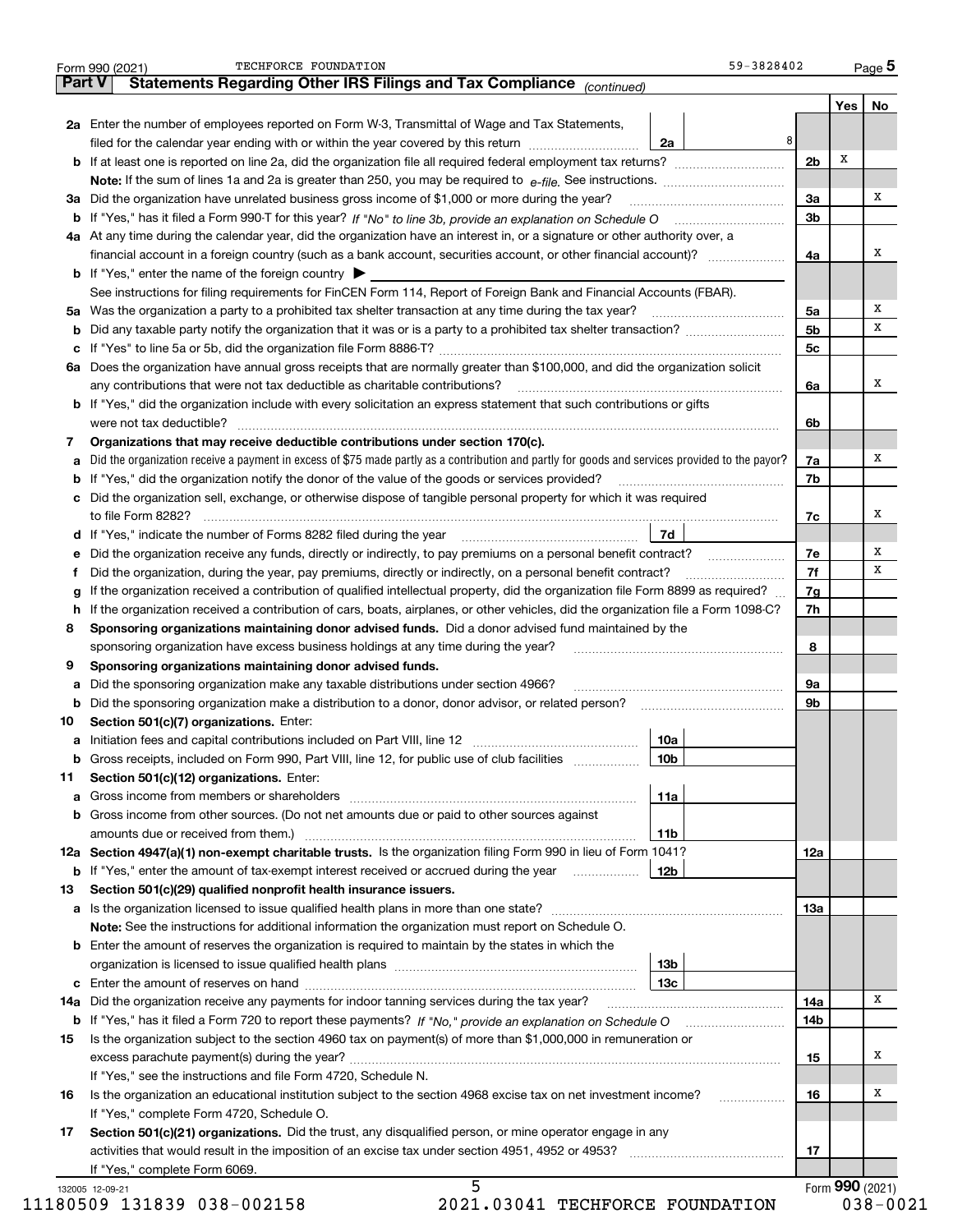|    | Governance, Management, and Disclosure. For each "Yes" response to lines 2 through 7b below, and for a "No" response<br>to line 8a, 8b, or 10b below, describe the circumstances, processes, or changes on Schedule O. See instructions. |    |                 |     |              |
|----|------------------------------------------------------------------------------------------------------------------------------------------------------------------------------------------------------------------------------------------|----|-----------------|-----|--------------|
|    | Check if Schedule O contains a response or note to any line in this Part VI [11] [12] Check if Schedule O contains a response or note to any line in this Part VI                                                                        |    |                 |     | $\mathbf{x}$ |
|    | <b>Section A. Governing Body and Management</b>                                                                                                                                                                                          |    |                 |     |              |
|    |                                                                                                                                                                                                                                          |    |                 | Yes | No           |
|    | <b>1a</b> Enter the number of voting members of the governing body at the end of the tax year <i>manumum</i><br>1a                                                                                                                       | 13 |                 |     |              |
|    | If there are material differences in voting rights among members of the governing body, or if the governing                                                                                                                              |    |                 |     |              |
|    | body delegated broad authority to an executive committee or similar committee, explain on Schedule O.                                                                                                                                    |    |                 |     |              |
| b  | Enter the number of voting members included on line 1a, above, who are independent <i>management</i><br>1b                                                                                                                               | 12 |                 |     |              |
| 2  | Did any officer, director, trustee, or key employee have a family relationship or a business relationship with any other                                                                                                                 |    |                 |     |              |
|    | officer, director, trustee, or key employee?                                                                                                                                                                                             |    | $\mathbf{2}$    |     | x            |
| З  | Did the organization delegate control over management duties customarily performed by or under the direct supervision                                                                                                                    |    |                 |     |              |
|    |                                                                                                                                                                                                                                          |    | 3               |     | x            |
| 4  | Did the organization make any significant changes to its governing documents since the prior Form 990 was filed?                                                                                                                         |    | 4               |     | х            |
| 5  | Did the organization become aware during the year of a significant diversion of the organization's assets?                                                                                                                               |    | 5               |     | х            |
| 6  | Did the organization have members or stockholders?                                                                                                                                                                                       |    | 6               |     | x            |
| 7a | Did the organization have members, stockholders, or other persons who had the power to elect or appoint one or                                                                                                                           |    |                 |     |              |
|    |                                                                                                                                                                                                                                          |    | 7a              |     | x            |
|    | b Are any governance decisions of the organization reserved to (or subject to approval by) members, stockholders, or                                                                                                                     |    |                 |     |              |
|    |                                                                                                                                                                                                                                          |    |                 |     | x            |
|    | persons other than the governing body?                                                                                                                                                                                                   |    | 7b              |     |              |
| 8  | Did the organization contemporaneously document the meetings held or written actions undertaken during the year by the following:                                                                                                        |    |                 | x   |              |
| a  |                                                                                                                                                                                                                                          |    | 8a              | х   |              |
| b  |                                                                                                                                                                                                                                          |    | 8b              |     |              |
| 9  | Is there any officer, director, trustee, or key employee listed in Part VII, Section A, who cannot be reached at the                                                                                                                     |    |                 |     | X            |
|    |                                                                                                                                                                                                                                          |    | 9               |     |              |
|    | Section B. Policies (This Section B requests information about policies not required by the Internal Revenue Code.)                                                                                                                      |    |                 |     |              |
|    |                                                                                                                                                                                                                                          |    |                 | Yes | No           |
|    |                                                                                                                                                                                                                                          |    | 10a             |     | х            |
|    | b If "Yes," did the organization have written policies and procedures governing the activities of such chapters, affiliates,                                                                                                             |    |                 |     |              |
|    | and branches to ensure their operations are consistent with the organization's exempt purposes?                                                                                                                                          |    | 10 <sub>b</sub> |     |              |
|    | 11a Has the organization provided a complete copy of this Form 990 to all members of its governing body before filing the form?                                                                                                          |    | 11a             | х   |              |
|    | <b>b</b> Describe on Schedule O the process, if any, used by the organization to review this Form 990.                                                                                                                                   |    |                 |     |              |
|    |                                                                                                                                                                                                                                          |    | 12a             | x   |              |
|    |                                                                                                                                                                                                                                          |    | 12 <sub>b</sub> | x   |              |
|    | c Did the organization regularly and consistently monitor and enforce compliance with the policy? If "Yes," describe                                                                                                                     |    |                 |     |              |
|    |                                                                                                                                                                                                                                          |    | 12c             | x   |              |
| 13 | Did the organization have a written whistleblower policy?                                                                                                                                                                                |    | 13              | X   |              |
| 14 | Did the organization have a written document retention and destruction policy? manufactured and the organization have a written document retention and destruction policy?                                                               |    | 14              | х   |              |
| 15 | Did the process for determining compensation of the following persons include a review and approval by independent                                                                                                                       |    |                 |     |              |
|    | persons, comparability data, and contemporaneous substantiation of the deliberation and decision?                                                                                                                                        |    |                 |     |              |
| a  | The organization's CEO, Executive Director, or top management official manufacture content content of the organization's CEO, Executive Director, or top management official                                                             |    | 15a             | x   |              |
|    |                                                                                                                                                                                                                                          |    | 15b             |     | x            |
|    | If "Yes" to line 15a or 15b, describe the process on Schedule O. See instructions.                                                                                                                                                       |    |                 |     |              |
|    | 16a Did the organization invest in, contribute assets to, or participate in a joint venture or similar arrangement with a                                                                                                                |    |                 |     |              |
|    | taxable entity during the year?                                                                                                                                                                                                          |    | 16a             |     | x            |
|    | <b>b</b> If "Yes," did the organization follow a written policy or procedure requiring the organization to evaluate its participation                                                                                                    |    |                 |     |              |
|    | in joint venture arrangements under applicable federal tax law, and take steps to safeguard the organization's                                                                                                                           |    |                 |     |              |
|    |                                                                                                                                                                                                                                          |    | 16b             |     |              |
|    | <b>Section C. Disclosure</b>                                                                                                                                                                                                             |    |                 |     |              |
|    | List the states with which a copy of this Form 990 is required to be filed AL, AR, CA, CT, FL, GA, HI, IL, KS, KY, MA, MD                                                                                                                |    |                 |     |              |
|    |                                                                                                                                                                                                                                          |    |                 |     |              |
| 18 | Section 6104 requires an organization to make its Forms 1023 (1024 or 1024-A, if applicable), 990, and 990-T (section 501(c)(3)s only) available                                                                                         |    |                 |     |              |
| 17 |                                                                                                                                                                                                                                          |    |                 |     |              |
|    | for public inspection. Indicate how you made these available. Check all that apply.<br>Own website<br>Another's website                                                                                                                  |    |                 |     |              |
|    | $X$ Upon request<br>Other (explain on Schedule O)                                                                                                                                                                                        |    |                 |     |              |
| 19 | Describe on Schedule O whether (and if so, how) the organization made its governing documents, conflict of interest policy, and financial                                                                                                |    |                 |     |              |
|    | statements available to the public during the tax year.                                                                                                                                                                                  |    |                 |     |              |
| 20 | State the name, address, and telephone number of the person who possesses the organization's books and records<br>JENNIFER MAHER - 623-445-0933                                                                                          |    |                 |     |              |
|    | 4848 E. CACTUS RD. #505-304, SCOTTSDALE, AZ 85254                                                                                                                                                                                        |    |                 |     |              |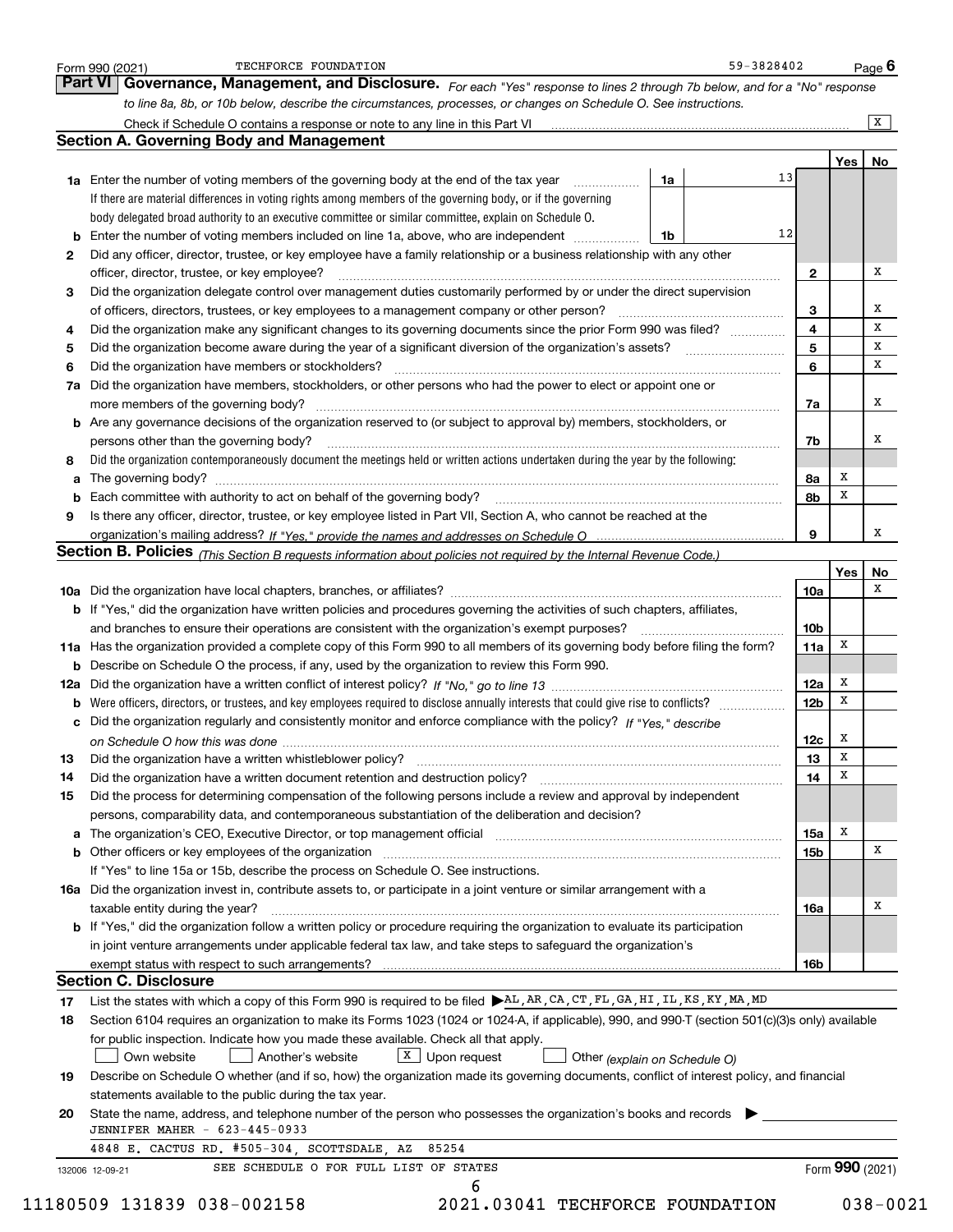| Form 990 (2021)                                                                                                                                            | TECHFORCE FOUNDATION                                                                       | 59-3828402 | Page. |  |  |  |  |  |  |
|------------------------------------------------------------------------------------------------------------------------------------------------------------|--------------------------------------------------------------------------------------------|------------|-------|--|--|--|--|--|--|
|                                                                                                                                                            | Part VII Compensation of Officers, Directors, Trustees, Key Employees, Highest Compensated |            |       |  |  |  |  |  |  |
|                                                                                                                                                            | <b>Employees, and Independent Contractors</b>                                              |            |       |  |  |  |  |  |  |
|                                                                                                                                                            | Check if Schedule O contains a response or note to any line in this Part VII               |            |       |  |  |  |  |  |  |
| Section A.                                                                                                                                                 | Officers, Directors, Trustees, Key Employees, and Highest Compensated Employees            |            |       |  |  |  |  |  |  |
| 1a Complete this table for all persons required to be listed. Report compensation for the calendar year ending with or within the organization's tax year. |                                                                                            |            |       |  |  |  |  |  |  |

**•** List all of the organization's current officers, directors, trustees (whether individuals or organizations), regardless of amount of compensation. Enter -0- in columns (D), (E), and (F) if no compensation was paid.

 $\bullet$  List all of the organization's  $\sf current$  key employees, if any. See the instructions for definition of "key employee."

**•** List the organization's five current highest compensated employees (other than an officer, director, trustee, or key employee) who received reportable compensation (box 5 of Form W-2, Form 1099-MISC, and/or box 1 of Form 1099-NEC) of more than \$100,000 from the organization and any related organizations.

**•** List all of the organization's former officers, key employees, and highest compensated employees who received more than \$100,000 of reportable compensation from the organization and any related organizations.

**former directors or trustees**  ¥ List all of the organization's that received, in the capacity as a former director or trustee of the organization, more than \$10,000 of reportable compensation from the organization and any related organizations.

See the instructions for the order in which to list the persons above.

Check this box if neither the organization nor any related organization compensated any current officer, director, or trustee.  $\mathcal{L}^{\text{max}}$ 

| (A)                                  | (B)               | (C)<br>Position                |                                                                  |         |              |                                   |        | (D)             | (E)                           | (F)                   |  |  |
|--------------------------------------|-------------------|--------------------------------|------------------------------------------------------------------|---------|--------------|-----------------------------------|--------|-----------------|-------------------------------|-----------------------|--|--|
| Name and title                       | Average           |                                | (do not check more than one                                      |         |              |                                   |        | Reportable      | Reportable                    | Estimated             |  |  |
|                                      | hours per         |                                | box, unless person is both an<br>officer and a director/trustee) |         |              |                                   |        | compensation    | compensation                  | amount of             |  |  |
|                                      | week<br>(list any |                                |                                                                  |         |              |                                   |        | from<br>the     | from related<br>organizations | other<br>compensation |  |  |
|                                      | hours for         |                                |                                                                  |         |              |                                   |        | organization    | (W-2/1099-MISC/               | from the              |  |  |
|                                      | related           |                                | trustee                                                          |         |              |                                   |        | (W-2/1099-MISC/ | 1099-NEC)                     | organization          |  |  |
|                                      | organizations     |                                |                                                                  |         |              |                                   |        | 1099-NEC)       |                               | and related           |  |  |
|                                      | below             | Individual trustee or director | Institutional t                                                  |         | Key employee | Highest compensated<br>  employee |        |                 |                               | organizations         |  |  |
|                                      | line)             |                                |                                                                  | Officer |              |                                   | Former |                 |                               |                       |  |  |
| (1)<br><b>JENNIFER MAHER</b>         | 40.00             |                                |                                                                  |         |              |                                   |        |                 |                               |                       |  |  |
| SECRETARY/EXECUTIVE DIRECTOR         |                   | X                              |                                                                  | X       |              |                                   |        | 234,543.        | 0.                            | 46,075.               |  |  |
| (2)<br>MICHAEL PRESSENDO             | 40.00             |                                |                                                                  |         |              |                                   |        |                 |                               |                       |  |  |
| CHIEF MARKETING & STRATEGY OFFICER   |                   |                                |                                                                  |         |              | x                                 |        | 158,741.        | $\mathbf{0}$ .                | 26,141.               |  |  |
| LISA MATTKE<br>(3)                   | 40.00             |                                |                                                                  |         |              |                                   |        |                 |                               |                       |  |  |
| DIRECTOR OF OPERATIONS & FINANCE OFF |                   |                                |                                                                  |         |              | X                                 |        | 142,500         | $\mathbf{0}$ .                | 0.                    |  |  |
| TINA SMITH<br>(4)                    | 40.00             |                                |                                                                  |         |              |                                   |        |                 |                               |                       |  |  |
| DIRECTOR NATIONAL PARTNERS           |                   |                                |                                                                  |         |              | X                                 |        | 116,838.        | $\mathbf{0}$ .                | 10,938.               |  |  |
| CHRIS BLANCHETTE<br>(5)              | 1.00              |                                |                                                                  |         |              |                                   |        |                 |                               |                       |  |  |
| PRESIDENT/CHAIRMAN                   |                   | X                              |                                                                  | X       |              |                                   |        | $\mathbf{0}$ .  | $\mathbf{0}$ .                | 0.                    |  |  |
| MONICA STOICA<br>(6)                 | 1.00              |                                |                                                                  |         |              |                                   |        |                 |                               |                       |  |  |
| TREASURER (THRU 6/21)                |                   | x                              |                                                                  | X       |              |                                   |        | $\mathbf{0}$ .  | $\mathbf{0}$ .                | $\mathbf{0}$ .        |  |  |
| ANGELA BABIN<br>(7)                  | 1.00              |                                |                                                                  |         |              |                                   |        |                 |                               |                       |  |  |
| VICE CHAIR                           |                   | x                              |                                                                  | X       |              |                                   |        | $\mathbf{0}$ .  | $\mathbf{0}$ .                | $\mathbf 0$ .         |  |  |
| <b>BARRY FODOR</b><br>(8)            | 1.00              |                                |                                                                  |         |              |                                   |        |                 |                               |                       |  |  |
| DIRECTOR (THRU 11/21)                |                   | x                              |                                                                  |         |              |                                   |        | $\mathbf{0}$ .  | $\mathbf{0}$ .                | 0.                    |  |  |
| DENISE KINGSTROM FERNANDEZ<br>(9)    | 1.00              |                                |                                                                  |         |              |                                   |        |                 |                               |                       |  |  |
| <b>DIRECTOR</b>                      |                   | x                              |                                                                  |         |              |                                   |        | $\mathbf{0}$ .  | $\mathbf{0}$ .                | $\mathbf 0$ .         |  |  |
| (10) JOHN HEENAN                     | 1.00              |                                |                                                                  |         |              |                                   |        |                 |                               |                       |  |  |
| <b>DIRECTOR</b>                      |                   | x                              |                                                                  |         |              |                                   |        | $\mathbf{0}$ .  | $\mathbf{0}$ .                | $\mathsf{0}\,.$       |  |  |
| (11) MIKE HOFFMAN                    | 1.00              |                                |                                                                  |         |              |                                   |        |                 |                               |                       |  |  |
| <b>DIRECTOR</b>                      |                   | x                              |                                                                  |         |              |                                   |        | $\mathbf{0}$ .  | $\mathbf{0}$ .                | 0.                    |  |  |
| (12) GREG RINTALA                    | 1.00              |                                |                                                                  |         |              |                                   |        |                 |                               |                       |  |  |
| DIRECTOR (THRU 8/21)                 |                   | x                              |                                                                  |         |              |                                   |        | $\mathbf{0}$ .  | $\mathbf{0}$ .                | 0.                    |  |  |
| (13) TONY SCIARRA                    | 1.00              |                                |                                                                  |         |              |                                   |        |                 |                               |                       |  |  |
| <b>DIRECTOR</b>                      |                   | x                              |                                                                  |         |              |                                   |        | $\mathbf{0}$ .  | $\mathbf{0}$ .                | $\mathbf 0$ .         |  |  |
| (14) KIM MCCULLOUGH                  | 1.00              |                                |                                                                  |         |              |                                   |        |                 |                               |                       |  |  |
| <b>DIRECTOR</b>                      |                   | x                              |                                                                  |         |              |                                   |        | $\mathbf{0}$ .  | $\mathbf{0}$ .                | 0.                    |  |  |
| (15) CODY METCALF                    | 1.00              |                                |                                                                  |         |              |                                   |        |                 |                               |                       |  |  |
| <b>DIRECTOR</b>                      |                   | x                              |                                                                  |         |              |                                   |        | $\mathbf{0}$ .  | $\mathbf{0}$ .                | 0.                    |  |  |
| (16) BARRETT CRANE                   | 1.00              |                                |                                                                  |         |              |                                   |        |                 |                               |                       |  |  |
| <b>DIRECTOR</b>                      |                   | x                              |                                                                  |         |              |                                   |        | $\mathbf{0}$ .  | $\mathbf{0}$ .                | $\mathsf{0}\,.$       |  |  |
| (17) DAVID ELLIS                     | 1.00              |                                |                                                                  |         |              |                                   |        |                 |                               |                       |  |  |
| <b>DIRECTOR</b>                      |                   | X                              |                                                                  |         |              |                                   |        | $\mathbf{0}$ .  | $\mathbf{0}$ .                | 0.                    |  |  |

7

132007 12-09-21

Form (2021) **990**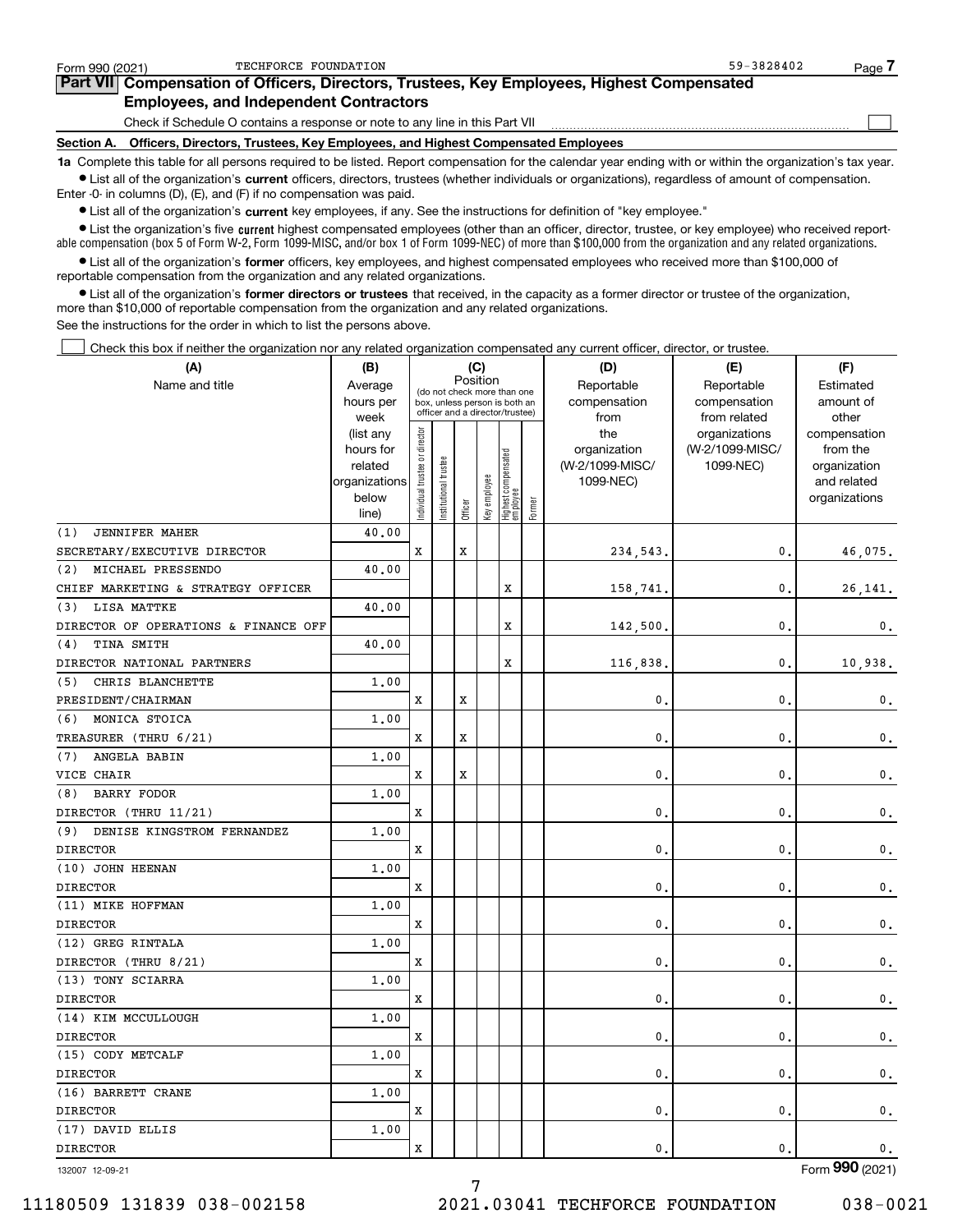|                       | TECHFORCE FOUNDATION<br>Form 990 (2021)                                                                                                                                                                                                                |                                                                              |                                |                        |          |              |                                                                        |        |                                                             | 59-3828402                                                    |          |     |                                                                                   | Page 8        |
|-----------------------|--------------------------------------------------------------------------------------------------------------------------------------------------------------------------------------------------------------------------------------------------------|------------------------------------------------------------------------------|--------------------------------|------------------------|----------|--------------|------------------------------------------------------------------------|--------|-------------------------------------------------------------|---------------------------------------------------------------|----------|-----|-----------------------------------------------------------------------------------|---------------|
|                       | <b>Part VII</b><br>Section A. Officers, Directors, Trustees, Key Employees, and Highest Compensated Employees (continued)                                                                                                                              |                                                                              |                                |                        |          |              |                                                                        |        |                                                             |                                                               |          |     |                                                                                   |               |
| (A)<br>Name and title |                                                                                                                                                                                                                                                        | (B)<br>Average<br>hours per                                                  |                                |                        | Position | (C)          | (do not check more than one<br>box, unless person is both an           |        | (D)<br>Reportable<br>compensation                           | (E)<br>Reportable<br>compensation                             |          |     | (F)<br>Estimated<br>amount of                                                     |               |
|                       |                                                                                                                                                                                                                                                        | week<br>(list any<br>hours for<br>related<br>organizations<br>below<br>line) | Individual trustee or director | In stitutional trustee | Officer  | key employee | officer and a director/trustee)<br>  Highest compensated<br>  employee | Former | from<br>the<br>organization<br>(W-2/1099-MISC/<br>1099-NEC) | from related<br>organizations<br>(W-2/1099-MISC/<br>1099-NEC) |          |     | other<br>compensation<br>from the<br>organization<br>and related<br>organizations |               |
|                       | (18) MARK FERNER                                                                                                                                                                                                                                       | 1,00                                                                         |                                |                        |          |              |                                                                        |        |                                                             |                                                               |          |     |                                                                                   |               |
|                       | <b>DIRECTOR</b>                                                                                                                                                                                                                                        |                                                                              | x                              |                        |          |              |                                                                        |        | 0                                                           |                                                               | 0.       |     |                                                                                   | 0.            |
|                       | (19) MICHELLE JOHNSON                                                                                                                                                                                                                                  | 1,00                                                                         |                                |                        |          |              |                                                                        |        |                                                             |                                                               |          |     |                                                                                   |               |
|                       | <b>DIRECTOR</b>                                                                                                                                                                                                                                        |                                                                              | x                              |                        |          |              |                                                                        |        | $\mathbf{0}$                                                |                                                               | 0.       |     |                                                                                   | 0.            |
|                       |                                                                                                                                                                                                                                                        |                                                                              |                                |                        |          |              |                                                                        |        |                                                             |                                                               |          |     |                                                                                   |               |
|                       |                                                                                                                                                                                                                                                        |                                                                              |                                |                        |          |              |                                                                        |        |                                                             |                                                               |          |     |                                                                                   |               |
|                       |                                                                                                                                                                                                                                                        |                                                                              |                                |                        |          |              |                                                                        |        |                                                             |                                                               |          |     |                                                                                   |               |
|                       |                                                                                                                                                                                                                                                        |                                                                              |                                |                        |          |              |                                                                        |        |                                                             |                                                               |          |     |                                                                                   |               |
|                       |                                                                                                                                                                                                                                                        |                                                                              |                                |                        |          |              |                                                                        |        |                                                             |                                                               |          |     |                                                                                   |               |
|                       |                                                                                                                                                                                                                                                        |                                                                              |                                |                        |          |              |                                                                        |        |                                                             |                                                               |          |     |                                                                                   |               |
|                       | 1b Subtotal                                                                                                                                                                                                                                            |                                                                              |                                |                        |          |              |                                                                        |        | 652,622.<br>0.                                              |                                                               | 0.<br>0. |     |                                                                                   | 83,154.<br>0. |
|                       | c Total from continuation sheets to Part VII, Section A                                                                                                                                                                                                |                                                                              |                                |                        |          |              |                                                                        |        | 652,622.                                                    |                                                               | 0.       |     |                                                                                   | 83, 154.      |
| $\mathbf{2}$          | Total number of individuals (including but not limited to those listed above) who received more than \$100,000 of reportable<br>compensation from the organization $\blacktriangleright$                                                               |                                                                              |                                |                        |          |              |                                                                        |        |                                                             |                                                               |          |     |                                                                                   |               |
| з                     | Did the organization list any former officer, director, trustee, key employee, or highest compensated employee on                                                                                                                                      |                                                                              |                                |                        |          |              |                                                                        |        |                                                             |                                                               |          |     | Yes                                                                               | No            |
|                       | line 1a? If "Yes," complete Schedule J for such individual manufactured contained and the Yes," complete Schedule J for such individual                                                                                                                |                                                                              |                                |                        |          |              |                                                                        |        |                                                             |                                                               |          | 3   |                                                                                   | Χ             |
| 4                     | For any individual listed on line 1a, is the sum of reportable compensation and other compensation from the organization                                                                                                                               |                                                                              |                                |                        |          |              |                                                                        |        |                                                             |                                                               |          |     |                                                                                   |               |
| 5                     | Did any person listed on line 1a receive or accrue compensation from any unrelated organization or individual for services                                                                                                                             |                                                                              |                                |                        |          |              |                                                                        |        |                                                             |                                                               |          | 4   | x                                                                                 |               |
|                       |                                                                                                                                                                                                                                                        |                                                                              |                                |                        |          |              |                                                                        |        |                                                             |                                                               |          | 5   |                                                                                   | X             |
|                       | <b>Section B. Independent Contractors</b>                                                                                                                                                                                                              |                                                                              |                                |                        |          |              |                                                                        |        |                                                             |                                                               |          |     |                                                                                   |               |
| 1                     | Complete this table for your five highest compensated independent contractors that received more than \$100,000 of compensation from<br>the organization. Report compensation for the calendar year ending with or within the organization's tax year. |                                                                              |                                |                        |          |              |                                                                        |        |                                                             |                                                               |          |     |                                                                                   |               |
|                       | (A)                                                                                                                                                                                                                                                    |                                                                              |                                |                        |          |              |                                                                        |        | (B)                                                         |                                                               |          | (C) |                                                                                   |               |
|                       | Name and business address<br>QUORUM IT, LLC                                                                                                                                                                                                            |                                                                              |                                |                        |          |              |                                                                        |        | Description of services                                     |                                                               |          |     | Compensation                                                                      |               |
|                       | 13020 N. 82ND ST, SCOTTSDALE, AZ 85260                                                                                                                                                                                                                 |                                                                              |                                |                        |          |              |                                                                        |        | SOFTWARE DEVELOPMENT                                        |                                                               |          |     |                                                                                   | 474,992.      |
|                       |                                                                                                                                                                                                                                                        |                                                                              |                                |                        |          |              |                                                                        |        |                                                             |                                                               |          |     |                                                                                   |               |
|                       |                                                                                                                                                                                                                                                        |                                                                              |                                |                        |          |              |                                                                        |        |                                                             |                                                               |          |     |                                                                                   |               |
|                       |                                                                                                                                                                                                                                                        |                                                                              |                                |                        |          |              |                                                                        |        |                                                             |                                                               |          |     |                                                                                   |               |
| 2                     | Total number of independent contractors (including but not limited to those listed above) who received more than                                                                                                                                       |                                                                              |                                |                        |          |              |                                                                        |        |                                                             |                                                               |          |     |                                                                                   |               |
|                       | \$100,000 of compensation from the organization                                                                                                                                                                                                        |                                                                              |                                |                        |          |              | 1                                                                      |        |                                                             |                                                               |          |     |                                                                                   |               |
|                       |                                                                                                                                                                                                                                                        |                                                                              |                                |                        |          |              |                                                                        |        |                                                             |                                                               |          |     | Form 990 (2021)                                                                   |               |

132008 12-09-21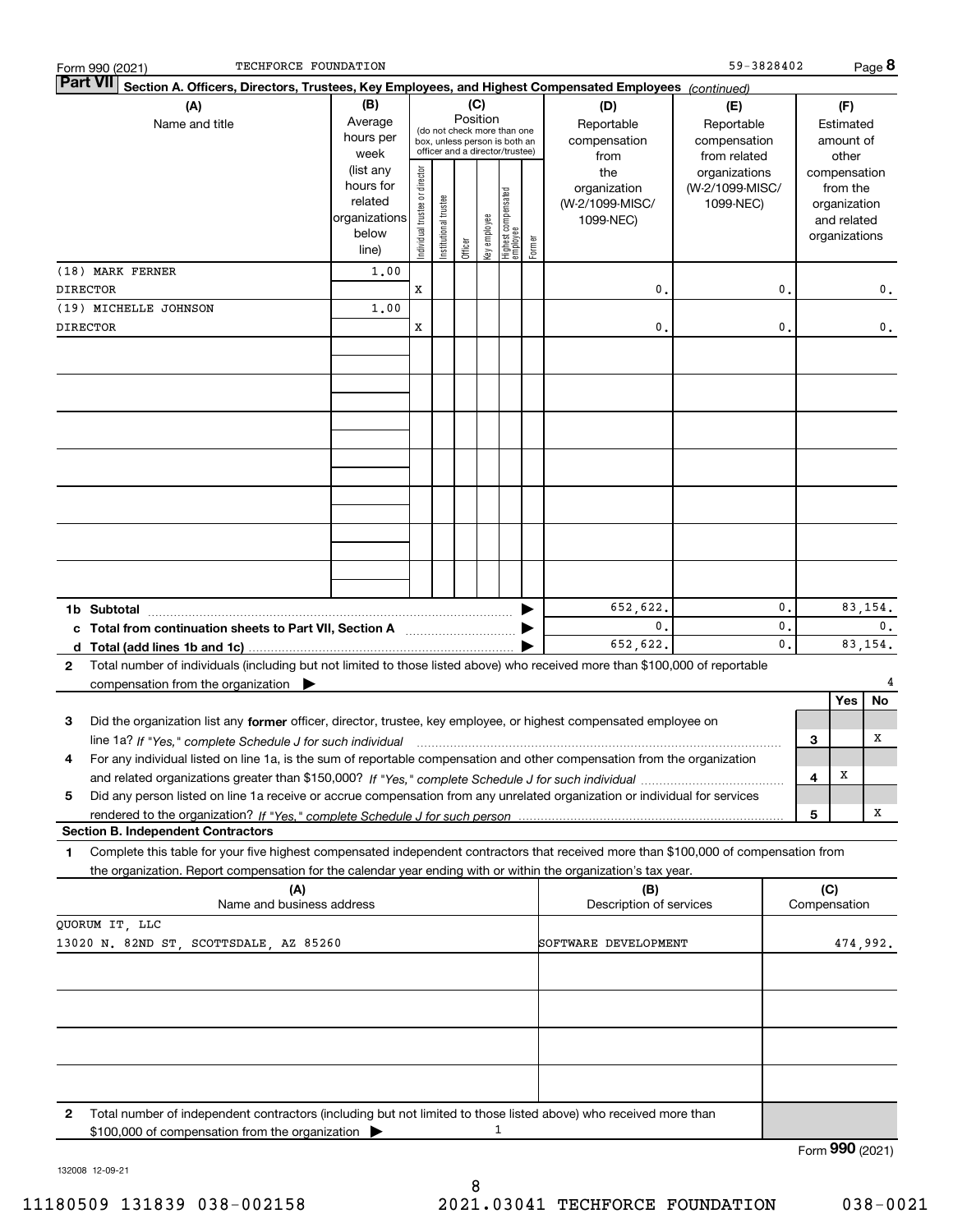|                                                           |                  |        | Form 990 (2021)                                                                                                                                                                                                                                      | TECHFORCE FOUNDATION |                |                      |                      |                                              | 59-3828402                           | Page 9                                                          |
|-----------------------------------------------------------|------------------|--------|------------------------------------------------------------------------------------------------------------------------------------------------------------------------------------------------------------------------------------------------------|----------------------|----------------|----------------------|----------------------|----------------------------------------------|--------------------------------------|-----------------------------------------------------------------|
|                                                           | <b>Part VIII</b> |        | <b>Statement of Revenue</b>                                                                                                                                                                                                                          |                      |                |                      |                      |                                              |                                      |                                                                 |
|                                                           |                  |        | Check if Schedule O contains a response or note to any line in this Part VIII                                                                                                                                                                        |                      |                |                      |                      |                                              |                                      |                                                                 |
|                                                           |                  |        |                                                                                                                                                                                                                                                      |                      |                |                      | (A)<br>Total revenue | (B)<br>Related or exempt<br>function revenue | (C)<br>Unrelated<br>business revenue | (D)<br>Revenue excluded<br>from tax under<br>sections 512 - 514 |
| Contributions, Gifts, Grants<br>and Other Similar Amounts |                  |        | 1 a Federated campaigns                                                                                                                                                                                                                              |                      | 1a             | 4,519.               |                      |                                              |                                      |                                                                 |
|                                                           |                  |        | <b>b</b> Membership dues                                                                                                                                                                                                                             |                      | 1 <sub>b</sub> |                      |                      |                                              |                                      |                                                                 |
|                                                           |                  |        | c Fundraising events                                                                                                                                                                                                                                 |                      | 1c             |                      |                      |                                              |                                      |                                                                 |
|                                                           |                  |        | d Related organizations                                                                                                                                                                                                                              |                      | 1 <sub>d</sub> |                      |                      |                                              |                                      |                                                                 |
|                                                           |                  |        | e Government grants (contributions)                                                                                                                                                                                                                  |                      | 1e             | 208,669.             |                      |                                              |                                      |                                                                 |
|                                                           |                  |        | f All other contributions, gifts, grants, and                                                                                                                                                                                                        |                      |                |                      |                      |                                              |                                      |                                                                 |
|                                                           |                  |        | similar amounts not included above                                                                                                                                                                                                                   |                      | 1f             | 3, 557, 424.         |                      |                                              |                                      |                                                                 |
|                                                           |                  |        | Noncash contributions included in lines 1a-1f                                                                                                                                                                                                        |                      | $1g$ \$        | 221,500.             |                      |                                              |                                      |                                                                 |
|                                                           |                  |        |                                                                                                                                                                                                                                                      |                      |                |                      | 3,770,612.           |                                              |                                      |                                                                 |
|                                                           |                  |        |                                                                                                                                                                                                                                                      |                      |                | <b>Business Code</b> |                      |                                              |                                      |                                                                 |
| Program Service<br>Revenue                                |                  | 2 a    | <u> 1989 - Andrea Andrew Maria (h. 1989).</u>                                                                                                                                                                                                        |                      |                |                      |                      |                                              |                                      |                                                                 |
|                                                           |                  | b      | <u> 1980 - Johann Barn, amerikansk politiker (d. 1980)</u>                                                                                                                                                                                           |                      |                |                      |                      |                                              |                                      |                                                                 |
|                                                           |                  | с<br>d | <u> 1989 - Johann Stein, mars et al. (b. 1989)</u>                                                                                                                                                                                                   |                      |                |                      |                      |                                              |                                      |                                                                 |
|                                                           |                  | е      | <u> 1989 - Johann Barn, mars ann an t-Amhain ann an t-Amhain ann an t-Amhain ann an t-Amhain ann an t-Amhain ann a</u>                                                                                                                               |                      |                |                      |                      |                                              |                                      |                                                                 |
|                                                           |                  | f      | All other program service revenue                                                                                                                                                                                                                    |                      |                |                      |                      |                                              |                                      |                                                                 |
|                                                           |                  | a      |                                                                                                                                                                                                                                                      |                      |                |                      |                      |                                              |                                      |                                                                 |
|                                                           | 3                |        | Investment income (including dividends, interest, and                                                                                                                                                                                                |                      |                |                      |                      |                                              |                                      |                                                                 |
|                                                           |                  |        |                                                                                                                                                                                                                                                      |                      |                |                      | 44,677.              |                                              |                                      | 44,677.                                                         |
|                                                           | 4                |        | Income from investment of tax-exempt bond proceeds                                                                                                                                                                                                   |                      |                |                      |                      |                                              |                                      |                                                                 |
|                                                           | 5                |        |                                                                                                                                                                                                                                                      |                      |                |                      |                      |                                              |                                      |                                                                 |
|                                                           |                  |        |                                                                                                                                                                                                                                                      |                      | (i) Real       | (ii) Personal        |                      |                                              |                                      |                                                                 |
|                                                           |                  |        | 6 a Gross rents<br>.                                                                                                                                                                                                                                 | 6a                   |                |                      |                      |                                              |                                      |                                                                 |
|                                                           |                  | b      | Less: rental expenses                                                                                                                                                                                                                                | 6b                   |                |                      |                      |                                              |                                      |                                                                 |
|                                                           |                  | с      | Rental income or (loss)                                                                                                                                                                                                                              | 6c                   |                |                      |                      |                                              |                                      |                                                                 |
|                                                           |                  |        | d Net rental income or (loss)                                                                                                                                                                                                                        |                      | (i) Securities | (ii) Other           |                      |                                              |                                      |                                                                 |
|                                                           |                  |        | 7 a Gross amount from sales of<br>assets other than inventory                                                                                                                                                                                        | 7a                   | 125,937.       |                      |                      |                                              |                                      |                                                                 |
|                                                           |                  |        | <b>b</b> Less: cost or other basis                                                                                                                                                                                                                   |                      |                |                      |                      |                                              |                                      |                                                                 |
|                                                           |                  |        | and sales expenses                                                                                                                                                                                                                                   | 7b                   | 68,087.        |                      |                      |                                              |                                      |                                                                 |
| venue                                                     |                  |        | c Gain or (loss)                                                                                                                                                                                                                                     | 7c                   | 57,850.        |                      |                      |                                              |                                      |                                                                 |
|                                                           |                  |        |                                                                                                                                                                                                                                                      |                      |                |                      | 57,850.              |                                              |                                      | 57,850.                                                         |
| Other Re                                                  |                  |        | 8 a Gross income from fundraising events (not                                                                                                                                                                                                        |                      |                |                      |                      |                                              |                                      |                                                                 |
|                                                           |                  |        | including \$<br><u>and the state of the state of the state of the state of the state of the state of the state of the state of the state of the state of the state of the state of the state of the state of the state of the state of the state</u> |                      |                |                      |                      |                                              |                                      |                                                                 |
|                                                           |                  |        | contributions reported on line 1c). See                                                                                                                                                                                                              |                      |                |                      |                      |                                              |                                      |                                                                 |
|                                                           |                  |        |                                                                                                                                                                                                                                                      |                      |                | 8a                   |                      |                                              |                                      |                                                                 |
|                                                           |                  | b      | Less: direct expenses                                                                                                                                                                                                                                |                      |                | 8b                   |                      |                                              |                                      |                                                                 |
|                                                           |                  |        | Net income or (loss) from fundraising events                                                                                                                                                                                                         |                      |                |                      |                      |                                              |                                      |                                                                 |
|                                                           |                  |        | 9 a Gross income from gaming activities. See                                                                                                                                                                                                         |                      |                |                      |                      |                                              |                                      |                                                                 |
|                                                           |                  |        |                                                                                                                                                                                                                                                      |                      |                | 9a                   |                      |                                              |                                      |                                                                 |
|                                                           |                  |        | c Net income or (loss) from gaming activities                                                                                                                                                                                                        |                      |                | 9b                   |                      |                                              |                                      |                                                                 |
|                                                           |                  |        | 10 a Gross sales of inventory, less returns                                                                                                                                                                                                          |                      |                |                      |                      |                                              |                                      |                                                                 |
|                                                           |                  |        |                                                                                                                                                                                                                                                      |                      |                | 10a                  |                      |                                              |                                      |                                                                 |
|                                                           |                  |        | <b>b</b> Less: cost of goods sold                                                                                                                                                                                                                    |                      |                | 10b                  |                      |                                              |                                      |                                                                 |
|                                                           |                  |        | c Net income or (loss) from sales of inventory                                                                                                                                                                                                       |                      |                |                      |                      |                                              |                                      |                                                                 |
|                                                           |                  |        |                                                                                                                                                                                                                                                      |                      |                | <b>Business Code</b> |                      |                                              |                                      |                                                                 |
|                                                           | 11 a             |        | OTHER INCOME                                                                                                                                                                                                                                         |                      |                | 900099               | 4,868.               |                                              |                                      | 4,868.                                                          |
| Miscellaneous<br>Revenue                                  |                  | b      |                                                                                                                                                                                                                                                      |                      |                |                      |                      |                                              |                                      |                                                                 |
|                                                           |                  | с      |                                                                                                                                                                                                                                                      |                      |                |                      |                      |                                              |                                      |                                                                 |
|                                                           |                  |        |                                                                                                                                                                                                                                                      |                      |                |                      |                      |                                              |                                      |                                                                 |
|                                                           |                  |        |                                                                                                                                                                                                                                                      |                      |                |                      | 4,868.               |                                              |                                      |                                                                 |
|                                                           | 12               |        |                                                                                                                                                                                                                                                      |                      |                |                      | 3,878,007.           | 0.                                           | 0.                                   | 107, 395.                                                       |
| 132009 12-09-21                                           |                  |        |                                                                                                                                                                                                                                                      |                      |                |                      |                      |                                              |                                      | Form 990 (2021)                                                 |

11180509 131839 038-002158 2021.03041 TECHFORCE FOUNDATION 038-0021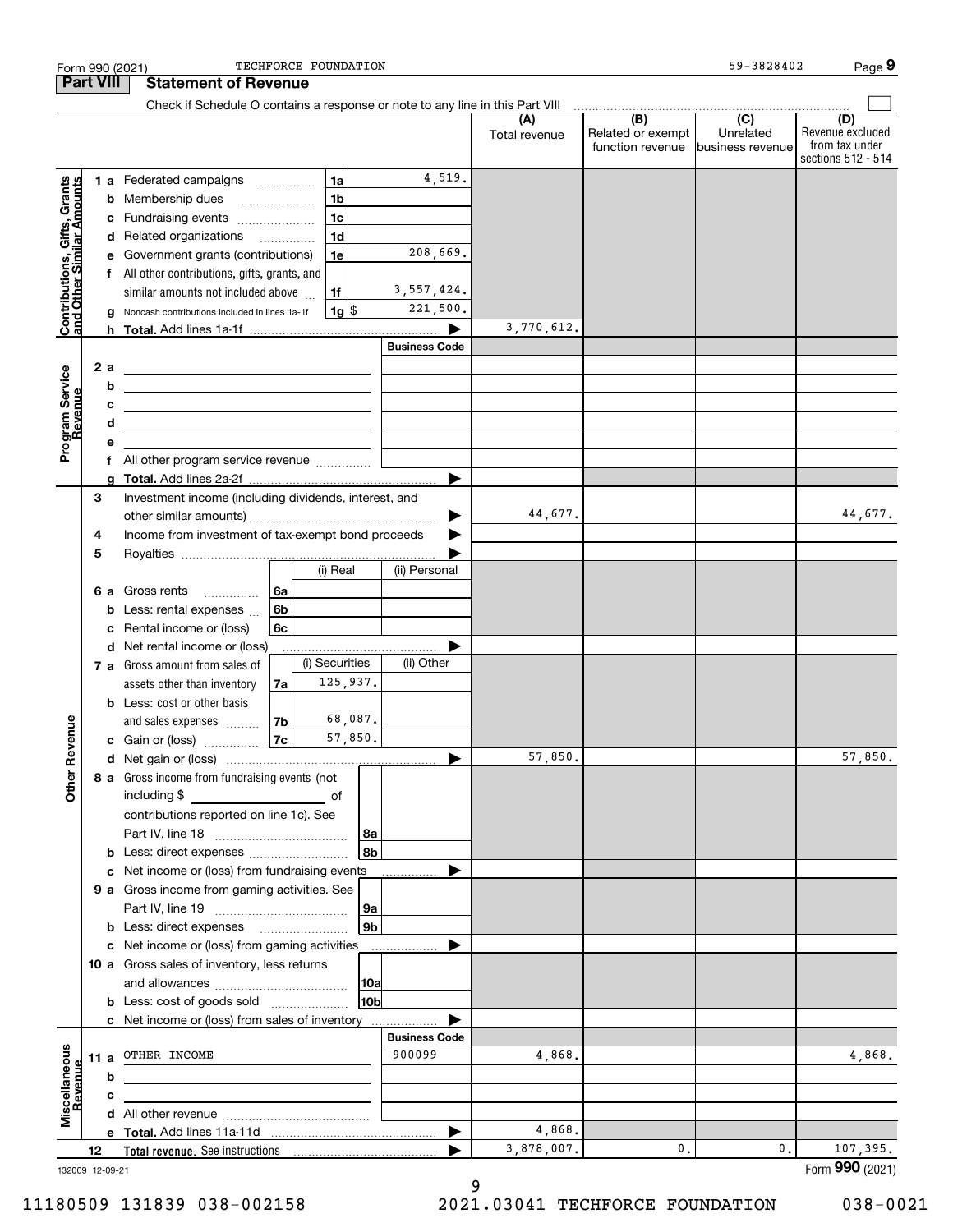Form 990 (2021) TECHFORCE FOUNDATION 59-3828402 Page

**Part IX Statement of Functional Expenses**

**10**

|              | Section 501(c)(3) and 501(c)(4) organizations must complete all columns. All other organizations must complete column (A).                                                                                   |                |                             |                                    | $\overline{\mathbf{x}}$ |
|--------------|--------------------------------------------------------------------------------------------------------------------------------------------------------------------------------------------------------------|----------------|-----------------------------|------------------------------------|-------------------------|
|              | Check if Schedule O contains a response or note to any line in this Part IX                                                                                                                                  | (A)            | (B)                         | (C)                                | (D)                     |
|              | Do not include amounts reported on lines 6b,<br>7b, 8b, 9b, and 10b of Part VIII.                                                                                                                            | Total expenses | Program service<br>expenses | Management and<br>general expenses | Fundraising<br>expenses |
| 1.           | Grants and other assistance to domestic organizations                                                                                                                                                        |                |                             |                                    |                         |
|              | and domestic governments. See Part IV, line 21                                                                                                                                                               |                |                             |                                    |                         |
| $\mathbf{2}$ | Grants and other assistance to domestic                                                                                                                                                                      |                |                             |                                    |                         |
|              | individuals. See Part IV, line 22                                                                                                                                                                            | 1,318,967.     | 1,318,967.                  |                                    |                         |
| 3            | Grants and other assistance to foreign                                                                                                                                                                       |                |                             |                                    |                         |
|              | organizations, foreign governments, and foreign                                                                                                                                                              |                |                             |                                    |                         |
|              | individuals. See Part IV, lines 15 and 16                                                                                                                                                                    |                |                             |                                    |                         |
| 4            | Benefits paid to or for members                                                                                                                                                                              |                |                             |                                    |                         |
| 5            | Compensation of current officers, directors,                                                                                                                                                                 |                |                             |                                    |                         |
|              |                                                                                                                                                                                                              | 280,619.       | 140,310.                    | 84,185.                            | 56,124.                 |
| 6            | Compensation not included above to disqualified                                                                                                                                                              |                |                             |                                    |                         |
|              | persons (as defined under section 4958(f)(1)) and                                                                                                                                                            |                |                             |                                    |                         |
|              | persons described in section 4958(c)(3)(B)                                                                                                                                                                   |                |                             |                                    |                         |
| 7            |                                                                                                                                                                                                              | 714,300.       | 494,458.                    | 62,384.                            | 157,458.                |
| 8            | Pension plan accruals and contributions (include                                                                                                                                                             |                |                             |                                    |                         |
|              | section 401(k) and 403(b) employer contributions)                                                                                                                                                            | 15,458.        | 13,612.                     | $-1,871.$                          | 3,717.                  |
| 9            |                                                                                                                                                                                                              | 46,776.        | 33, 177.                    | 3,202.                             | 10,397.                 |
| 10           |                                                                                                                                                                                                              | 65.733.        | 42,378.                     | 9,196.                             | 14.159.                 |
| 11           | Fees for services (nonemployees):                                                                                                                                                                            |                |                             |                                    |                         |
| a            |                                                                                                                                                                                                              |                |                             |                                    |                         |
| b            |                                                                                                                                                                                                              | 7,082.         |                             | 7,082.                             |                         |
| c            |                                                                                                                                                                                                              | 21,718.        |                             | 21,718.                            |                         |
| d            |                                                                                                                                                                                                              |                |                             |                                    |                         |
|              | Professional fundraising services. See Part IV, line 17                                                                                                                                                      |                |                             |                                    |                         |
| f            | Investment management fees                                                                                                                                                                                   | 17,944.        |                             | 17,944.                            |                         |
| g            | Other. (If line 11g amount exceeds 10% of line 25,                                                                                                                                                           |                |                             |                                    |                         |
|              | column (A), amount, list line 11g expenses on Sch O.)                                                                                                                                                        | 356, 134.      | 326, 392.                   | 13, 103.                           | 16,639.                 |
| 12           |                                                                                                                                                                                                              | 128,951.       | 93,296.                     | 33,104.                            | 2,551.                  |
| 13           |                                                                                                                                                                                                              | 13, 163.       | 1,097.                      | 12,066.                            |                         |
| 14           |                                                                                                                                                                                                              | 74,515.        | 39.644.                     | 31,733.                            | 3,138.                  |
| 15           |                                                                                                                                                                                                              |                |                             |                                    |                         |
| 16           |                                                                                                                                                                                                              |                |                             |                                    |                         |
| 17           |                                                                                                                                                                                                              | 9,151.         | 2,590.                      | 6,387.                             | 174.                    |
| 18           | Payments of travel or entertainment expenses                                                                                                                                                                 |                |                             |                                    |                         |
|              | for any federal, state, or local public officials                                                                                                                                                            |                |                             |                                    |                         |
| 19           | Conferences, conventions, and meetings                                                                                                                                                                       |                |                             |                                    |                         |
| 20           | Interest                                                                                                                                                                                                     |                |                             |                                    |                         |
| 21           |                                                                                                                                                                                                              |                |                             |                                    |                         |
| 22           | Depreciation, depletion, and amortization                                                                                                                                                                    | 170,697.       | 170,697.                    |                                    |                         |
| 23           | Insurance                                                                                                                                                                                                    | 13,210.        | 3,600.                      | 9,610.                             |                         |
| 24           | Other expenses. Itemize expenses not covered<br>above. (List miscellaneous expenses on line 24e. If<br>line 24e amount exceeds 10% of line 25, column (A),<br>amount, list line 24e expenses on Schedule O.) |                |                             |                                    |                         |
| a            | <b>BAD DEBT</b>                                                                                                                                                                                              | 750.           |                             | 750.                               |                         |
| b            | <u> 1989 - Johann Stein, marwolaethau a bhann an t-Albann an t-Albann an t-Albann an t-Albann an t-Albann an t-Alb</u>                                                                                       |                |                             |                                    |                         |
| с            | the control of the control of the control of the control of the control of the control of                                                                                                                    |                |                             |                                    |                         |
| d            |                                                                                                                                                                                                              |                |                             |                                    |                         |
|              | e All other expenses                                                                                                                                                                                         |                |                             |                                    |                         |
| 25           | Total functional expenses. Add lines 1 through 24e                                                                                                                                                           | 3, 255, 168.   | 2,680,218.                  | 310,593.                           | 264,357.                |
| 26           | Joint costs. Complete this line only if the organization                                                                                                                                                     |                |                             |                                    |                         |
|              | reported in column (B) joint costs from a combined                                                                                                                                                           |                |                             |                                    |                         |
|              | educational campaign and fundraising solicitation.                                                                                                                                                           |                |                             |                                    |                         |
|              | Check here         if following SOP 98-2 (ASC 958-720)                                                                                                                                                       |                |                             |                                    |                         |

132010 12-09-21

10 11180509 131839 038-002158 2021.03041 TECHFORCE FOUNDATION 038-0021

Form (2021) **990**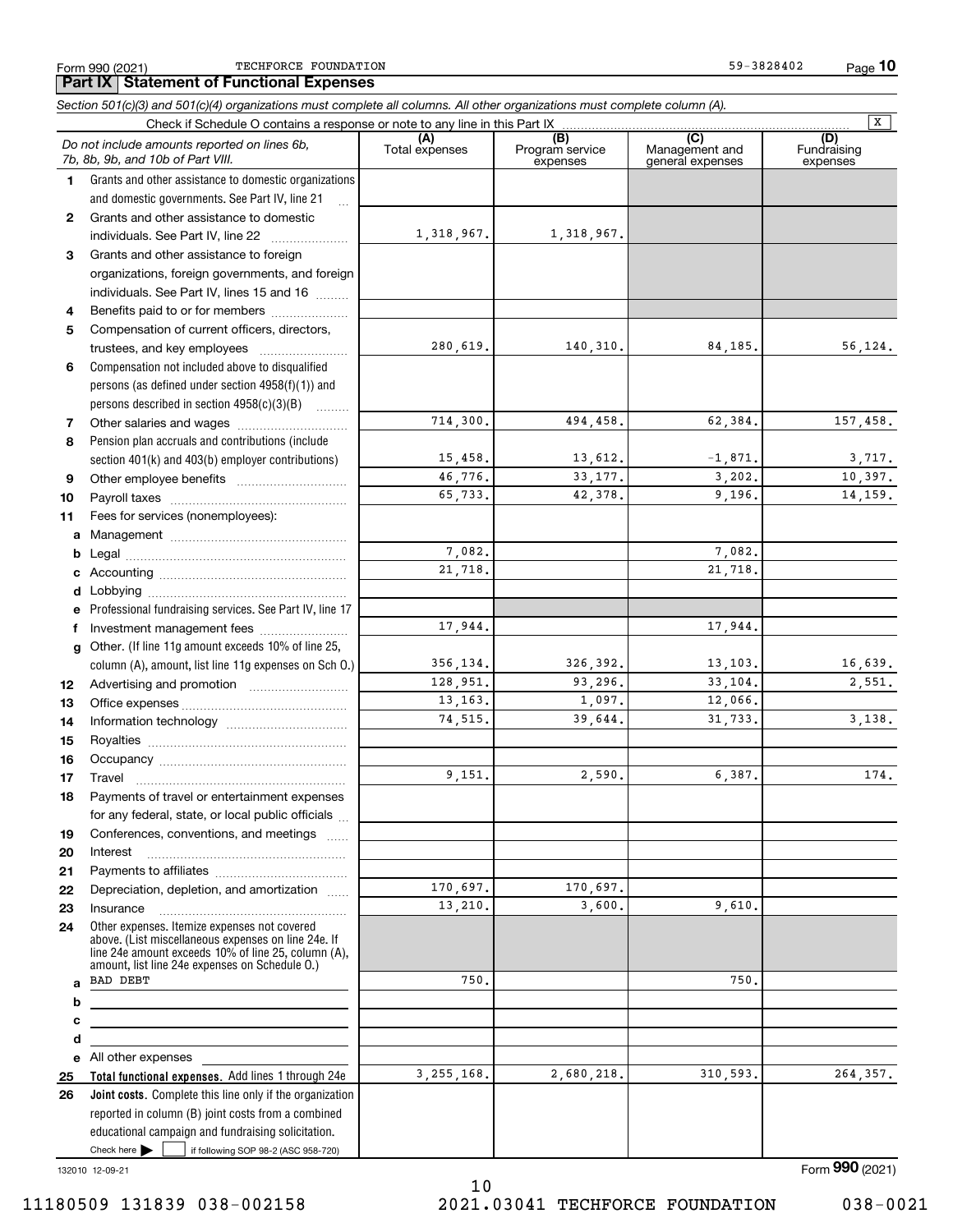**Part X Balance Sheet**

TECHFORCE FOUNDATION 59-3828402

|                             |    | Check if Schedule O contains a response or note to any line in this Part X                                    |                     |                          |                 |                      |
|-----------------------------|----|---------------------------------------------------------------------------------------------------------------|---------------------|--------------------------|-----------------|----------------------|
|                             |    |                                                                                                               |                     | (A)<br>Beginning of year |                 | (B)<br>End of year   |
|                             | 1  |                                                                                                               |                     | 618,980.                 | 1.              | 582,113.             |
|                             | 2  |                                                                                                               |                     | $\mathbf{2}$             |                 |                      |
|                             | 3  |                                                                                                               | 644,395.            | 3                        | 1,136,407.      |                      |
|                             | 4  |                                                                                                               |                     |                          | 4               |                      |
|                             | 5  | Loans and other receivables from any current or former officer, director,                                     |                     |                          |                 |                      |
|                             |    | trustee, key employee, creator or founder, substantial contributor, or 35%                                    |                     |                          |                 |                      |
|                             |    | controlled entity or family member of any of these persons                                                    |                     |                          | 5               |                      |
|                             | 6  | Loans and other receivables from other disqualified persons (as defined                                       |                     |                          |                 |                      |
|                             |    | under section $4958(f)(1)$ , and persons described in section $4958(c)(3)(B)$                                 | $\ldots$            |                          | 6               |                      |
|                             | 7  |                                                                                                               |                     |                          | $\overline{7}$  |                      |
| Assets                      | 8  |                                                                                                               |                     |                          | 8               |                      |
|                             | 9  | Prepaid expenses and deferred charges                                                                         |                     | 900.                     | 9               | 1,750.               |
|                             |    | <b>10a</b> Land, buildings, and equipment: cost or other                                                      |                     |                          |                 |                      |
|                             |    | basis. Complete Part VI of Schedule D    10a                                                                  | 1,486,342.          |                          |                 |                      |
|                             |    | $\frac{10b}{10b}$<br><b>b</b> Less: accumulated depreciation                                                  | 627,571.            | 693,468.                 | 10 <sub>c</sub> | 858,771.             |
|                             | 11 |                                                                                                               |                     | 2,327,597.               | 11              | 2,501,009.           |
|                             | 12 |                                                                                                               |                     |                          | 12              |                      |
|                             | 13 | Investments - program-related. See Part IV, line 11                                                           |                     |                          | 13              |                      |
|                             | 14 |                                                                                                               |                     |                          | 14              |                      |
|                             | 15 |                                                                                                               |                     | 15                       |                 |                      |
|                             | 16 |                                                                                                               | 4, 285, 340.        | 16                       | 5,080,050.      |                      |
|                             | 17 |                                                                                                               | 45,602.             | 17                       | 139,708.        |                      |
|                             | 18 |                                                                                                               |                     | 217,595.                 | 18              | 197,631.             |
|                             | 19 |                                                                                                               |                     |                          | 19              |                      |
|                             | 20 |                                                                                                               |                     |                          | 20              |                      |
|                             | 21 | Escrow or custodial account liability. Complete Part IV of Schedule D                                         | 1.1.1.1.1.1.1.1.1.1 |                          | 21              |                      |
|                             | 22 | Loans and other payables to any current or former officer, director,                                          |                     |                          |                 |                      |
|                             |    | trustee, key employee, creator or founder, substantial contributor, or 35%                                    |                     |                          |                 |                      |
| Liabilities                 |    | controlled entity or family member of any of these persons                                                    |                     |                          | 22              |                      |
|                             | 23 |                                                                                                               |                     | 150,900.                 | 23              | 145,772.             |
|                             | 24 | Unsecured notes and loans payable to unrelated third parties                                                  |                     | 65,043.                  | 24              |                      |
|                             | 25 | Other liabilities (including federal income tax, payables to related third                                    |                     |                          |                 |                      |
|                             |    | parties, and other liabilities not included on lines 17-24). Complete Part X                                  |                     |                          |                 |                      |
|                             |    | of Schedule D<br>Total liabilities. Add lines 17 through 25                                                   |                     | 479,140.                 | 25              | 483,111.             |
|                             | 26 | Organizations that follow FASB ASC 958, check here $\blacktriangleright \begin{array}{c} \perp X \end{array}$ |                     |                          | 26              |                      |
|                             |    | and complete lines 27, 28, 32, and 33.                                                                        |                     |                          |                 |                      |
|                             | 27 | Net assets without donor restrictions                                                                         |                     | 919,937.                 | 27              | 2,130,089.           |
|                             | 28 | Net assets with donor restrictions                                                                            |                     | 2,886,263.               | 28              | 2,466,850.           |
|                             |    | Organizations that do not follow FASB ASC 958, check here $\blacktriangleright$                               |                     |                          |                 |                      |
|                             |    | and complete lines 29 through 33.                                                                             |                     |                          |                 |                      |
|                             | 29 |                                                                                                               |                     |                          | 29              |                      |
|                             | 30 | Paid-in or capital surplus, or land, building, or equipment fund                                              |                     |                          | 30              |                      |
|                             | 31 | Retained earnings, endowment, accumulated income, or other funds                                              |                     |                          | 31              |                      |
| Net Assets or Fund Balances | 32 |                                                                                                               |                     | 3,806,200.               | 32              | 4,596,939.           |
|                             | 33 | Total liabilities and net assets/fund balances                                                                |                     | 4,285,340.               | 33              | 5,080,050.           |
|                             |    |                                                                                                               |                     |                          |                 | $000 \times 10^{-7}$ |

Form (2021) **990**

132011 12-09-21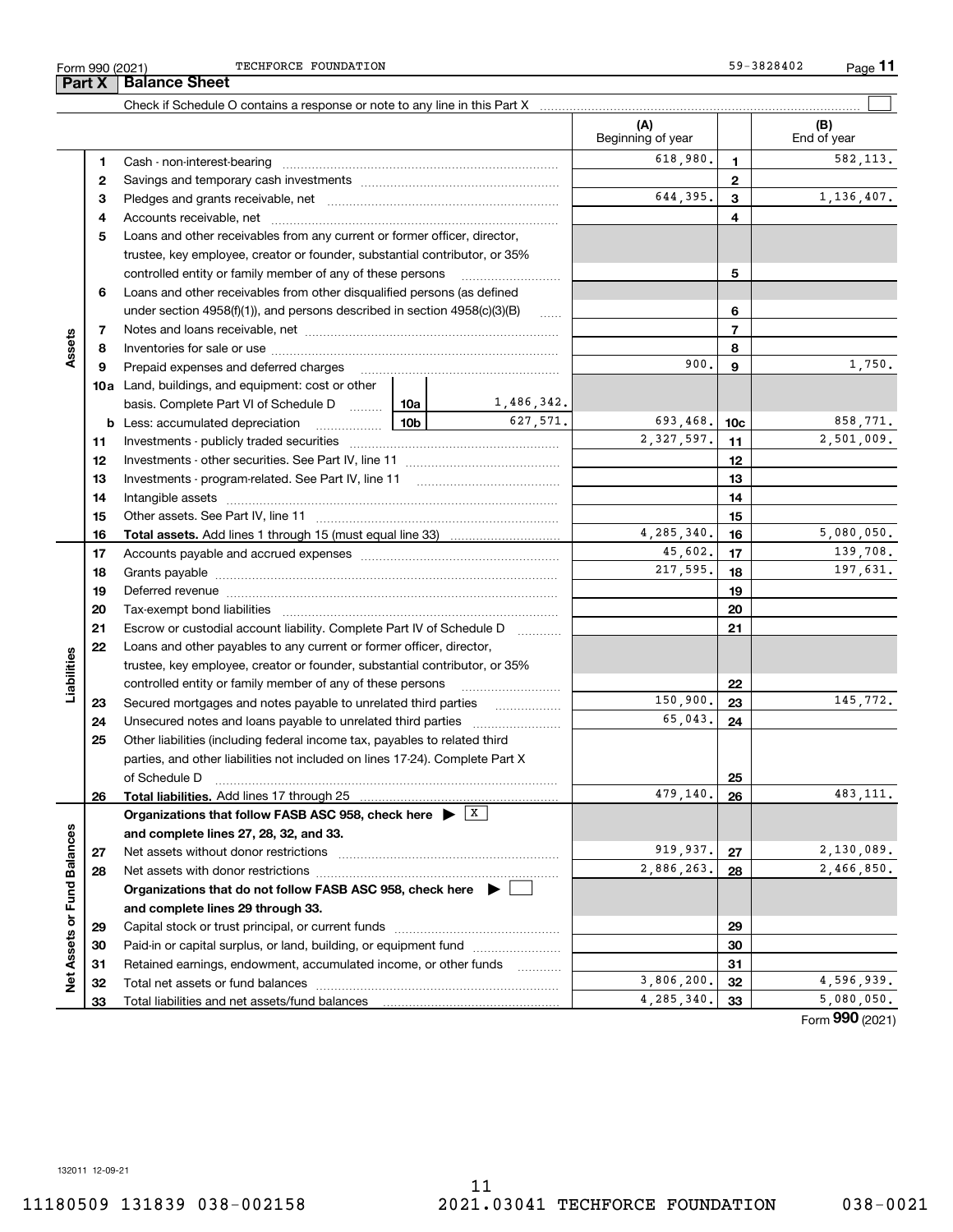|    | TECHFORCE FOUNDATION<br>Form 990 (2021)                                                                                              | 59-3828402     |                |            | Page $12$      |
|----|--------------------------------------------------------------------------------------------------------------------------------------|----------------|----------------|------------|----------------|
|    | Part XI<br><b>Reconciliation of Net Assets</b>                                                                                       |                |                |            |                |
|    |                                                                                                                                      |                |                |            | $\overline{X}$ |
|    |                                                                                                                                      |                |                |            |                |
| 1  | Total revenue (must equal Part VIII, column (A), line 12)                                                                            | $\mathbf{1}$   |                | 3,878,007. |                |
| 2  |                                                                                                                                      | $\mathbf{2}$   |                |            | 3, 255, 168.   |
| з  | Revenue less expenses. Subtract line 2 from line 1                                                                                   | 3              |                |            | 622,839.       |
| 4  |                                                                                                                                      | 4              |                |            | 3,806,200.     |
| 5  |                                                                                                                                      | 5              |                |            | 89,843.        |
| 6  |                                                                                                                                      | 6              |                |            |                |
| 7  | Investment expenses www.communication.communication.com/www.communication.com/www.communication.com                                  | $\overline{7}$ |                |            |                |
| 8  | Prior period adjustments                                                                                                             | 8              |                |            |                |
| 9  | Other changes in net assets or fund balances (explain on Schedule O)                                                                 | 9              |                |            | 78,057.        |
| 10 | Net assets or fund balances at end of year. Combine lines 3 through 9 (must equal Part X, line 32,                                   |                |                |            |                |
|    | column (B))                                                                                                                          | 10             |                |            | 4,596,939.     |
|    | Part XII Financial Statements and Reporting                                                                                          |                |                |            |                |
|    |                                                                                                                                      |                |                |            | X              |
|    |                                                                                                                                      |                |                | <b>Yes</b> | No             |
| 1  | $X \vert$ Accrual<br>Cash<br>Other<br>Accounting method used to prepare the Form 990:                                                |                |                |            |                |
|    | If the organization changed its method of accounting from a prior year or checked "Other," explain on Schedule O.                    |                |                |            |                |
|    | 2a Were the organization's financial statements compiled or reviewed by an independent accountant?                                   |                | 2a             |            | x              |
|    | If "Yes," check a box below to indicate whether the financial statements for the year were compiled or reviewed on a                 |                |                |            |                |
|    | separate basis, consolidated basis, or both:                                                                                         |                |                |            |                |
|    | Separate basis<br><b>Consolidated basis</b><br>Both consolidated and separate basis                                                  |                |                |            |                |
|    | <b>b</b> Were the organization's financial statements audited by an independent accountant?                                          |                | 2 <sub>b</sub> | х          |                |
|    | If "Yes," check a box below to indicate whether the financial statements for the year were audited on a separate basis,              |                |                |            |                |
|    | consolidated basis, or both:                                                                                                         |                |                |            |                |
|    | X<br>Separate basis<br>Consolidated basis<br>Both consolidated and separate basis                                                    |                |                |            |                |
|    | c If "Yes" to line 2a or 2b, does the organization have a committee that assumes responsibility for oversight of the audit,          |                |                |            |                |
|    | review, or compilation of its financial statements and selection of an independent accountant?                                       |                | 2c             | х          |                |
|    | If the organization changed either its oversight process or selection process during the tax year, explain on Schedule O.            |                |                |            |                |
|    | 3a As a result of a federal award, was the organization required to undergo an audit or audits as set forth in the Single Audit      |                |                |            |                |
|    |                                                                                                                                      |                | За             |            | X              |
|    | <b>b</b> If "Yes," did the organization undergo the required audit or audits? If the organization did not undergo the required audit |                |                |            |                |
|    |                                                                                                                                      |                | 3b             | nnn –      |                |

Form (2021) **990**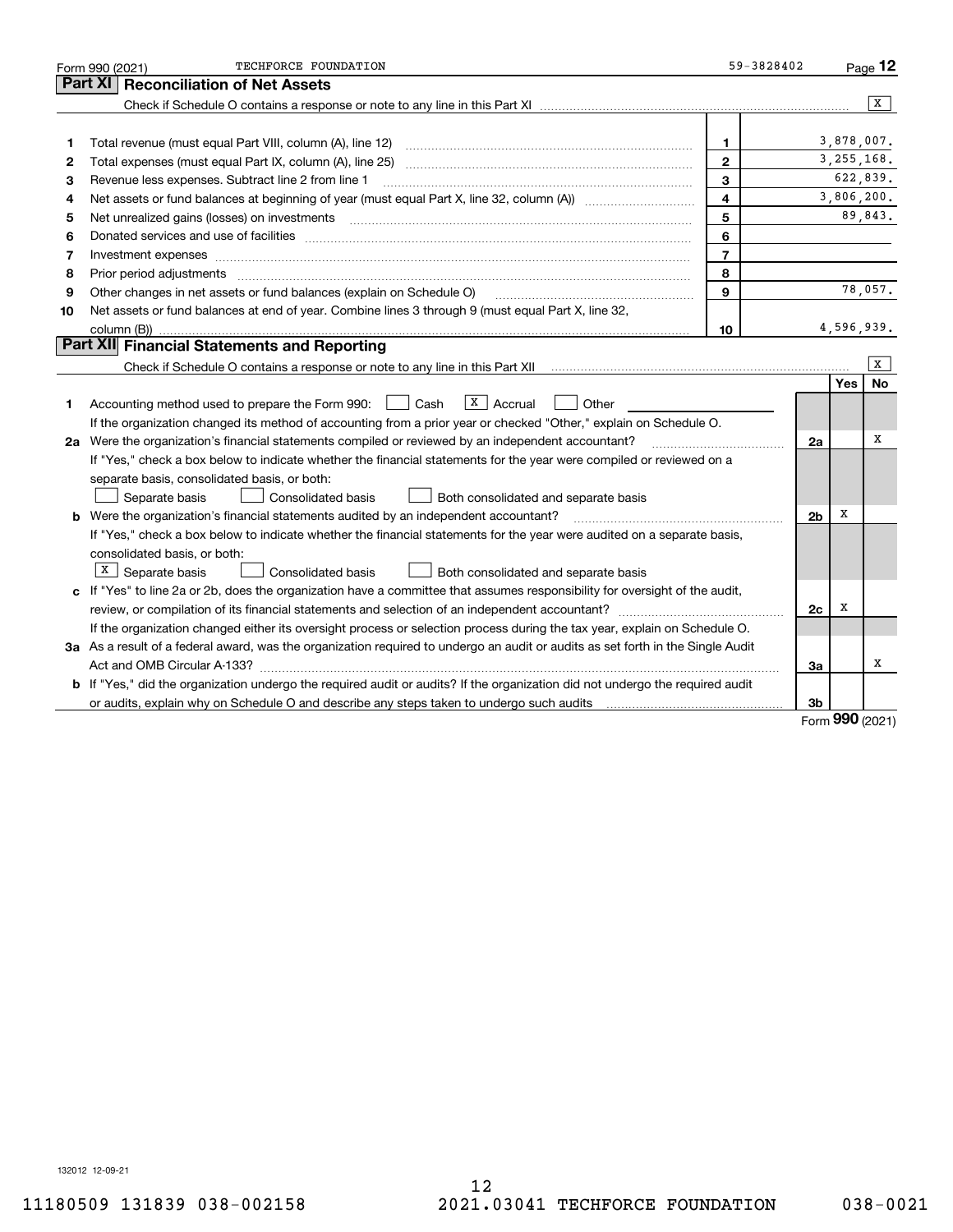Department of the Treasury Internal Revenue Service

**(Form 990)**

## **Public Charity Status and Public Support**

**Complete if the organization is a section 501(c)(3) organization or a section 4947(a)(1) nonexempt charitable trust.**

**| Attach to Form 990 or Form 990-EZ.** 

**| Go to www.irs.gov/Form990 for instructions and the latest information.**

| OMB No. 1545-0047                   |
|-------------------------------------|
| 202                                 |
| <b>Open to Public</b><br>Inspection |

|                      |                                                                                                            | Name of the organization                                                                                                                     |          |                            |                                    |                                 |                            |  | <b>Employer identification number</b> |
|----------------------|------------------------------------------------------------------------------------------------------------|----------------------------------------------------------------------------------------------------------------------------------------------|----------|----------------------------|------------------------------------|---------------------------------|----------------------------|--|---------------------------------------|
| TECHFORCE FOUNDATION |                                                                                                            |                                                                                                                                              |          |                            |                                    |                                 | 59-3828402                 |  |                                       |
|                      | Part I<br>Reason for Public Charity Status. (All organizations must complete this part.) See instructions. |                                                                                                                                              |          |                            |                                    |                                 |                            |  |                                       |
|                      |                                                                                                            | The organization is not a private foundation because it is: (For lines 1 through 12, check only one box.)                                    |          |                            |                                    |                                 |                            |  |                                       |
| 1                    |                                                                                                            | A church, convention of churches, or association of churches described in section 170(b)(1)(A)(i).                                           |          |                            |                                    |                                 |                            |  |                                       |
| 2                    |                                                                                                            | A school described in section 170(b)(1)(A)(ii). (Attach Schedule E (Form 990).)                                                              |          |                            |                                    |                                 |                            |  |                                       |
| З                    |                                                                                                            | A hospital or a cooperative hospital service organization described in section 170(b)(1)(A)(iii).                                            |          |                            |                                    |                                 |                            |  |                                       |
|                      |                                                                                                            | A medical research organization operated in conjunction with a hospital described in section 170(b)(1)(A)(iii). Enter the hospital's name,   |          |                            |                                    |                                 |                            |  |                                       |
|                      |                                                                                                            | city, and state:                                                                                                                             |          |                            |                                    |                                 |                            |  |                                       |
| 5                    |                                                                                                            | An organization operated for the benefit of a college or university owned or operated by a governmental unit described in                    |          |                            |                                    |                                 |                            |  |                                       |
|                      |                                                                                                            | section 170(b)(1)(A)(iv). (Complete Part II.)                                                                                                |          |                            |                                    |                                 |                            |  |                                       |
| 6                    |                                                                                                            | A federal, state, or local government or governmental unit described in section 170(b)(1)(A)(v).                                             |          |                            |                                    |                                 |                            |  |                                       |
| 7                    | $\mathbf{X}$                                                                                               | An organization that normally receives a substantial part of its support from a governmental unit or from the general public described in    |          |                            |                                    |                                 |                            |  |                                       |
|                      |                                                                                                            | section 170(b)(1)(A)(vi). (Complete Part II.)                                                                                                |          |                            |                                    |                                 |                            |  |                                       |
| 8                    |                                                                                                            | A community trust described in section 170(b)(1)(A)(vi). (Complete Part II.)                                                                 |          |                            |                                    |                                 |                            |  |                                       |
| 9                    |                                                                                                            | An agricultural research organization described in section 170(b)(1)(A)(ix) operated in conjunction with a land-grant college                |          |                            |                                    |                                 |                            |  |                                       |
|                      |                                                                                                            | or university or a non-land-grant college of agriculture (see instructions). Enter the name, city, and state of the college or               |          |                            |                                    |                                 |                            |  |                                       |
|                      |                                                                                                            | university:                                                                                                                                  |          |                            |                                    |                                 |                            |  |                                       |
| 10                   |                                                                                                            | An organization that normally receives (1) more than 33 1/3% of its support from contributions, membership fees, and gross receipts from     |          |                            |                                    |                                 |                            |  |                                       |
|                      |                                                                                                            | activities related to its exempt functions, subject to certain exceptions; and (2) no more than 33 1/3% of its support from gross investment |          |                            |                                    |                                 |                            |  |                                       |
|                      |                                                                                                            | income and unrelated business taxable income (less section 511 tax) from businesses acquired by the organization after June 30, 1975.        |          |                            |                                    |                                 |                            |  |                                       |
|                      |                                                                                                            | See section 509(a)(2). (Complete Part III.)                                                                                                  |          |                            |                                    |                                 |                            |  |                                       |
| 11                   |                                                                                                            | An organization organized and operated exclusively to test for public safety. See section 509(a)(4).                                         |          |                            |                                    |                                 |                            |  |                                       |
| 12                   |                                                                                                            | An organization organized and operated exclusively for the benefit of, to perform the functions of, or to carry out the purposes of one or   |          |                            |                                    |                                 |                            |  |                                       |
|                      |                                                                                                            | more publicly supported organizations described in section 509(a)(1) or section 509(a)(2). See section 509(a)(3). Check the box on           |          |                            |                                    |                                 |                            |  |                                       |
|                      |                                                                                                            | lines 12a through 12d that describes the type of supporting organization and complete lines 12e, 12f, and 12g.                               |          |                            |                                    |                                 |                            |  |                                       |
| а                    |                                                                                                            | Type I. A supporting organization operated, supervised, or controlled by its supported organization(s), typically by giving                  |          |                            |                                    |                                 |                            |  |                                       |
|                      |                                                                                                            | the supported organization(s) the power to regularly appoint or elect a majority of the directors or trustees of the supporting              |          |                            |                                    |                                 |                            |  |                                       |
|                      |                                                                                                            | organization. You must complete Part IV, Sections A and B.                                                                                   |          |                            |                                    |                                 |                            |  |                                       |
| b                    |                                                                                                            | Type II. A supporting organization supervised or controlled in connection with its supported organization(s), by having                      |          |                            |                                    |                                 |                            |  |                                       |
|                      |                                                                                                            | control or management of the supporting organization vested in the same persons that control or manage the supported                         |          |                            |                                    |                                 |                            |  |                                       |
|                      |                                                                                                            | organization(s). You must complete Part IV, Sections A and C.                                                                                |          |                            |                                    |                                 |                            |  |                                       |
| с                    |                                                                                                            | Type III functionally integrated. A supporting organization operated in connection with, and functionally integrated with,                   |          |                            |                                    |                                 |                            |  |                                       |
|                      |                                                                                                            | its supported organization(s) (see instructions). You must complete Part IV, Sections A, D, and E.                                           |          |                            |                                    |                                 |                            |  |                                       |
| d                    |                                                                                                            | Type III non-functionally integrated. A supporting organization operated in connection with its supported organization(s)                    |          |                            |                                    |                                 |                            |  |                                       |
|                      |                                                                                                            | that is not functionally integrated. The organization generally must satisfy a distribution requirement and an attentiveness                 |          |                            |                                    |                                 |                            |  |                                       |
|                      |                                                                                                            | requirement (see instructions). You must complete Part IV, Sections A and D, and Part V.                                                     |          |                            |                                    |                                 |                            |  |                                       |
| е                    |                                                                                                            | Check this box if the organization received a written determination from the IRS that it is a Type I, Type II, Type III                      |          |                            |                                    |                                 |                            |  |                                       |
|                      |                                                                                                            | functionally integrated, or Type III non-functionally integrated supporting organization.                                                    |          |                            |                                    |                                 |                            |  |                                       |
| f                    |                                                                                                            | Enter the number of supported organizations                                                                                                  |          |                            |                                    |                                 |                            |  |                                       |
|                      |                                                                                                            | g Provide the following information about the supported organization(s).<br>(i) Name of supported                                            | (ii) EIN | (iii) Type of organization |                                    | (iv) Is the organization listed | (v) Amount of monetary     |  | (vi) Amount of other                  |
|                      |                                                                                                            | organization                                                                                                                                 |          | (described on lines 1-10   | in your governing document?<br>Yes | No                              | support (see instructions) |  | support (see instructions)            |
|                      |                                                                                                            |                                                                                                                                              |          | above (see instructions))  |                                    |                                 |                            |  |                                       |
|                      |                                                                                                            |                                                                                                                                              |          |                            |                                    |                                 |                            |  |                                       |
|                      |                                                                                                            |                                                                                                                                              |          |                            |                                    |                                 |                            |  |                                       |
|                      |                                                                                                            |                                                                                                                                              |          |                            |                                    |                                 |                            |  |                                       |
|                      |                                                                                                            |                                                                                                                                              |          |                            |                                    |                                 |                            |  |                                       |
|                      |                                                                                                            |                                                                                                                                              |          |                            |                                    |                                 |                            |  |                                       |
|                      |                                                                                                            |                                                                                                                                              |          |                            |                                    |                                 |                            |  |                                       |
|                      |                                                                                                            |                                                                                                                                              |          |                            |                                    |                                 |                            |  |                                       |
|                      |                                                                                                            |                                                                                                                                              |          |                            |                                    |                                 |                            |  |                                       |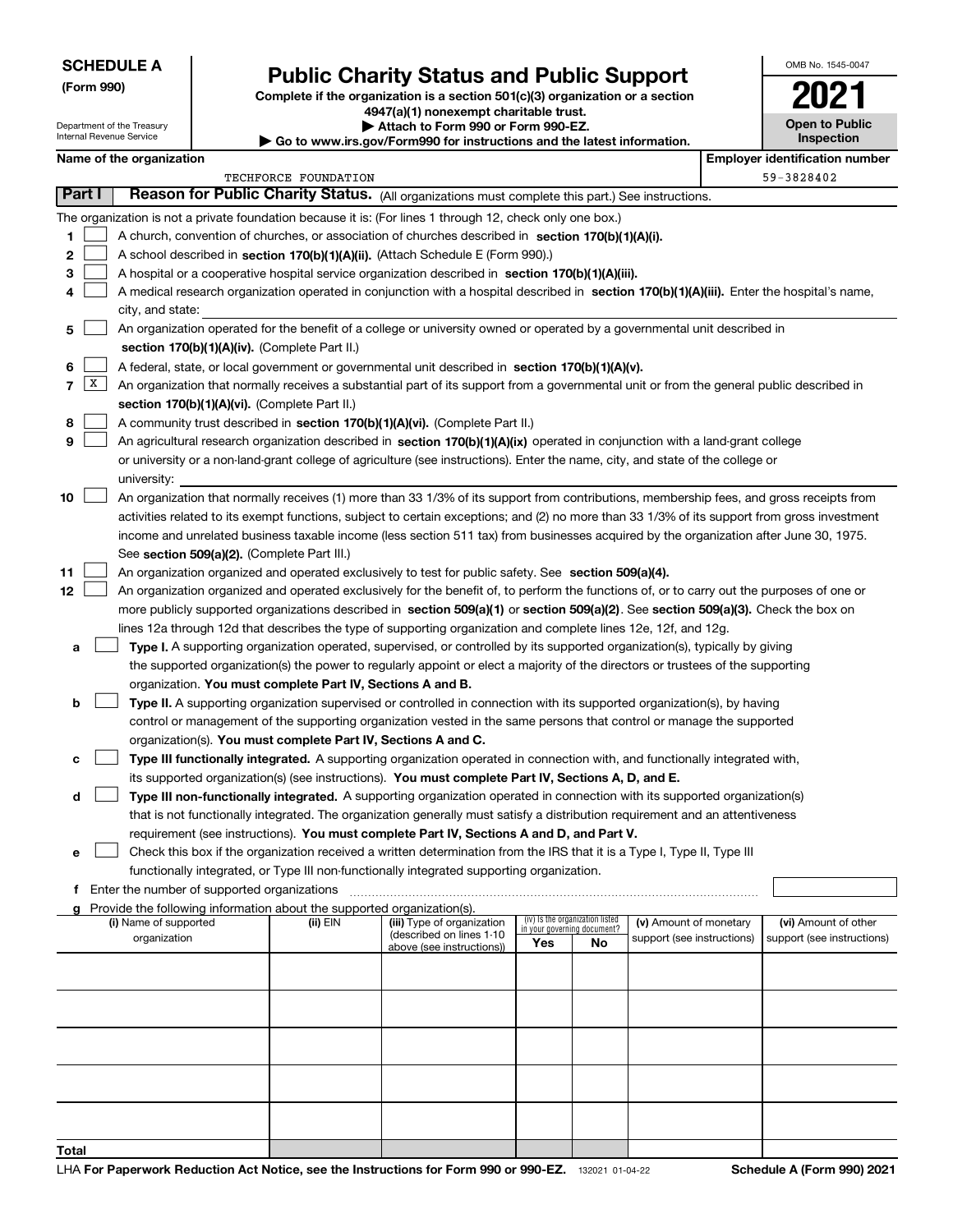TECHFORCE FOUNDATION

**2**

(Complete only if you checked the box on line 5, 7, or 8 of Part I or if the organization failed to qualify under Part III. If the organization **Part II** Support Schedule for Organizations Described in Sections 170(b)(1)(A)(iv) and 170(b)(1)(A)(vi)

fails to qualify under the tests listed below, please complete Part III.)

| Calendar year (or fiscal year beginning in)<br>(a) 2017<br>$(b)$ 2018<br>$(c)$ 2019<br>$(d)$ 2020<br>(e) 2021<br>(f) Total<br>1 Gifts, grants, contributions, and<br>membership fees received. (Do not<br>3,051,966.<br>2,727,893.<br>2,328,498.<br>3,770,612.<br>14, 273, 380.<br>include any "unusual grants.")<br>2,394,411.<br>2 Tax revenues levied for the organ-<br>ization's benefit and either paid to<br>or expended on its behalf<br>3 The value of services or facilities<br>furnished by a governmental unit to<br>the organization without charge<br>3,051,966.<br>2,328,498.<br>3,770,612.<br>14, 273, 380.<br>2,394,411.<br>2,727,893.<br>Total. Add lines 1 through 3<br>The portion of total contributions<br>by each person (other than a<br>governmental unit or publicly<br>supported organization) included<br>on line 1 that exceeds 2% of the<br>amount shown on line 11,<br>6,368,869.<br>column (f)<br>7,904,511.<br>6 Public support. Subtract line 5 from line 4.<br><b>Section B. Total Support</b><br>Calendar year (or fiscal year beginning in)<br>(a) 2017<br>$(b)$ 2018<br>$(c)$ 2019<br>$(d)$ 2020<br>(e) 2021<br>(f) Total<br>2,394,411.<br>3,051,966.<br>2,727,893.<br>2,328,498.<br>3,770,612.<br>14, 273, 380.<br><b>7</b> Amounts from line 4 |
|---------------------------------------------------------------------------------------------------------------------------------------------------------------------------------------------------------------------------------------------------------------------------------------------------------------------------------------------------------------------------------------------------------------------------------------------------------------------------------------------------------------------------------------------------------------------------------------------------------------------------------------------------------------------------------------------------------------------------------------------------------------------------------------------------------------------------------------------------------------------------------------------------------------------------------------------------------------------------------------------------------------------------------------------------------------------------------------------------------------------------------------------------------------------------------------------------------------------------------------------------------------------------------------|
|                                                                                                                                                                                                                                                                                                                                                                                                                                                                                                                                                                                                                                                                                                                                                                                                                                                                                                                                                                                                                                                                                                                                                                                                                                                                                       |
|                                                                                                                                                                                                                                                                                                                                                                                                                                                                                                                                                                                                                                                                                                                                                                                                                                                                                                                                                                                                                                                                                                                                                                                                                                                                                       |
|                                                                                                                                                                                                                                                                                                                                                                                                                                                                                                                                                                                                                                                                                                                                                                                                                                                                                                                                                                                                                                                                                                                                                                                                                                                                                       |
|                                                                                                                                                                                                                                                                                                                                                                                                                                                                                                                                                                                                                                                                                                                                                                                                                                                                                                                                                                                                                                                                                                                                                                                                                                                                                       |
|                                                                                                                                                                                                                                                                                                                                                                                                                                                                                                                                                                                                                                                                                                                                                                                                                                                                                                                                                                                                                                                                                                                                                                                                                                                                                       |
|                                                                                                                                                                                                                                                                                                                                                                                                                                                                                                                                                                                                                                                                                                                                                                                                                                                                                                                                                                                                                                                                                                                                                                                                                                                                                       |
|                                                                                                                                                                                                                                                                                                                                                                                                                                                                                                                                                                                                                                                                                                                                                                                                                                                                                                                                                                                                                                                                                                                                                                                                                                                                                       |
|                                                                                                                                                                                                                                                                                                                                                                                                                                                                                                                                                                                                                                                                                                                                                                                                                                                                                                                                                                                                                                                                                                                                                                                                                                                                                       |
|                                                                                                                                                                                                                                                                                                                                                                                                                                                                                                                                                                                                                                                                                                                                                                                                                                                                                                                                                                                                                                                                                                                                                                                                                                                                                       |
|                                                                                                                                                                                                                                                                                                                                                                                                                                                                                                                                                                                                                                                                                                                                                                                                                                                                                                                                                                                                                                                                                                                                                                                                                                                                                       |
|                                                                                                                                                                                                                                                                                                                                                                                                                                                                                                                                                                                                                                                                                                                                                                                                                                                                                                                                                                                                                                                                                                                                                                                                                                                                                       |
|                                                                                                                                                                                                                                                                                                                                                                                                                                                                                                                                                                                                                                                                                                                                                                                                                                                                                                                                                                                                                                                                                                                                                                                                                                                                                       |
|                                                                                                                                                                                                                                                                                                                                                                                                                                                                                                                                                                                                                                                                                                                                                                                                                                                                                                                                                                                                                                                                                                                                                                                                                                                                                       |
|                                                                                                                                                                                                                                                                                                                                                                                                                                                                                                                                                                                                                                                                                                                                                                                                                                                                                                                                                                                                                                                                                                                                                                                                                                                                                       |
|                                                                                                                                                                                                                                                                                                                                                                                                                                                                                                                                                                                                                                                                                                                                                                                                                                                                                                                                                                                                                                                                                                                                                                                                                                                                                       |
|                                                                                                                                                                                                                                                                                                                                                                                                                                                                                                                                                                                                                                                                                                                                                                                                                                                                                                                                                                                                                                                                                                                                                                                                                                                                                       |
|                                                                                                                                                                                                                                                                                                                                                                                                                                                                                                                                                                                                                                                                                                                                                                                                                                                                                                                                                                                                                                                                                                                                                                                                                                                                                       |
|                                                                                                                                                                                                                                                                                                                                                                                                                                                                                                                                                                                                                                                                                                                                                                                                                                                                                                                                                                                                                                                                                                                                                                                                                                                                                       |
|                                                                                                                                                                                                                                                                                                                                                                                                                                                                                                                                                                                                                                                                                                                                                                                                                                                                                                                                                                                                                                                                                                                                                                                                                                                                                       |
|                                                                                                                                                                                                                                                                                                                                                                                                                                                                                                                                                                                                                                                                                                                                                                                                                                                                                                                                                                                                                                                                                                                                                                                                                                                                                       |
|                                                                                                                                                                                                                                                                                                                                                                                                                                                                                                                                                                                                                                                                                                                                                                                                                                                                                                                                                                                                                                                                                                                                                                                                                                                                                       |
|                                                                                                                                                                                                                                                                                                                                                                                                                                                                                                                                                                                                                                                                                                                                                                                                                                                                                                                                                                                                                                                                                                                                                                                                                                                                                       |
| 8 Gross income from interest,                                                                                                                                                                                                                                                                                                                                                                                                                                                                                                                                                                                                                                                                                                                                                                                                                                                                                                                                                                                                                                                                                                                                                                                                                                                         |
|                                                                                                                                                                                                                                                                                                                                                                                                                                                                                                                                                                                                                                                                                                                                                                                                                                                                                                                                                                                                                                                                                                                                                                                                                                                                                       |
| dividends, payments received on                                                                                                                                                                                                                                                                                                                                                                                                                                                                                                                                                                                                                                                                                                                                                                                                                                                                                                                                                                                                                                                                                                                                                                                                                                                       |
| securities loans, rents, royalties,<br>42,852.<br>54,868.<br>32,819.<br>44,677.<br>201,089.<br>25,873.                                                                                                                                                                                                                                                                                                                                                                                                                                                                                                                                                                                                                                                                                                                                                                                                                                                                                                                                                                                                                                                                                                                                                                                |
| and income from similar sources                                                                                                                                                                                                                                                                                                                                                                                                                                                                                                                                                                                                                                                                                                                                                                                                                                                                                                                                                                                                                                                                                                                                                                                                                                                       |
| <b>9</b> Net income from unrelated business                                                                                                                                                                                                                                                                                                                                                                                                                                                                                                                                                                                                                                                                                                                                                                                                                                                                                                                                                                                                                                                                                                                                                                                                                                           |
| activities, whether or not the                                                                                                                                                                                                                                                                                                                                                                                                                                                                                                                                                                                                                                                                                                                                                                                                                                                                                                                                                                                                                                                                                                                                                                                                                                                        |
| business is regularly carried on                                                                                                                                                                                                                                                                                                                                                                                                                                                                                                                                                                                                                                                                                                                                                                                                                                                                                                                                                                                                                                                                                                                                                                                                                                                      |
| 10 Other income. Do not include gain                                                                                                                                                                                                                                                                                                                                                                                                                                                                                                                                                                                                                                                                                                                                                                                                                                                                                                                                                                                                                                                                                                                                                                                                                                                  |
| or loss from the sale of capital                                                                                                                                                                                                                                                                                                                                                                                                                                                                                                                                                                                                                                                                                                                                                                                                                                                                                                                                                                                                                                                                                                                                                                                                                                                      |
| 1,273.<br>1,366.<br>3,939.<br>11,446.<br>4,868.<br>assets (Explain in Part VI.)                                                                                                                                                                                                                                                                                                                                                                                                                                                                                                                                                                                                                                                                                                                                                                                                                                                                                                                                                                                                                                                                                                                                                                                                       |
| 14, 485, 915.<br>Total support. Add lines 7 through 10<br>11.                                                                                                                                                                                                                                                                                                                                                                                                                                                                                                                                                                                                                                                                                                                                                                                                                                                                                                                                                                                                                                                                                                                                                                                                                         |
| 12<br>Gross receipts from related activities, etc. (see instructions)<br>12                                                                                                                                                                                                                                                                                                                                                                                                                                                                                                                                                                                                                                                                                                                                                                                                                                                                                                                                                                                                                                                                                                                                                                                                           |
| 13 First 5 years. If the Form 990 is for the organization's first, second, third, fourth, or fifth tax year as a section 501(c)(3)                                                                                                                                                                                                                                                                                                                                                                                                                                                                                                                                                                                                                                                                                                                                                                                                                                                                                                                                                                                                                                                                                                                                                    |
| organization, check this box and stop here                                                                                                                                                                                                                                                                                                                                                                                                                                                                                                                                                                                                                                                                                                                                                                                                                                                                                                                                                                                                                                                                                                                                                                                                                                            |
| <b>Section C. Computation of Public Support Percentage</b>                                                                                                                                                                                                                                                                                                                                                                                                                                                                                                                                                                                                                                                                                                                                                                                                                                                                                                                                                                                                                                                                                                                                                                                                                            |
| 54.57<br>14<br>14 Public support percentage for 2021 (line 6, column (f), divided by line 11, column (f)) <i>mumment</i> management<br>%                                                                                                                                                                                                                                                                                                                                                                                                                                                                                                                                                                                                                                                                                                                                                                                                                                                                                                                                                                                                                                                                                                                                              |
| 52.41<br>15<br>%                                                                                                                                                                                                                                                                                                                                                                                                                                                                                                                                                                                                                                                                                                                                                                                                                                                                                                                                                                                                                                                                                                                                                                                                                                                                      |
| 16a 33 1/3% support test - 2021. If the organization did not check the box on line 13, and line 14 is 33 1/3% or more, check this box and                                                                                                                                                                                                                                                                                                                                                                                                                                                                                                                                                                                                                                                                                                                                                                                                                                                                                                                                                                                                                                                                                                                                             |
| $\blacktriangleright$ $\mid$ X<br>stop here. The organization qualifies as a publicly supported organization                                                                                                                                                                                                                                                                                                                                                                                                                                                                                                                                                                                                                                                                                                                                                                                                                                                                                                                                                                                                                                                                                                                                                                          |
| b 33 1/3% support test - 2020. If the organization did not check a box on line 13 or 16a, and line 15 is 33 1/3% or more, check this box                                                                                                                                                                                                                                                                                                                                                                                                                                                                                                                                                                                                                                                                                                                                                                                                                                                                                                                                                                                                                                                                                                                                              |
| and stop here. The organization qualifies as a publicly supported organization                                                                                                                                                                                                                                                                                                                                                                                                                                                                                                                                                                                                                                                                                                                                                                                                                                                                                                                                                                                                                                                                                                                                                                                                        |
| 17a 10% -facts-and-circumstances test - 2021. If the organization did not check a box on line 13, 16a, or 16b, and line 14 is 10% or more,                                                                                                                                                                                                                                                                                                                                                                                                                                                                                                                                                                                                                                                                                                                                                                                                                                                                                                                                                                                                                                                                                                                                            |
| and if the organization meets the facts-and-circumstances test, check this box and stop here. Explain in Part VI how the organization                                                                                                                                                                                                                                                                                                                                                                                                                                                                                                                                                                                                                                                                                                                                                                                                                                                                                                                                                                                                                                                                                                                                                 |
| meets the facts-and-circumstances test. The organization qualifies as a publicly supported organization                                                                                                                                                                                                                                                                                                                                                                                                                                                                                                                                                                                                                                                                                                                                                                                                                                                                                                                                                                                                                                                                                                                                                                               |
| <b>b 10% -facts-and-circumstances test - 2020.</b> If the organization did not check a box on line 13, 16a, 16b, or 17a, and line 15 is 10% or                                                                                                                                                                                                                                                                                                                                                                                                                                                                                                                                                                                                                                                                                                                                                                                                                                                                                                                                                                                                                                                                                                                                        |
| more, and if the organization meets the facts-and-circumstances test, check this box and stop here. Explain in Part VI how the                                                                                                                                                                                                                                                                                                                                                                                                                                                                                                                                                                                                                                                                                                                                                                                                                                                                                                                                                                                                                                                                                                                                                        |
| organization meets the facts-and-circumstances test. The organization qualifies as a publicly supported organization                                                                                                                                                                                                                                                                                                                                                                                                                                                                                                                                                                                                                                                                                                                                                                                                                                                                                                                                                                                                                                                                                                                                                                  |
| Private foundation. If the organization did not check a box on line 13, 16a, 16b, 17a, or 17b, check this box and see instructions<br>18<br><b>Cohodulo A (Form 000) 2024</b>                                                                                                                                                                                                                                                                                                                                                                                                                                                                                                                                                                                                                                                                                                                                                                                                                                                                                                                                                                                                                                                                                                         |

**Schedule A (Form 990) 2021**

132022 01-04-22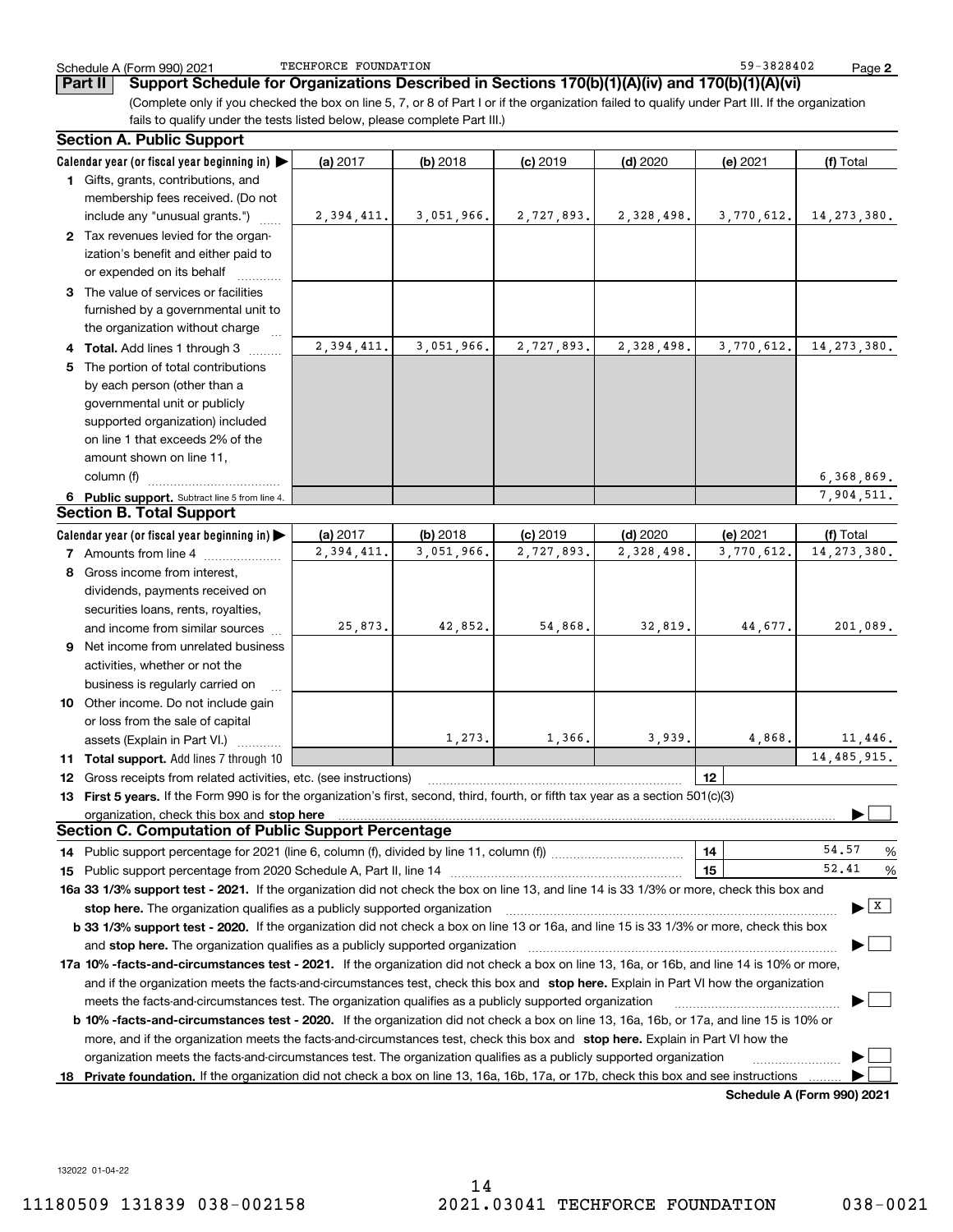### **Part III Support Schedule for Organizations Described in Section 509(a)(2)**

(Complete only if you checked the box on line 10 of Part I or if the organization failed to qualify under Part II. If the organization fails to qualify under the tests listed below, please complete Part II.)

| <b>Section A. Public Support</b>                                                                                                                                                                                               |            |          |            |            |          |                            |
|--------------------------------------------------------------------------------------------------------------------------------------------------------------------------------------------------------------------------------|------------|----------|------------|------------|----------|----------------------------|
| Calendar year (or fiscal year beginning in) $\blacktriangleright$                                                                                                                                                              | (a) 2017   | (b) 2018 | $(c)$ 2019 | $(d)$ 2020 | (e) 2021 | (f) Total                  |
| 1 Gifts, grants, contributions, and                                                                                                                                                                                            |            |          |            |            |          |                            |
| membership fees received. (Do not                                                                                                                                                                                              |            |          |            |            |          |                            |
| include any "unusual grants.")                                                                                                                                                                                                 |            |          |            |            |          |                            |
| 2 Gross receipts from admissions,<br>merchandise sold or services per-<br>formed, or facilities furnished in<br>any activity that is related to the<br>organization's tax-exempt purpose                                       |            |          |            |            |          |                            |
| 3 Gross receipts from activities that                                                                                                                                                                                          |            |          |            |            |          |                            |
| are not an unrelated trade or bus-<br>iness under section 513                                                                                                                                                                  |            |          |            |            |          |                            |
| 4 Tax revenues levied for the organ-                                                                                                                                                                                           |            |          |            |            |          |                            |
| ization's benefit and either paid to<br>or expended on its behalf<br>.                                                                                                                                                         |            |          |            |            |          |                            |
| 5 The value of services or facilities<br>furnished by a governmental unit to                                                                                                                                                   |            |          |            |            |          |                            |
| the organization without charge                                                                                                                                                                                                |            |          |            |            |          |                            |
| <b>6 Total.</b> Add lines 1 through 5                                                                                                                                                                                          |            |          |            |            |          |                            |
| 7a Amounts included on lines 1, 2, and<br>3 received from disqualified persons                                                                                                                                                 |            |          |            |            |          |                            |
| <b>b</b> Amounts included on lines 2 and 3 received<br>from other than disqualified persons that<br>exceed the greater of \$5,000 or 1% of the<br>amount on line 13 for the year                                               |            |          |            |            |          |                            |
| c Add lines 7a and 7b                                                                                                                                                                                                          |            |          |            |            |          |                            |
| 8 Public support. (Subtract line 7c from line 6.)<br><b>Section B. Total Support</b>                                                                                                                                           |            |          |            |            |          |                            |
| Calendar year (or fiscal year beginning in) $\blacktriangleright$                                                                                                                                                              | (a) $2017$ | (b) 2018 | $(c)$ 2019 | $(d)$ 2020 | (e) 2021 | (f) Total                  |
| 9 Amounts from line 6                                                                                                                                                                                                          |            |          |            |            |          |                            |
| 10a Gross income from interest,<br>dividends, payments received on<br>securities loans, rents, royalties,<br>and income from similar sources                                                                                   |            |          |            |            |          |                            |
| <b>b</b> Unrelated business taxable income                                                                                                                                                                                     |            |          |            |            |          |                            |
| (less section 511 taxes) from businesses<br>acquired after June 30, 1975<br>1.1.1.1.1.1.1.1.1.1                                                                                                                                |            |          |            |            |          |                            |
| c Add lines 10a and 10b                                                                                                                                                                                                        |            |          |            |            |          |                            |
| <b>11</b> Net income from unrelated business<br>activities not included on line 10b.<br>whether or not the business is<br>regularly carried on                                                                                 |            |          |            |            |          |                            |
| <b>12</b> Other income. Do not include gain<br>or loss from the sale of capital<br>assets (Explain in Part VI.)                                                                                                                |            |          |            |            |          |                            |
| <b>13</b> Total support. (Add lines 9, 10c, 11, and 12.)                                                                                                                                                                       |            |          |            |            |          |                            |
| 14 First 5 years. If the Form 990 is for the organization's first, second, third, fourth, or fifth tax year as a section 501(c)(3) organization,                                                                               |            |          |            |            |          |                            |
| check this box and stop here manufactured and control to the state of the state of the state of the state of the state of the state of the state of the state of the state of the state of the state of the state of the state |            |          |            |            |          |                            |
| <b>Section C. Computation of Public Support Percentage</b>                                                                                                                                                                     |            |          |            |            |          |                            |
|                                                                                                                                                                                                                                |            |          |            |            | 15       | %                          |
| 16 Public support percentage from 2020 Schedule A, Part III, line 15<br><b>Section D. Computation of Investment Income Percentage</b>                                                                                          |            |          |            |            | 16       | %                          |
|                                                                                                                                                                                                                                |            |          |            |            |          |                            |
| 17 Investment income percentage for 2021 (line 10c, column (f), divided by line 13, column (f))<br>18 Investment income percentage from 2020 Schedule A, Part III, line 17                                                     |            |          |            |            | 17<br>18 | %<br>%                     |
| 19a 33 1/3% support tests - 2021. If the organization did not check the box on line 14, and line 15 is more than 33 1/3%, and line 17 is not                                                                                   |            |          |            |            |          |                            |
| more than 33 1/3%, check this box and stop here. The organization qualifies as a publicly supported organization                                                                                                               |            |          |            |            |          |                            |
| b 33 1/3% support tests - 2020. If the organization did not check a box on line 14 or line 19a, and line 16 is more than 33 1/3%, and                                                                                          |            |          |            |            |          |                            |
| line 18 is not more than 33 1/3%, check this box and stop here. The organization qualifies as a publicly supported organization                                                                                                |            |          |            |            |          |                            |
| 20 Private foundation. If the organization did not check a box on line 14, 19a, or 19b, check this box and see instructions                                                                                                    |            |          |            |            |          |                            |
| 132023 01-04-22                                                                                                                                                                                                                |            |          |            |            |          | Schedule A (Form 990) 2021 |
|                                                                                                                                                                                                                                |            | 15       |            |            |          |                            |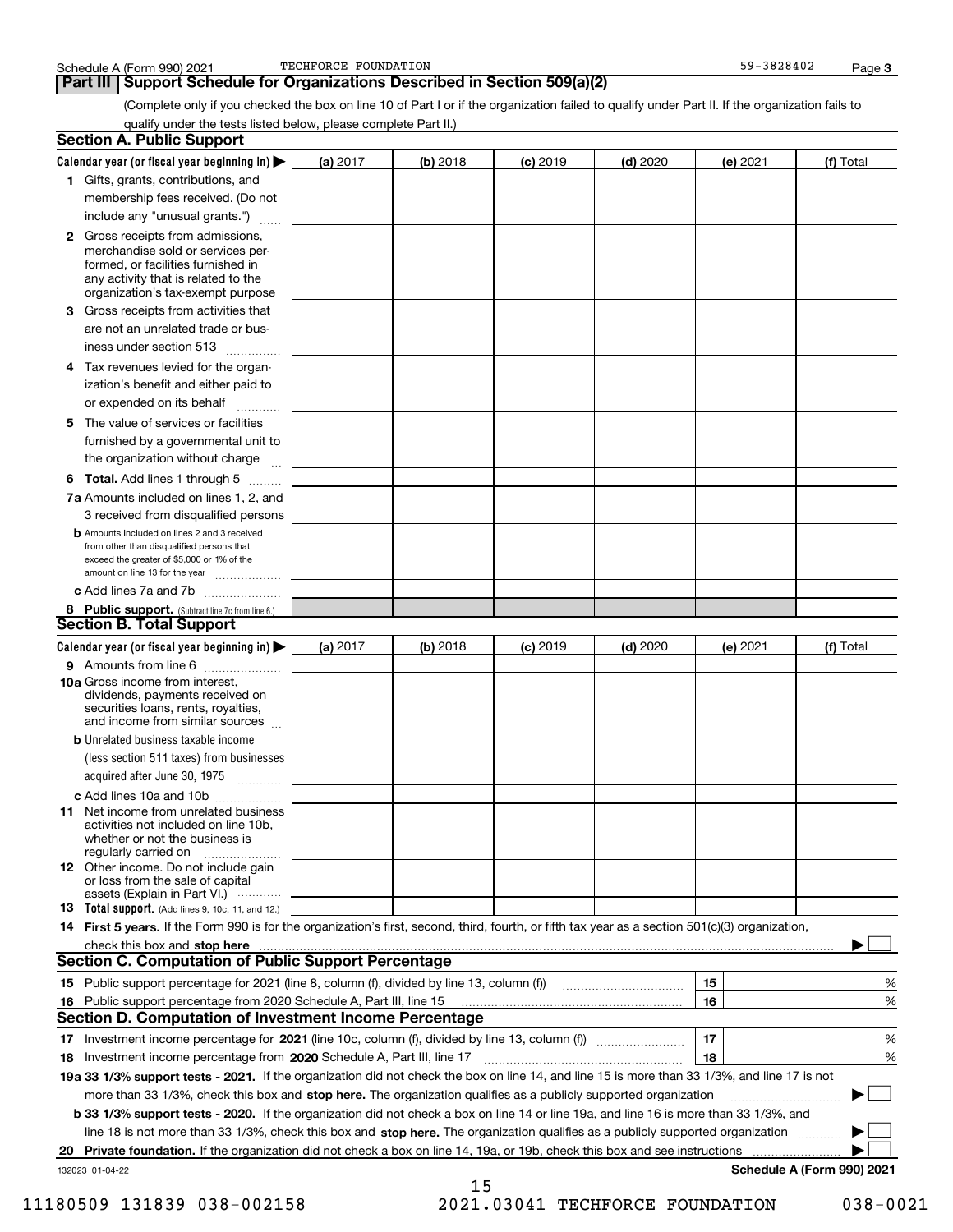**1**

**2**

**3a**

**3b**

**3c**

**4a**

**4b**

**4c**

**5a**

**5b5c**

**6**

**7**

**8**

**9a**

**9b**

**9c**

**10a**

**YesNo**

### **Part IV Supporting Organizations**

(Complete only if you checked a box in line 12 on Part I. If you checked box 12a, Part I, complete Sections A and B. If you checked box 12b, Part I, complete Sections A and C. If you checked box 12c, Part I, complete Sections A, D, and E. If you checked box 12d, Part I, complete Sections A and D, and complete Part V.)

### **Section A. All Supporting Organizations**

- **1** Are all of the organization's supported organizations listed by name in the organization's governing documents? If "No," describe in **Part VI** how the supported organizations are designated. If designated by *class or purpose, describe the designation. If historic and continuing relationship, explain.*
- **2** Did the organization have any supported organization that does not have an IRS determination of status under section 509(a)(1) or (2)? If "Yes," explain in Part VI how the organization determined that the supported *organization was described in section 509(a)(1) or (2).*
- **3a** Did the organization have a supported organization described in section 501(c)(4), (5), or (6)? If "Yes," answer *lines 3b and 3c below.*
- **b** Did the organization confirm that each supported organization qualified under section 501(c)(4), (5), or (6) and satisfied the public support tests under section 509(a)(2)? If "Yes," describe in **Part VI** when and how the *organization made the determination.*
- **c**Did the organization ensure that all support to such organizations was used exclusively for section 170(c)(2)(B) purposes? If "Yes," explain in **Part VI** what controls the organization put in place to ensure such use.
- **4a***If* Was any supported organization not organized in the United States ("foreign supported organization")? *"Yes," and if you checked box 12a or 12b in Part I, answer lines 4b and 4c below.*
- **b** Did the organization have ultimate control and discretion in deciding whether to make grants to the foreign supported organization? If "Yes," describe in **Part VI** how the organization had such control and discretion *despite being controlled or supervised by or in connection with its supported organizations.*
- **c** Did the organization support any foreign supported organization that does not have an IRS determination under sections 501(c)(3) and 509(a)(1) or (2)? If "Yes," explain in **Part VI** what controls the organization used *to ensure that all support to the foreign supported organization was used exclusively for section 170(c)(2)(B) purposes.*
- **5a** Did the organization add, substitute, or remove any supported organizations during the tax year? If "Yes," answer lines 5b and 5c below (if applicable). Also, provide detail in **Part VI,** including (i) the names and EIN *numbers of the supported organizations added, substituted, or removed; (ii) the reasons for each such action; (iii) the authority under the organization's organizing document authorizing such action; and (iv) how the action was accomplished (such as by amendment to the organizing document).*
- **b** Type I or Type II only. Was any added or substituted supported organization part of a class already designated in the organization's organizing document?
- **cSubstitutions only.**  Was the substitution the result of an event beyond the organization's control?
- **6** Did the organization provide support (whether in the form of grants or the provision of services or facilities) to **Part VI.** *If "Yes," provide detail in* support or benefit one or more of the filing organization's supported organizations? anyone other than (i) its supported organizations, (ii) individuals that are part of the charitable class benefited by one or more of its supported organizations, or (iii) other supporting organizations that also
- **7**Did the organization provide a grant, loan, compensation, or other similar payment to a substantial contributor *If "Yes," complete Part I of Schedule L (Form 990).* regard to a substantial contributor? (as defined in section 4958(c)(3)(C)), a family member of a substantial contributor, or a 35% controlled entity with
- **8** Did the organization make a loan to a disqualified person (as defined in section 4958) not described on line 7? *If "Yes," complete Part I of Schedule L (Form 990).*
- **9a** Was the organization controlled directly or indirectly at any time during the tax year by one or more in section 509(a)(1) or (2))? If "Yes," *provide detail in* <code>Part VI.</code> disqualified persons, as defined in section 4946 (other than foundation managers and organizations described
- **b**the supporting organization had an interest? If "Yes," provide detail in P**art VI**. Did one or more disqualified persons (as defined on line 9a) hold a controlling interest in any entity in which
- **c**Did a disqualified person (as defined on line 9a) have an ownership interest in, or derive any personal benefit from, assets in which the supporting organization also had an interest? If "Yes," provide detail in P**art VI.**
- **10a** Was the organization subject to the excess business holdings rules of section 4943 because of section supporting organizations)? If "Yes," answer line 10b below. 4943(f) (regarding certain Type II supporting organizations, and all Type III non-functionally integrated
- **b** Did the organization have any excess business holdings in the tax year? (Use Schedule C, Form 4720, to *determine whether the organization had excess business holdings.)*

132024 01-04-21

**10bSchedule A (Form 990) 2021**

16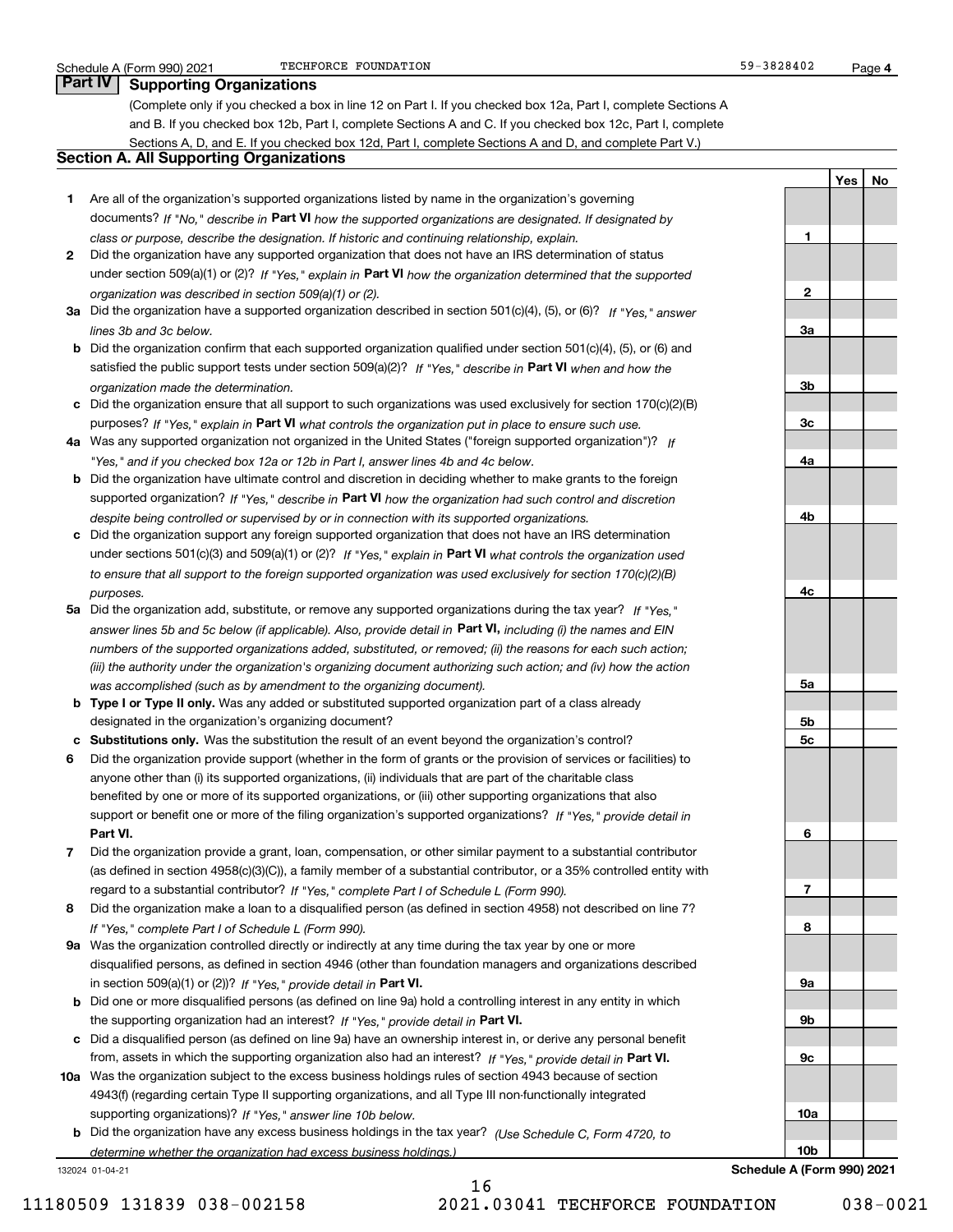| <b>Schedu</b><br>dule | റററ<br>.orr<br>(F<br>770<br>יווט | ∙מ∩מ<br>$\sim$ | FOUNDATION<br><b>TECHFORCT</b><br>. | $\mathbf{1}$ $\mathbf{A}$ $\mathbf{A}$<br>$\sim$<br>. u<br><u>04 U Z</u> | <sup>∪</sup> aαe |
|-----------------------|----------------------------------|----------------|-------------------------------------|--------------------------------------------------------------------------|------------------|
|                       |                                  |                |                                     |                                                                          |                  |

**5**59-3828402

**Yes No 11** Has the organization accepted a gift or contribution from any of the following persons? **a**A person who directly or indirectly controls, either alone or together with persons described on lines 11b and **b** A family member of a person described on line 11a above? **c** A 35% controlled entity of a person described on line 11a or 11b above? If "Yes" to line 11a, 11b, or 11c, provide **11a11bPart VI. 11c** *detail in*  11c below, the governing body of a supported organization? **Part IV Supporting Organizations** *(continued)* **Section B. Type I Supporting Organizations**

|  |                                                                                                                                                                                                                                                                                                                                                                                                                                                                                                                                                                                                                                                      |  | Yes | No |  |
|--|------------------------------------------------------------------------------------------------------------------------------------------------------------------------------------------------------------------------------------------------------------------------------------------------------------------------------------------------------------------------------------------------------------------------------------------------------------------------------------------------------------------------------------------------------------------------------------------------------------------------------------------------------|--|-----|----|--|
|  | Did the governing body, members of the governing body, officers acting in their official capacity, or membership of one or<br>more supported organizations have the power to regularly appoint or elect at least a majority of the organization's officers,<br>directors, or trustees at all times during the tax year? If "No," describe in Part VI how the supported organization(s)<br>effectively operated, supervised, or controlled the organization's activities. If the organization had more than one supported<br>organization, describe how the powers to appoint and/or remove officers, directors, or trustees were allocated among the |  |     |    |  |
|  | supported organizations and what conditions or restrictions, if any, applied to such powers during the tax year.                                                                                                                                                                                                                                                                                                                                                                                                                                                                                                                                     |  |     |    |  |
|  | Did the organization operate for the benefit of any supported organization other than the supported                                                                                                                                                                                                                                                                                                                                                                                                                                                                                                                                                  |  |     |    |  |
|  | organization(s) that operated, supervised, or controlled the supporting organization? If "Yes," explain in                                                                                                                                                                                                                                                                                                                                                                                                                                                                                                                                           |  |     |    |  |
|  | Part VI how providing such benefit carried out the purposes of the supported organization(s) that operated,                                                                                                                                                                                                                                                                                                                                                                                                                                                                                                                                          |  |     |    |  |
|  | supervised, or controlled the supporting organization.                                                                                                                                                                                                                                                                                                                                                                                                                                                                                                                                                                                               |  |     |    |  |
|  | <b>Section C. Type II Supporting Organizations</b>                                                                                                                                                                                                                                                                                                                                                                                                                                                                                                                                                                                                   |  |     |    |  |

|                                                         |                                                                                                                  |  | Yes |  |  |  |  |
|---------------------------------------------------------|------------------------------------------------------------------------------------------------------------------|--|-----|--|--|--|--|
|                                                         | Were a majority of the organization's directors or trustees during the tax year also a majority of the directors |  |     |  |  |  |  |
|                                                         | or trustees of each of the organization's supported organization(s)? If "No," describe in Part VI how control    |  |     |  |  |  |  |
|                                                         | or management of the supporting organization was vested in the same persons that controlled or managed           |  |     |  |  |  |  |
|                                                         | the supported organization(s).                                                                                   |  |     |  |  |  |  |
| <b>Section D. All Type III Supporting Organizations</b> |                                                                                                                  |  |     |  |  |  |  |

|              |                                                                                                                        |   | Yes l | No |
|--------------|------------------------------------------------------------------------------------------------------------------------|---|-------|----|
|              | Did the organization provide to each of its supported organizations, by the last day of the fifth month of the         |   |       |    |
|              | organization's tax year, (i) a written notice describing the type and amount of support provided during the prior tax  |   |       |    |
|              | year, (ii) a copy of the Form 990 that was most recently filed as of the date of notification, and (iii) copies of the |   |       |    |
|              | organization's governing documents in effect on the date of notification, to the extent not previously provided?       |   |       |    |
| $\mathbf{2}$ | Were any of the organization's officers, directors, or trustees either (i) appointed or elected by the supported       |   |       |    |
|              | organization(s) or (ii) serving on the governing body of a supported organization? If "No," explain in Part VI how     |   |       |    |
|              | the organization maintained a close and continuous working relationship with the supported organization(s).            | 2 |       |    |
| 3            | By reason of the relationship described on line 2, above, did the organization's supported organizations have a        |   |       |    |
|              | significant voice in the organization's investment policies and in directing the use of the organization's             |   |       |    |
|              | income or assets at all times during the tax year? If "Yes," describe in Part VI the role the organization's           |   |       |    |
|              | supported organizations played in this regard                                                                          | 3 |       |    |

# *supported organizations played in this regard.* **Section E. Type III Functionally Integrated Supporting Organizations**

|  | Check the box next to the method that the organization used to satisfy the Integral Part Test during the year (see instructions). |  |  |  |
|--|-----------------------------------------------------------------------------------------------------------------------------------|--|--|--|
|--|-----------------------------------------------------------------------------------------------------------------------------------|--|--|--|

- **a**The organization satisfied the Activities Test. *Complete* line 2 below.  $\mathcal{L}^{\text{max}}$
- **b**The organization is the parent of each of its supported organizations. *Complete* line 3 *below.*  $\mathcal{L}^{\text{max}}$

|  |  | <b>c</b> $\Box$ The organization supported a governmental entity. Describe in Part VI how you supported a governmental entity (see instructions). |  |  |  |  |  |  |  |  |
|--|--|---------------------------------------------------------------------------------------------------------------------------------------------------|--|--|--|--|--|--|--|--|
|--|--|---------------------------------------------------------------------------------------------------------------------------------------------------|--|--|--|--|--|--|--|--|

17

- **2Answer lines 2a and 2b below. Yes No** Activities Test.
- **a** Did substantially all of the organization's activities during the tax year directly further the exempt purposes of the supported organization(s) to which the organization was responsive? If "Yes," then in **Part VI identify those supported organizations and explain**  *how these activities directly furthered their exempt purposes, how the organization was responsive to those supported organizations, and how the organization determined that these activities constituted substantially all of its activities.*
- **b** Did the activities described on line 2a, above, constitute activities that, but for the organization's involvement, **Part VI**  *the reasons for the organization's position that its supported organization(s) would have engaged in* one or more of the organization's supported organization(s) would have been engaged in? If "Yes," e*xplain in these activities but for the organization's involvement.*
- **3** Parent of Supported Organizations. Answer lines 3a and 3b below.
- **a** Did the organization have the power to regularly appoint or elect a majority of the officers, directors, or trustees of each of the supported organizations? If "Yes" or "No" provide details in **Part VI.**

132025 01-04-22 **b** Did the organization exercise a substantial degree of direction over the policies, programs, and activities of each of its supported organizations? If "Yes," describe in Part VI the role played by the organization in this regard.

**3bSchedule A (Form 990) 2021**

**2a**

**2b**

**3a**

11180509 131839 038-002158 2021.03041 TECHFORCE FOUNDATION 038-0021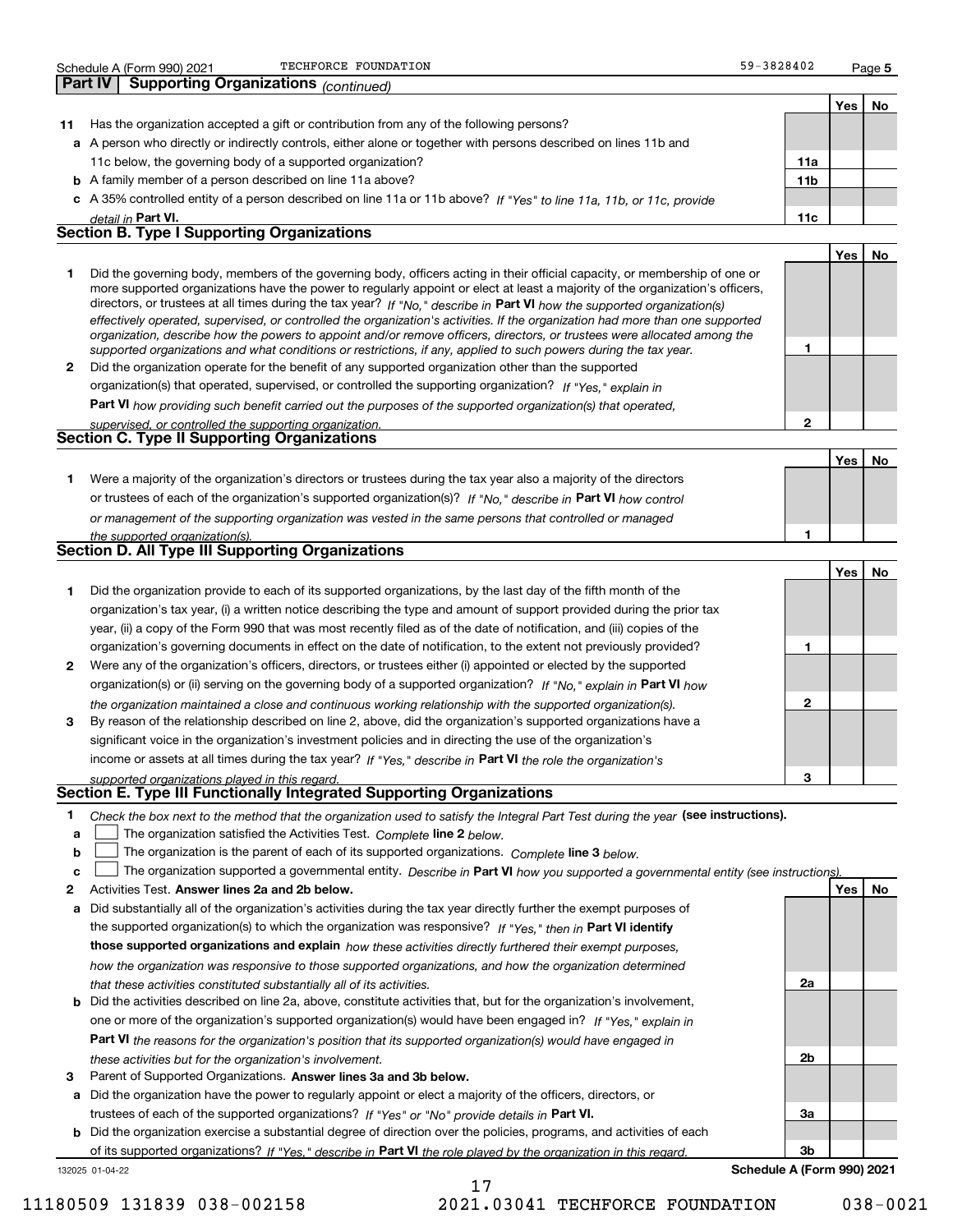|    | TECHFORCE FOUNDATION<br>Schedule A (Form 990) 2021                                                                                             |                |                | 59-3828402                     | Page 6 |
|----|------------------------------------------------------------------------------------------------------------------------------------------------|----------------|----------------|--------------------------------|--------|
|    | Type III Non-Functionally Integrated 509(a)(3) Supporting Organizations<br>Part V                                                              |                |                |                                |        |
| 1  | Check here if the organization satisfied the Integral Part Test as a qualifying trust on Nov. 20, 1970 (explain in Part VI). See instructions. |                |                |                                |        |
|    | All other Type III non-functionally integrated supporting organizations must complete Sections A through E.                                    |                |                |                                |        |
|    | Section A - Adjusted Net Income                                                                                                                |                | (A) Prior Year | (B) Current Year<br>(optional) |        |
| п. | Net short-term capital gain                                                                                                                    | 1              |                |                                |        |
| 2  | Recoveries of prior-year distributions                                                                                                         | $\overline{2}$ |                |                                |        |
| З. | Other gross income (see instructions)                                                                                                          | 3              |                |                                |        |
| 4  | Add lines 1 through 3.                                                                                                                         | 4              |                |                                |        |
| 5. | Depreciation and depletion                                                                                                                     | 5              |                |                                |        |
| 6  | Portion of operating expenses paid or incurred for production or                                                                               |                |                |                                |        |
|    | collection of gross income or for management, conservation, or                                                                                 |                |                |                                |        |
|    | maintenance of property held for production of income (see instructions)                                                                       | 6              |                |                                |        |
|    | Other expenses (see instructions)                                                                                                              | $\overline{7}$ |                |                                |        |
| 8  | Adjusted Net Income (subtract lines 5, 6, and 7 from line 4)                                                                                   | 8              |                |                                |        |
|    | <b>Section B - Minimum Asset Amount</b>                                                                                                        |                | (A) Prior Year | (B) Current Year<br>(optional) |        |
| 1. | Aggregate fair market value of all non-exempt-use assets (see                                                                                  |                |                |                                |        |
|    | instructions for short tax year or assets held for part of year):                                                                              |                |                |                                |        |
|    | a Average monthly value of securities                                                                                                          | 1a             |                |                                |        |
|    | <b>b</b> Average monthly cash balances                                                                                                         | 1b             |                |                                |        |
|    | c Fair market value of other non-exempt-use assets                                                                                             | 1c             |                |                                |        |
|    | d Total (add lines 1a, 1b, and 1c)                                                                                                             | 1d             |                |                                |        |
|    | e Discount claimed for blockage or other factors                                                                                               |                |                |                                |        |
|    | (explain in detail in Part VI):                                                                                                                |                |                |                                |        |
| 2  | Acquisition indebtedness applicable to non-exempt-use assets                                                                                   | $\mathbf{2}$   |                |                                |        |
| З  | Subtract line 2 from line 1d.                                                                                                                  | 3              |                |                                |        |
| 4  | Cash deemed held for exempt use. Enter 0.015 of line 3 (for greater amount,                                                                    |                |                |                                |        |
|    | see instructions).                                                                                                                             | 4              |                |                                |        |
| 5. | Net value of non-exempt-use assets (subtract line 4 from line 3)                                                                               | 5              |                |                                |        |
| 6  | Multiply line 5 by 0.035.                                                                                                                      | 6              |                |                                |        |
|    | Recoveries of prior-year distributions                                                                                                         | $\overline{7}$ |                |                                |        |
| 8  | Minimum Asset Amount (add line 7 to line 6)                                                                                                    | 8              |                |                                |        |
|    | <b>Section C - Distributable Amount</b>                                                                                                        |                |                | <b>Current Year</b>            |        |
|    | Adjusted net income for prior year (from Section A, line 8, column A)                                                                          | 1              |                |                                |        |
|    | Enter 0.85 of line 1.                                                                                                                          | 2              |                |                                |        |
| З. | Minimum asset amount for prior year (from Section B, line 8, column A)                                                                         | 3              |                |                                |        |
|    | Enter greater of line 2 or line 3.                                                                                                             | 4              |                |                                |        |
| 5. | Income tax imposed in prior year                                                                                                               | 5              |                |                                |        |
| 6  | <b>Distributable Amount.</b> Subtract line 5 from line 4, unless subject to                                                                    |                |                |                                |        |
|    | emergency temporary reduction (see instructions).                                                                                              | 6              |                |                                |        |
| 7  | Check here if the current year is the organization's first as a non-functionally integrated Type III supporting organization (see              |                |                |                                |        |

**Schedule A (Form 990) 2021**

132026 01-04-22

instructions).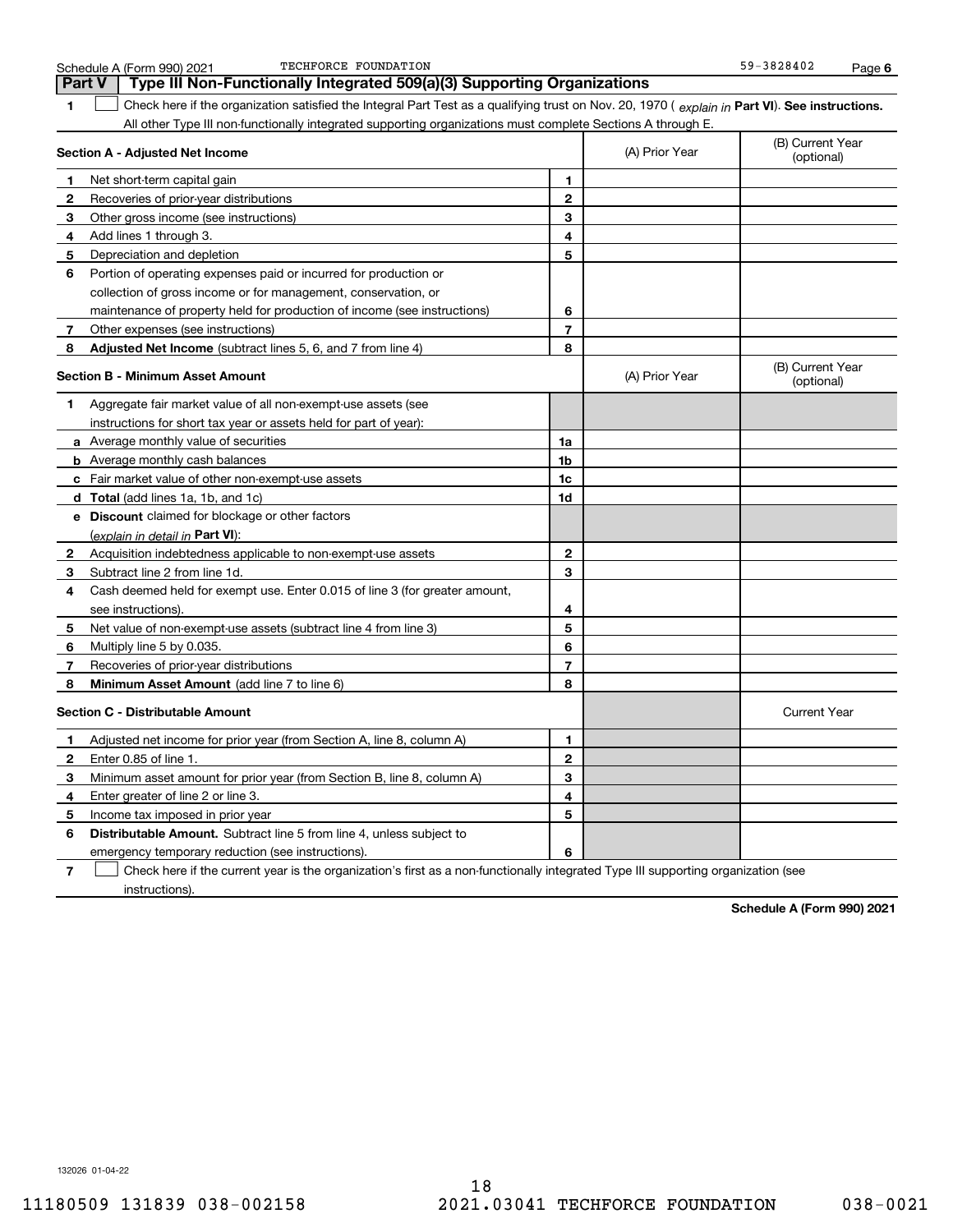| <b>Part V</b> | Type III Non-Functionally Integrated 509(a)(3) Supporting Organizations                    |                                    | (continued)                                   |                |                                                  |
|---------------|--------------------------------------------------------------------------------------------|------------------------------------|-----------------------------------------------|----------------|--------------------------------------------------|
|               | <b>Section D - Distributions</b>                                                           |                                    |                                               |                | <b>Current Year</b>                              |
| 1             | Amounts paid to supported organizations to accomplish exempt purposes                      |                                    |                                               | 1              |                                                  |
| 2             | Amounts paid to perform activity that directly furthers exempt purposes of supported       |                                    |                                               |                |                                                  |
|               | organizations, in excess of income from activity                                           |                                    |                                               | $\mathbf{2}$   |                                                  |
| 3             | Administrative expenses paid to accomplish exempt purposes of supported organizations      |                                    |                                               | 3              |                                                  |
| 4             | Amounts paid to acquire exempt-use assets                                                  |                                    |                                               | 4              |                                                  |
| 5             | Qualified set-aside amounts (prior IRS approval required - provide details in Part VI)     |                                    |                                               | 5              |                                                  |
| 6             | Other distributions ( <i>describe in</i> Part VI). See instructions.                       |                                    |                                               | 6              |                                                  |
| 7             | Total annual distributions. Add lines 1 through 6.                                         |                                    |                                               | $\overline{7}$ |                                                  |
| 8             | Distributions to attentive supported organizations to which the organization is responsive |                                    |                                               |                |                                                  |
|               | (provide details in Part VI). See instructions.                                            |                                    |                                               | 8              |                                                  |
| 9             | Distributable amount for 2021 from Section C, line 6                                       |                                    |                                               | 9              |                                                  |
| 10            | Line 8 amount divided by line 9 amount                                                     |                                    |                                               | 10             |                                                  |
|               | <b>Section E - Distribution Allocations</b> (see instructions)                             | (i)<br><b>Excess Distributions</b> | (ii)<br><b>Underdistributions</b><br>Pre-2021 |                | (iii)<br><b>Distributable</b><br>Amount for 2021 |
| 1             | Distributable amount for 2021 from Section C, line 6                                       |                                    |                                               |                |                                                  |
| 2             | Underdistributions, if any, for years prior to 2021 (reason-                               |                                    |                                               |                |                                                  |
|               | able cause required - explain in Part VI). See instructions.                               |                                    |                                               |                |                                                  |
| 3             | Excess distributions carryover, if any, to 2021                                            |                                    |                                               |                |                                                  |
|               | a From 2016                                                                                |                                    |                                               |                |                                                  |
|               | <b>b</b> From 2017                                                                         |                                    |                                               |                |                                                  |
|               | $c$ From 2018                                                                              |                                    |                                               |                |                                                  |
|               | d From 2019                                                                                |                                    |                                               |                |                                                  |
|               | e From 2020                                                                                |                                    |                                               |                |                                                  |
|               | f Total of lines 3a through 3e                                                             |                                    |                                               |                |                                                  |
|               | g Applied to underdistributions of prior years                                             |                                    |                                               |                |                                                  |
|               | <b>h</b> Applied to 2021 distributable amount                                              |                                    |                                               |                |                                                  |
|               | Carryover from 2016 not applied (see instructions)                                         |                                    |                                               |                |                                                  |
|               | Remainder. Subtract lines 3g, 3h, and 3i from line 3f.                                     |                                    |                                               |                |                                                  |
| 4             | Distributions for 2021 from Section D,                                                     |                                    |                                               |                |                                                  |
|               | line $7:$                                                                                  |                                    |                                               |                |                                                  |
|               | a Applied to underdistributions of prior years                                             |                                    |                                               |                |                                                  |
|               | <b>b</b> Applied to 2021 distributable amount                                              |                                    |                                               |                |                                                  |
|               | c Remainder. Subtract lines 4a and 4b from line 4.                                         |                                    |                                               |                |                                                  |
|               | 5 Remaining underdistributions for years prior to 2021, if                                 |                                    |                                               |                |                                                  |
|               | any. Subtract lines 3g and 4a from line 2. For result greater                              |                                    |                                               |                |                                                  |
|               | than zero, explain in Part VI. See instructions.                                           |                                    |                                               |                |                                                  |
| 6             | Remaining underdistributions for 2021. Subtract lines 3h                                   |                                    |                                               |                |                                                  |
|               | and 4b from line 1. For result greater than zero, explain in                               |                                    |                                               |                |                                                  |
|               | Part VI. See instructions.                                                                 |                                    |                                               |                |                                                  |
| 7             | Excess distributions carryover to 2022. Add lines 3j                                       |                                    |                                               |                |                                                  |
|               | and 4c.                                                                                    |                                    |                                               |                |                                                  |
| 8             | Breakdown of line 7:                                                                       |                                    |                                               |                |                                                  |
|               | a Excess from 2017                                                                         |                                    |                                               |                |                                                  |
|               | <b>b</b> Excess from 2018                                                                  |                                    |                                               |                |                                                  |
|               | c Excess from 2019                                                                         |                                    |                                               |                |                                                  |
|               | d Excess from 2020                                                                         |                                    |                                               |                |                                                  |
|               | e Excess from 2021                                                                         |                                    |                                               |                |                                                  |

**Schedule A (Form 990) 2021**

132027 01-04-22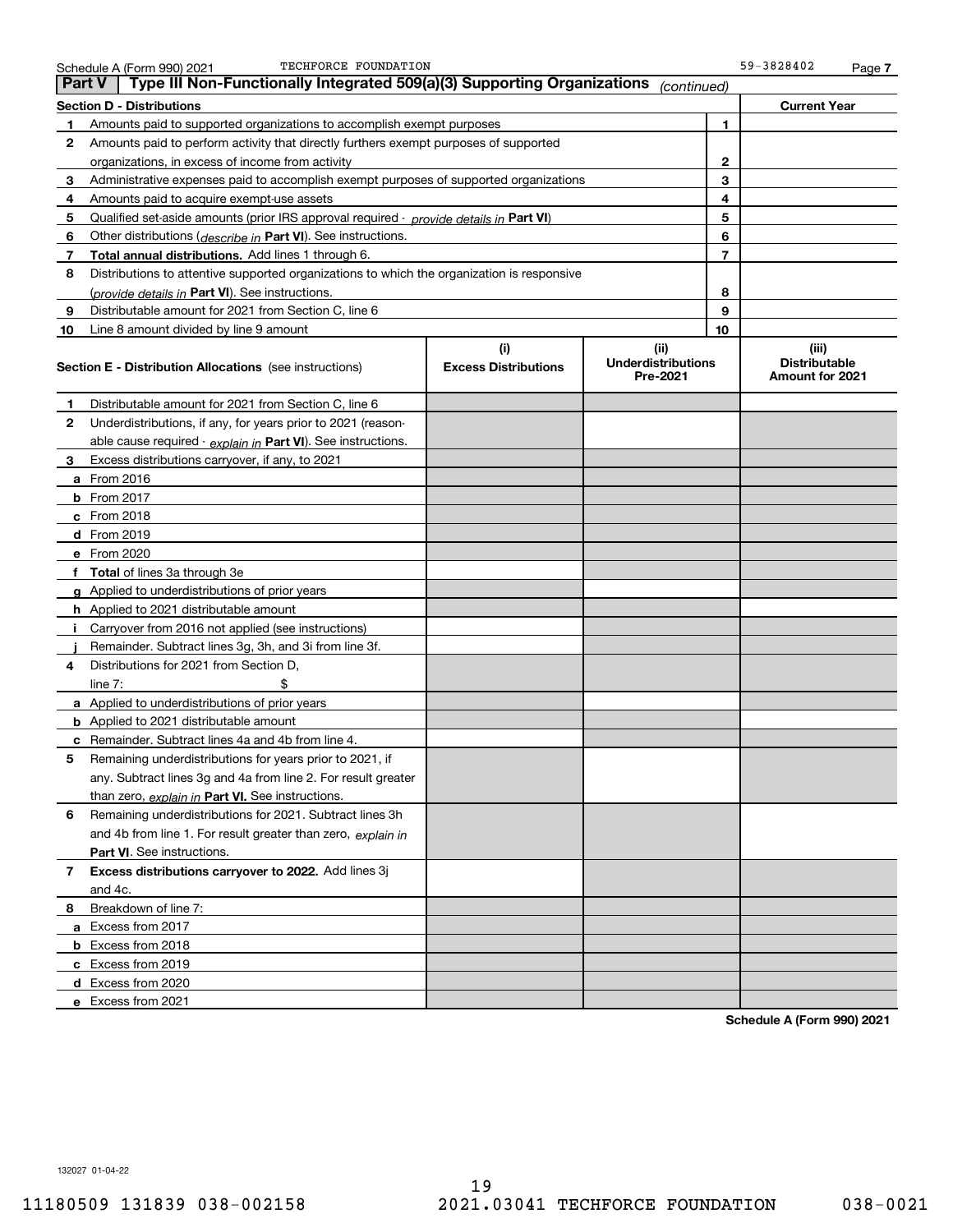Part VI | Supplemental Information. Provide the explanations required by Part II, line 10; Part II, line 17a or 17b; Part III, line 12; Part IV, Section A, lines 1, 2, 3b, 3c, 4b, 4c, 5a, 6, 9a, 9b, 9c, 11a, 11b, and 11c; Part IV, Section B, lines 1 and 2; Part IV, Section C, line 1; Part IV, Section D, lines 2 and 3; Part IV, Section E, lines 1c, 2a, 2b, 3a, and 3b; Part V, line 1; Part V, Section B, line 1e; Part V, Section D, lines 5, 6, and 8; and Part V, Section E, lines 2, 5, and 6. Also complete this part for any additional information. (See instructions.)

SCHEDULE A, PART II, LINE 10, EXPLANATION FOR OTHER INCOME:

| OTHER INCOME    |        |    |                            |
|-----------------|--------|----|----------------------------|
| 2018 AMOUNT: \$ | 1,273. |    |                            |
| 2019 AMOUNT: \$ | 1,366. |    |                            |
| 2020 AMOUNT: \$ | 3,939. |    |                            |
| 2021 AMOUNT: \$ | 4,868. |    |                            |
|                 |        |    |                            |
|                 |        |    |                            |
|                 |        |    |                            |
|                 |        |    |                            |
|                 |        |    |                            |
|                 |        |    |                            |
|                 |        |    |                            |
|                 |        |    |                            |
|                 |        |    |                            |
|                 |        |    |                            |
|                 |        |    |                            |
|                 |        |    |                            |
|                 |        |    |                            |
|                 |        |    |                            |
|                 |        |    |                            |
|                 |        |    |                            |
|                 |        |    |                            |
|                 |        |    |                            |
|                 |        |    |                            |
|                 |        |    |                            |
|                 |        |    |                            |
| 132028 01-04-22 |        | 20 | Schedule A (Form 990) 2021 |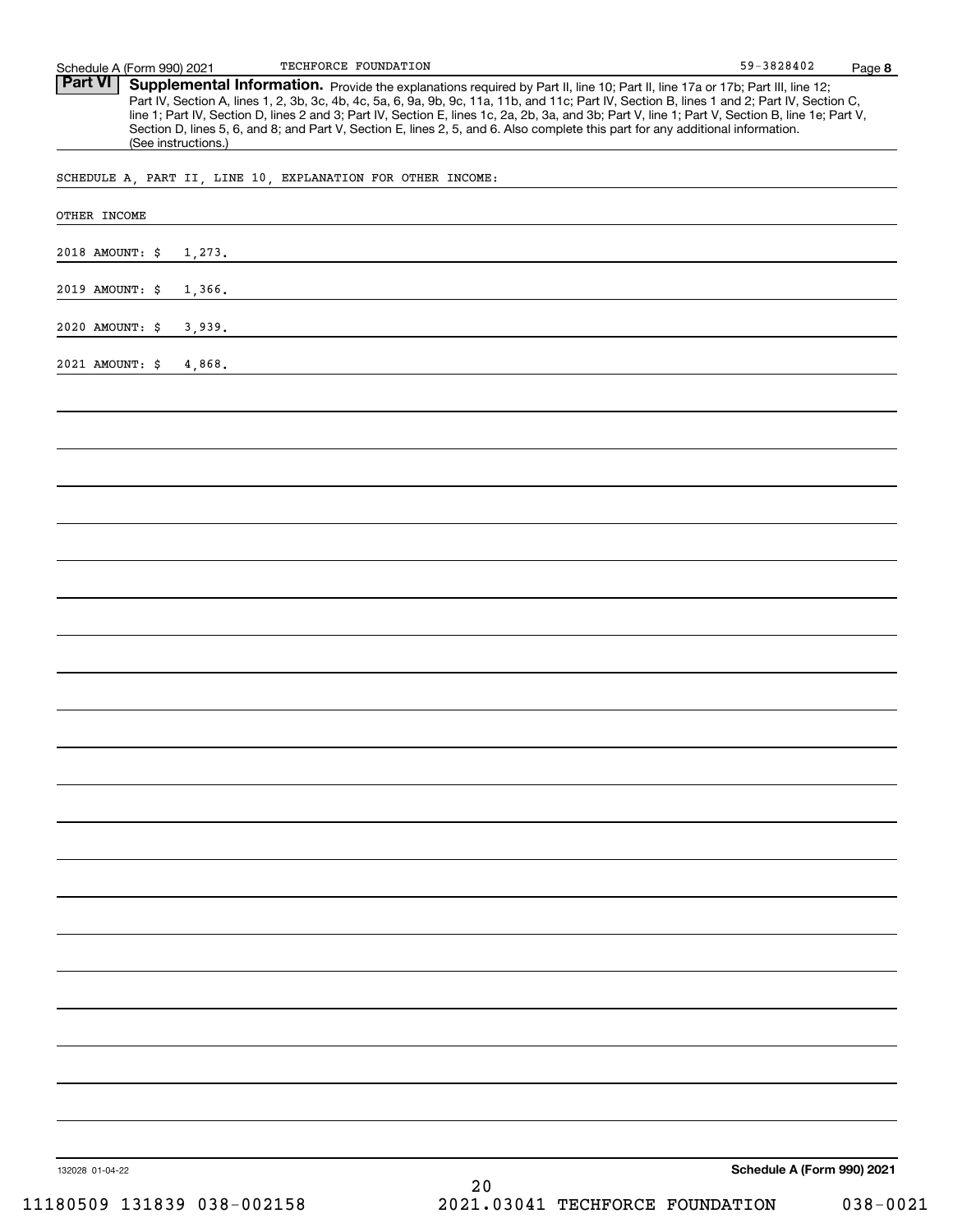### \*\* PUBLIC DISCLOSURE COPY \*\*

# **Schedule B Schedule of Contributors**

**(Form 990) | Attach to Form 990 or Form 990-PF.**

**| Go to www.irs.gov/Form990 for the latest information.**

OMB No. 1545-0047

**2021**

**Employer identification number**

59-3828402

Department of the Treasury Internal Revenue Service

Name of the organization

**Organization type** (check one):

|  | TECHFORCE FOUNDATION |
|--|----------------------|
|--|----------------------|

| Filers of:         | Section:                                                                    |
|--------------------|-----------------------------------------------------------------------------|
| Form 990 or 990-FZ | $X$ 501(c)( 3) (enter number) organization                                  |
|                    | $4947(a)(1)$ nonexempt charitable trust not treated as a private foundation |
|                    | 527 political organization                                                  |
| Form 990-PF        | 501(c)(3) exempt private foundation                                         |
|                    | 4947(a)(1) nonexempt charitable trust treated as a private foundation       |
|                    | 501(c)(3) taxable private foundation                                        |

Check if your organization is covered by the **General Rule** or a **Special Rule. Note:**  Only a section 501(c)(7), (8), or (10) organization can check boxes for both the General Rule and a Special Rule. See instructions.

### **General Rule**

 $\mathcal{L}^{\text{max}}$ 

For an organization filing Form 990, 990-EZ, or 990-PF that received, during the year, contributions totaling \$5,000 or more (in money or property) from any one contributor. Complete Parts I and II. See instructions for determining a contributor's total contributions.

### **Special Rules**

contributor, during the year, total contributions of the greater of (1**)** \$5,000; or (2) 2% of the amount on (i) Form 990, Part VIII, line 1h;  $\overline{X}$  For an organization described in section 501(c)(3) filing Form 990 or 990-EZ that met the 33 1/3% support test of the regulations under sections 509(a)(1) and 170(b)(1)(A)(vi), that checked Schedule A (Form 990), Part II, line 13, 16a, or 16b, and that received from any one or (ii) Form 990-EZ, line 1. Complete Parts I and II.

For an organization described in section 501(c)(7), (8), or (10) filing Form 990 or 990-EZ that received from any one contributor, during the year, total contributions of more than \$1,000 exclusively for religious, charitable, scientific, literary, or educational purposes, or for the prevention of cruelty to children or animals. Complete Parts I (entering "N/A" in column (b) instead of the contributor name and address), II, and III.  $\mathcal{L}^{\text{max}}$ 

purpose. Don't complete any of the parts unless the **General Rule** applies to this organization because it received *nonexclusively* year, contributions <sub>exclusively</sub> for religious, charitable, etc., purposes, but no such contributions totaled more than \$1,000. If this box is checked, enter here the total contributions that were received during the year for an  $\;$ exclusively religious, charitable, etc., For an organization described in section 501(c)(7), (8), or (10) filing Form 990 or 990-EZ that received from any one contributor, during the religious, charitable, etc., contributions totaling \$5,000 or more during the year  $\Box$ — $\Box$   $\Box$  $\mathcal{L}^{\text{max}}$ 

Caution: An organization that isn't covered by the General Rule and/or the Special Rules doesn't file Schedule B (Form 990), but it **must** answer "No" on Part IV, line 2, of its Form 990; or check the box on line H of its Form 990-EZ or on its Form 990-PF, Part I, line 2, to certify that it doesn't meet the filing requirements of Schedule B (Form 990).

LHA For Paperwork Reduction Act Notice, see the instructions for Form 990, 990-EZ, or 990-PF. **In the act and Schedule B** (Form 990) (2021)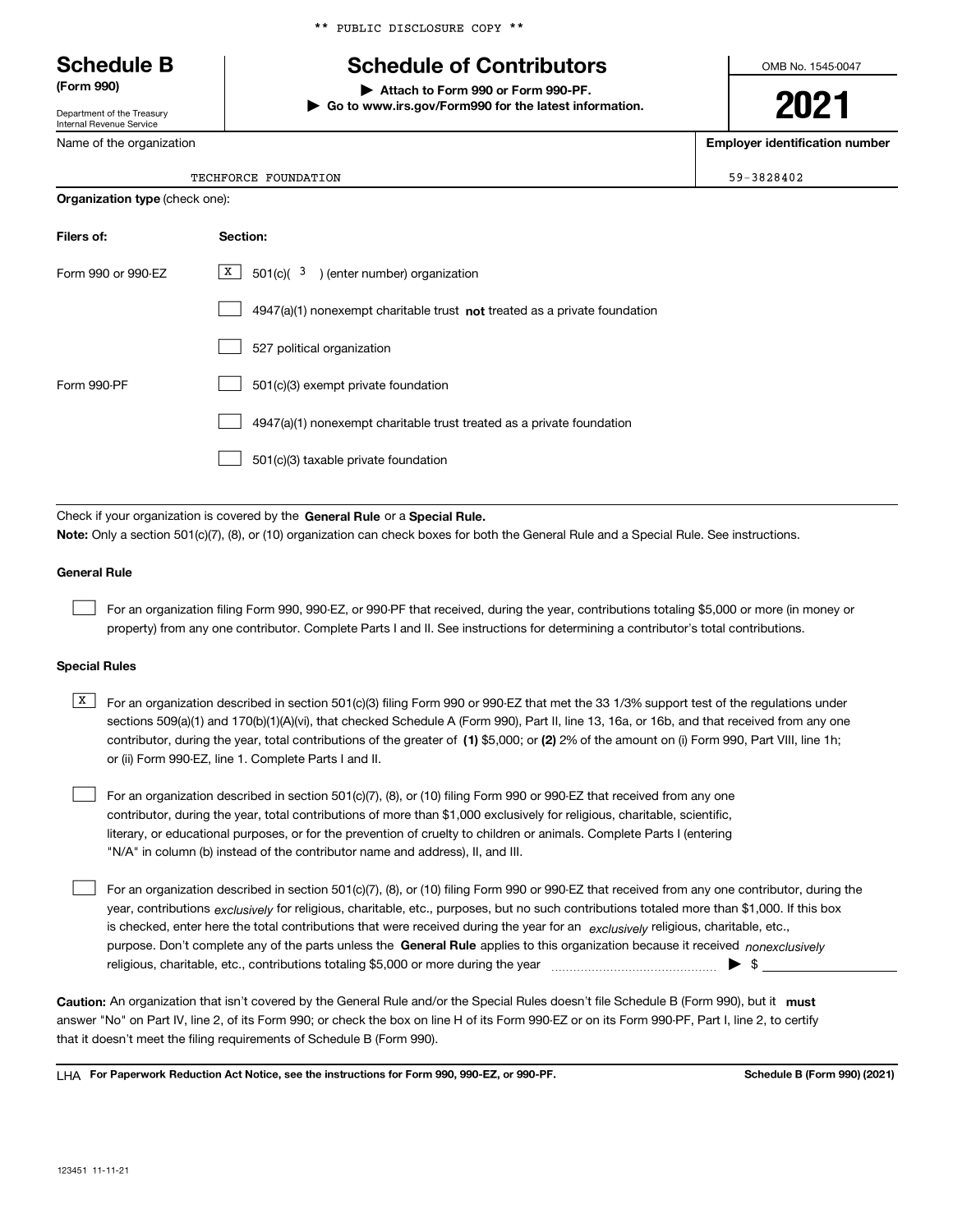| Name of organization | Schedule B (Form 990) (2021)                                                                          |                                   | Page $2$<br><b>Employer identification number</b>                                                                             |
|----------------------|-------------------------------------------------------------------------------------------------------|-----------------------------------|-------------------------------------------------------------------------------------------------------------------------------|
|                      | TECHFORCE FOUNDATION                                                                                  |                                   | 59-3828402                                                                                                                    |
| Part I               | <b>Contributors</b> (see instructions). Use duplicate copies of Part I if additional space is needed. |                                   |                                                                                                                               |
| (a)<br>No.           | (b)<br>Name, address, and ZIP + 4                                                                     | (c)<br><b>Total contributions</b> | (d)<br>Type of contribution                                                                                                   |
| 1                    |                                                                                                       | 103,938.<br>$\mathsf{\$}$         | x<br>Person<br>Payroll<br>Noncash<br>X<br>(Complete Part II for<br>noncash contributions.)                                    |
| (a)<br>No.           | (b)<br>Name, address, and ZIP + 4                                                                     | (c)<br><b>Total contributions</b> | (d)<br>Type of contribution                                                                                                   |
| 2                    |                                                                                                       | 380,708.<br>$\mathsf{\$}$         | x<br>Person<br>Payroll<br>Noncash<br>$\boxed{\text{X}}$<br>(Complete Part II for<br>noncash contributions.)                   |
| (a)<br>No.           | (b)<br>Name, address, and ZIP + 4                                                                     | (c)<br><b>Total contributions</b> | (d)<br>Type of contribution                                                                                                   |
| 3                    |                                                                                                       | 214,000.<br>$\mathsf{\$}$         | x<br>Person<br>Payroll<br>Noncash<br>(Complete Part II for<br>noncash contributions.)                                         |
| (a)<br>No.           | (b)<br>Name, address, and ZIP + 4                                                                     | (c)<br><b>Total contributions</b> | (d)<br>Type of contribution                                                                                                   |
| 4                    |                                                                                                       | 220,000.<br>$$\mathbb{S}$$        | $\overline{X}$<br>Person<br>Payroll<br>$\overline{\mathbf{x}}$<br>Noncash<br>(Complete Part II for<br>noncash contributions.) |
| (a)<br>No.           | (b)<br>Name, address, and ZIP + 4                                                                     | (c)<br><b>Total contributions</b> | (d)<br>Type of contribution                                                                                                   |
| 5                    |                                                                                                       | 152,000.<br>\$                    | X<br>Person<br>Payroll<br><b>Noncash</b><br>$\sqrt{x}$<br>(Complete Part II for<br>noncash contributions.)                    |
| (a)<br>No.           | (b)<br>Name, address, and ZIP + 4                                                                     | (c)<br><b>Total contributions</b> | (d)<br>Type of contribution                                                                                                   |
| 6<br>123452 11-11-21 |                                                                                                       | 126,430.<br>\$                    | x<br>Person<br>Payroll<br>Noncash<br>(Complete Part II for<br>noncash contributions.)<br>Schedule B (Form 990) (2021)         |

23

11180509 131839 038-002158 2021.03041 TECHFORCE FOUNDATION 038-0021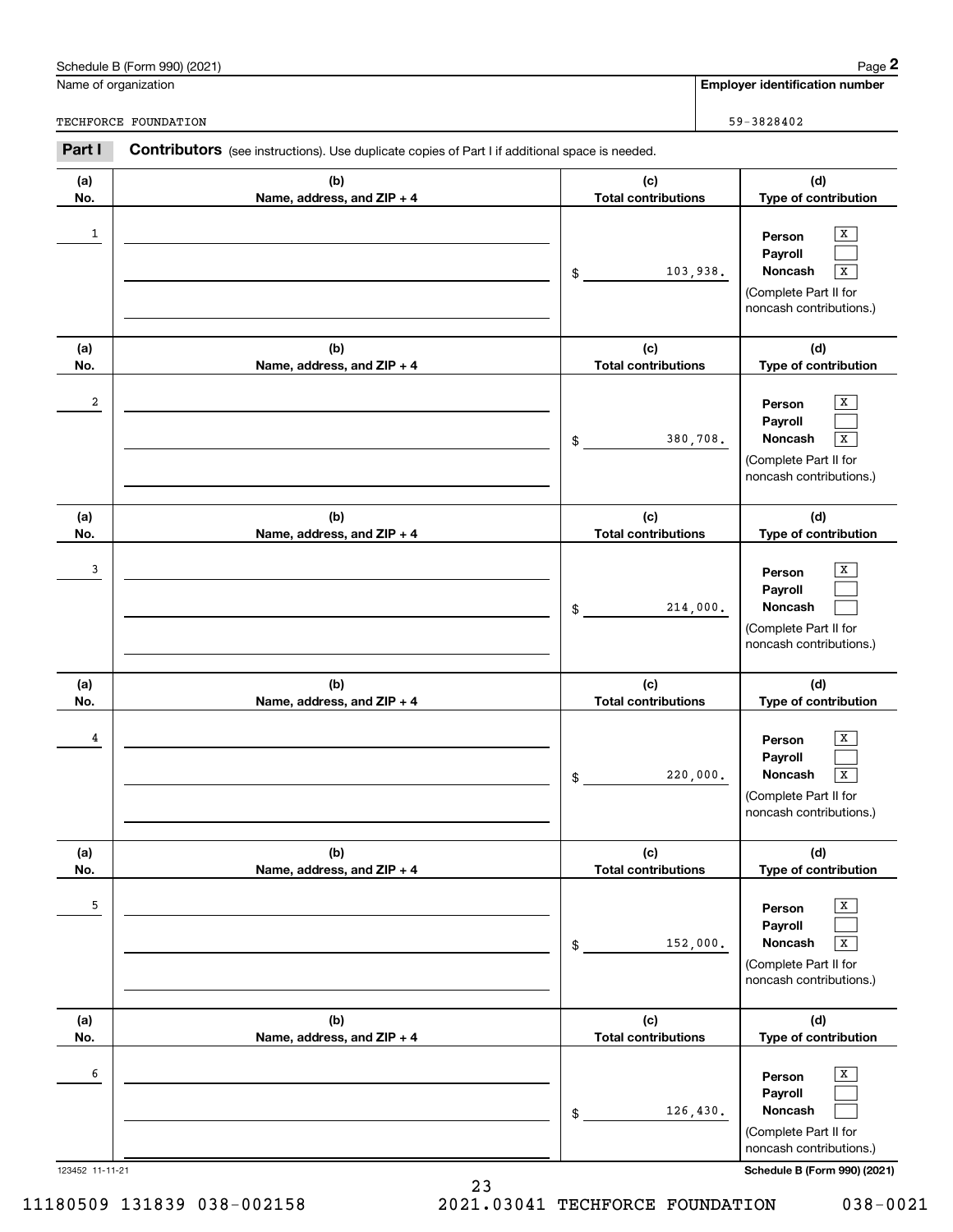|                      | Schedule B (Form 990) (2021)                                                                          |                                   | Page 2                                                                                                                  |
|----------------------|-------------------------------------------------------------------------------------------------------|-----------------------------------|-------------------------------------------------------------------------------------------------------------------------|
| Name of organization |                                                                                                       |                                   | <b>Employer identification number</b>                                                                                   |
|                      | TECHFORCE FOUNDATION                                                                                  |                                   | 59-3828402                                                                                                              |
| Part I               | <b>Contributors</b> (see instructions). Use duplicate copies of Part I if additional space is needed. |                                   |                                                                                                                         |
| (a)<br>No.           | (b)<br>Name, address, and ZIP + 4                                                                     | (c)<br><b>Total contributions</b> | (d)<br>Type of contribution                                                                                             |
| $\overline{7}$       |                                                                                                       | 1, 211, 000.<br>\$                | Х<br>Person<br>Payroll<br>Noncash<br>(Complete Part II for<br>noncash contributions.)                                   |
| (a)<br>No.           | (b)<br>Name, address, and ZIP + 4                                                                     | (c)<br><b>Total contributions</b> | (d)<br>Type of contribution                                                                                             |
| 8                    |                                                                                                       | 300,000.<br>\$                    | x<br>Person<br>Payroll<br>Noncash<br>(Complete Part II for<br>noncash contributions.)                                   |
| (a)<br>No.           | (b)<br>Name, address, and ZIP + 4                                                                     | (c)<br><b>Total contributions</b> | (d)<br>Type of contribution                                                                                             |
| 9                    |                                                                                                       | 106,899.<br>\$                    | Х<br>Person<br>Payroll<br>Noncash<br>$\overline{\mathbf{x}}$<br>(Complete Part II for<br>noncash contributions.)        |
| (a)<br>No.           | (b)<br>Name, address, and ZIP + 4                                                                     | (c)<br><b>Total contributions</b> | (d)<br>Type of contribution                                                                                             |
| 10                   |                                                                                                       | 208,669.<br>\$                    | x<br>Person<br>Payroll<br>Noncash<br>(Complete Part II for<br>noncash contributions.)                                   |
| (a)<br>No.           | (b)<br>Name, address, and ZIP + 4                                                                     | (c)<br><b>Total contributions</b> | (d)<br>Type of contribution                                                                                             |
|                      |                                                                                                       | \$                                | Person<br>Payroll<br>Noncash<br>(Complete Part II for<br>noncash contributions.)                                        |
| (a)<br>No.           | (b)<br>Name, address, and ZIP + 4                                                                     | (c)<br><b>Total contributions</b> | (d)<br>Type of contribution                                                                                             |
|                      | 123452 11-11-21                                                                                       | \$                                | Person<br>Payroll<br>Noncash<br>(Complete Part II for<br>noncash contributions.)<br><b>Schedule B (Form 990) (2021)</b> |

24 11180509 131839 038-002158 2021.03041 TECHFORCE FOUNDATION 038-0021

Schedule B (Form 990) (2021) Page 2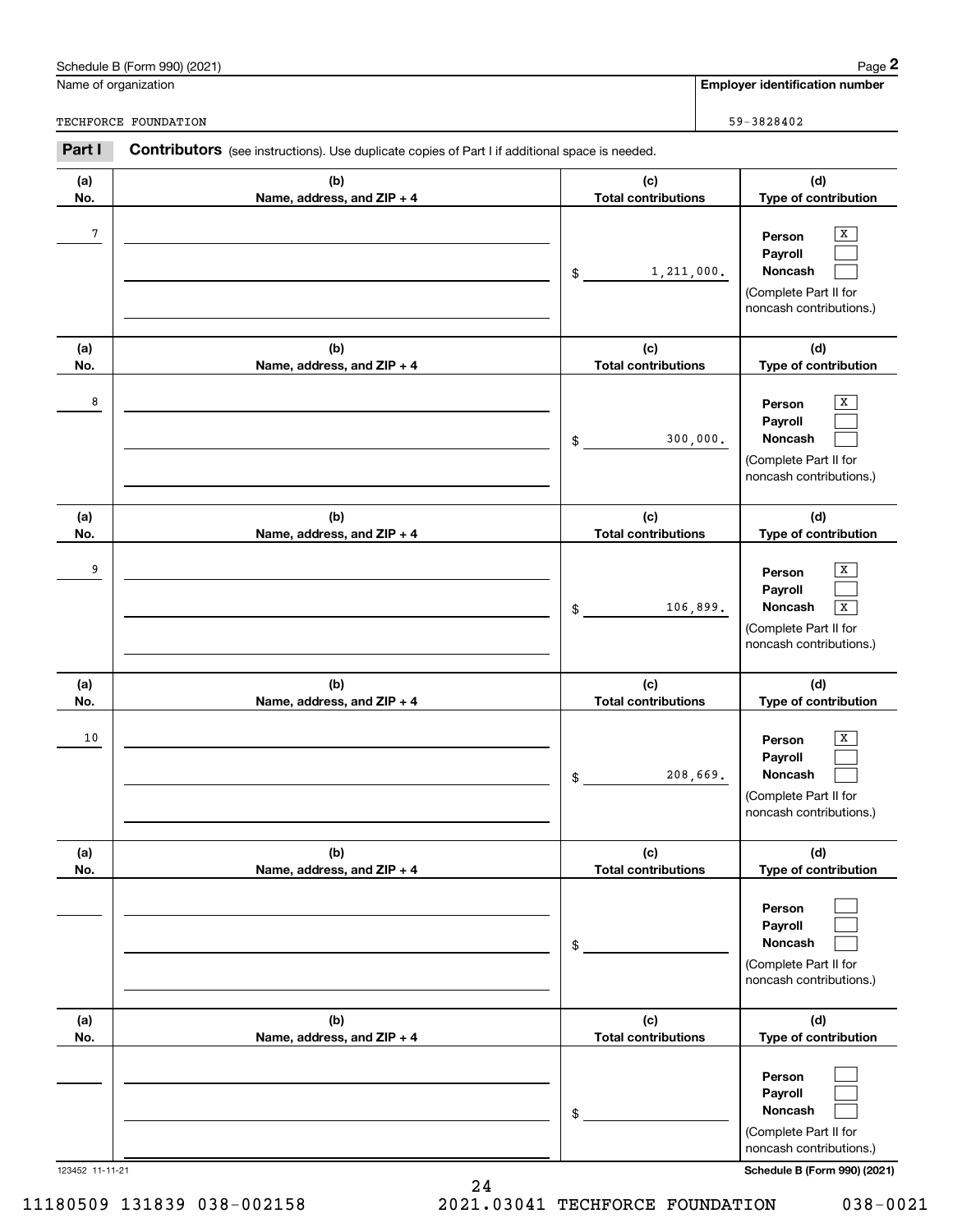|                              | Schedule B (Form 990) (2021)                                                                        |                                                 |          | Page 3                                |
|------------------------------|-----------------------------------------------------------------------------------------------------|-------------------------------------------------|----------|---------------------------------------|
|                              | Name of organization                                                                                |                                                 |          | <b>Employer identification number</b> |
|                              | TECHFORCE FOUNDATION                                                                                |                                                 |          | 59-3828402                            |
| Part II                      | Noncash Property (see instructions). Use duplicate copies of Part II if additional space is needed. |                                                 |          |                                       |
| (a)<br>No.<br>from<br>Part I | (b)<br>Description of noncash property given                                                        | (c)<br>FMV (or estimate)<br>(See instructions.) |          | (d)<br>Date received                  |
| $\mathbf{1}$                 | VIRTUAL CLASSROOM SEATS AND SWAG                                                                    |                                                 |          |                                       |
|                              |                                                                                                     | \$                                              | 3,938.   | 12/30/21                              |
| (a)<br>No.<br>from<br>Part I | (b)<br>Description of noncash property given                                                        | (c)<br>FMV (or estimate)<br>(See instructions.) |          | (d)<br>Date received                  |
| $\overline{\mathbf{c}}$      | GIFT CARDS AND TOOLS                                                                                |                                                 |          |                                       |
|                              |                                                                                                     | \$                                              | 6,708.   | 12/30/21                              |
| (a)<br>No.<br>from<br>Part I | (b)<br>Description of noncash property given                                                        | (c)<br>FMV (or estimate)<br>(See instructions.) |          | (d)<br>Date received                  |
| 4                            | TRUCK LEASES                                                                                        |                                                 |          |                                       |
|                              |                                                                                                     | \$                                              | 170,000. | 10/20/21                              |
| (a)<br>No.<br>from<br>Part I | (b)<br>Description of noncash property given                                                        | (c)<br>FMV (or estimate)<br>(See instructions.) |          | (d)<br>Date received                  |
| 5                            | TOOLS                                                                                               |                                                 |          |                                       |
|                              |                                                                                                     | \$                                              | 27,000.  | 12/31/21                              |
| (a)<br>No.<br>from<br>Part I | (b)<br>Description of noncash property given                                                        | (c)<br>FMV (or estimate)<br>(See instructions.) |          | (d)<br>Date received                  |
| 9                            | CRC PRODUCTS                                                                                        |                                                 |          |                                       |
|                              |                                                                                                     | \$                                              | 6,899.   |                                       |
| (a)<br>No.<br>from<br>Part I | (b)<br>Description of noncash property given                                                        | (c)<br>FMV (or estimate)<br>(See instructions.) |          | (d)<br>Date received                  |
|                              |                                                                                                     |                                                 |          |                                       |
|                              |                                                                                                     | \$                                              |          |                                       |
| 123453 11-11-21              |                                                                                                     |                                                 |          | Schedule B (Form 990) (2021)          |

Schedule B (Form 990) (2021) Page 3

11180509 131839 038-002158 2021.03041 TECHFORCE FOUNDATION 038-0021

25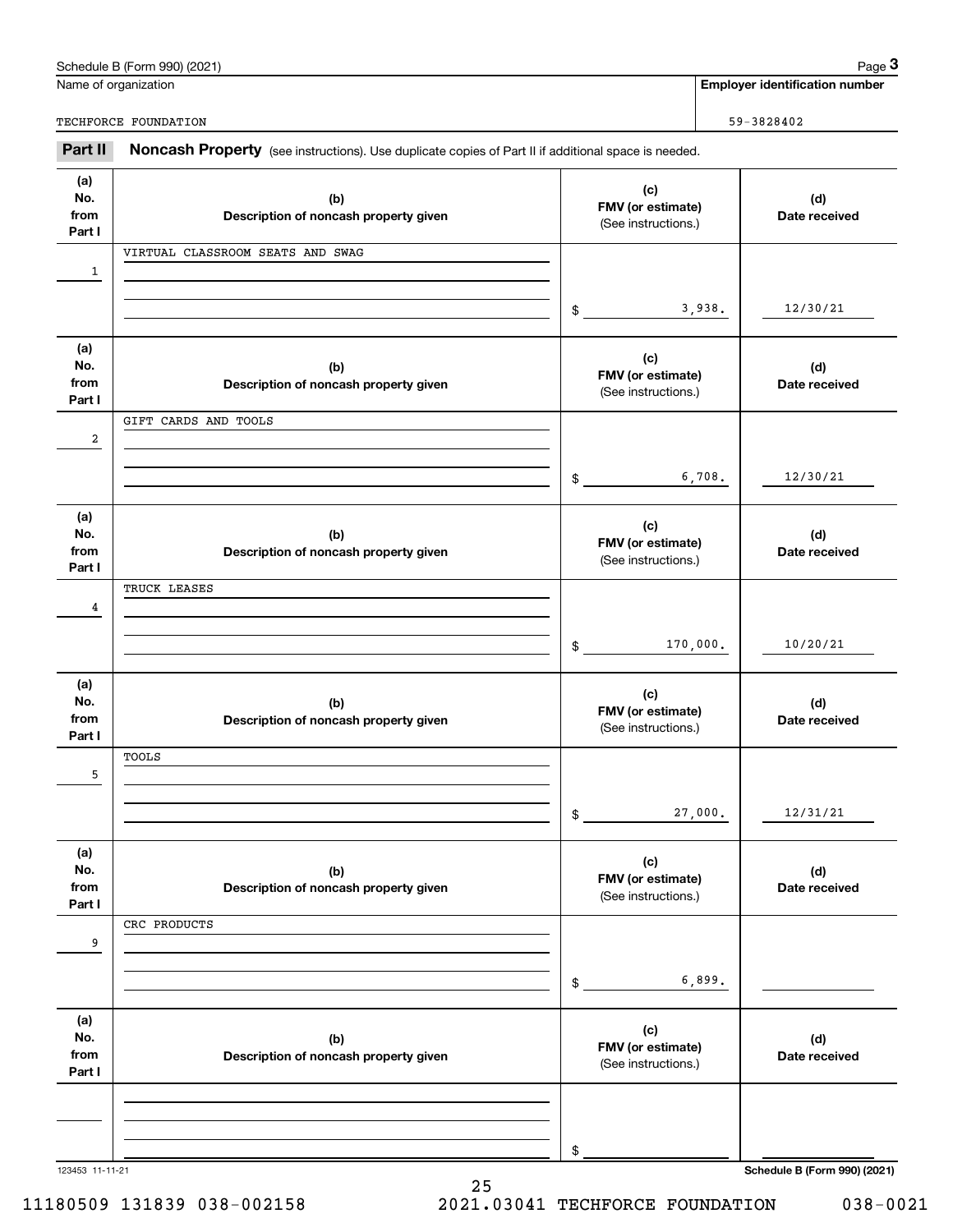|                           | Schedule B (Form 990) (2021)                                                                                                                                                                                                                                                                    |                      | Page 4                                                                                                                                                         |  |  |  |
|---------------------------|-------------------------------------------------------------------------------------------------------------------------------------------------------------------------------------------------------------------------------------------------------------------------------------------------|----------------------|----------------------------------------------------------------------------------------------------------------------------------------------------------------|--|--|--|
| Name of organization      |                                                                                                                                                                                                                                                                                                 |                      | <b>Employer identification number</b>                                                                                                                          |  |  |  |
|                           | TECHFORCE FOUNDATION                                                                                                                                                                                                                                                                            |                      | 59-3828402                                                                                                                                                     |  |  |  |
| Part III                  | from any one contributor. Complete columns (a) through (e) and the following line entry. For organizations<br>completing Part III, enter the total of exclusively religious, charitable, etc., contributions of \$1,000 or less for the year. (Enter this info. once.) $\blacktriangleright$ \$ |                      | Exclusively religious, charitable, etc., contributions to organizations described in section 501(c)(7), (8), or (10) that total more than \$1,000 for the year |  |  |  |
|                           | Use duplicate copies of Part III if additional space is needed.                                                                                                                                                                                                                                 |                      |                                                                                                                                                                |  |  |  |
| (a) No.<br>from           | (b) Purpose of gift                                                                                                                                                                                                                                                                             | (c) Use of gift      | (d) Description of how gift is held                                                                                                                            |  |  |  |
| Part I                    |                                                                                                                                                                                                                                                                                                 |                      |                                                                                                                                                                |  |  |  |
|                           |                                                                                                                                                                                                                                                                                                 | (e) Transfer of gift |                                                                                                                                                                |  |  |  |
|                           | Transferee's name, address, and ZIP + 4                                                                                                                                                                                                                                                         |                      | Relationship of transferor to transferee                                                                                                                       |  |  |  |
| (a) No.<br>from<br>Part I | (b) Purpose of gift                                                                                                                                                                                                                                                                             | (c) Use of gift      | (d) Description of how gift is held                                                                                                                            |  |  |  |
|                           |                                                                                                                                                                                                                                                                                                 |                      |                                                                                                                                                                |  |  |  |
|                           | (e) Transfer of gift                                                                                                                                                                                                                                                                            |                      |                                                                                                                                                                |  |  |  |
|                           | Transferee's name, address, and ZIP + 4                                                                                                                                                                                                                                                         |                      | Relationship of transferor to transferee                                                                                                                       |  |  |  |
| (a) No.<br>from<br>Part I | (b) Purpose of gift                                                                                                                                                                                                                                                                             | (c) Use of gift      | (d) Description of how gift is held                                                                                                                            |  |  |  |
|                           | (e) Transfer of gift                                                                                                                                                                                                                                                                            |                      |                                                                                                                                                                |  |  |  |
|                           | Transferee's name, address, and $ZIP + 4$                                                                                                                                                                                                                                                       |                      | Relationship of transferor to transferee                                                                                                                       |  |  |  |
|                           |                                                                                                                                                                                                                                                                                                 |                      |                                                                                                                                                                |  |  |  |
| (a) No.<br>from<br>Part I | (b) Purpose of gift                                                                                                                                                                                                                                                                             | (c) Use of gift      | (d) Description of how gift is held                                                                                                                            |  |  |  |
|                           |                                                                                                                                                                                                                                                                                                 |                      |                                                                                                                                                                |  |  |  |
|                           |                                                                                                                                                                                                                                                                                                 | (e) Transfer of gift |                                                                                                                                                                |  |  |  |
|                           | Transferee's name, address, and ZIP + 4                                                                                                                                                                                                                                                         |                      | Relationship of transferor to transferee                                                                                                                       |  |  |  |
|                           |                                                                                                                                                                                                                                                                                                 |                      |                                                                                                                                                                |  |  |  |

**Schedule B (Form 990) (2021)**

26 11180509 131839 038-002158 2021.03041 TECHFORCE FOUNDATION 038-0021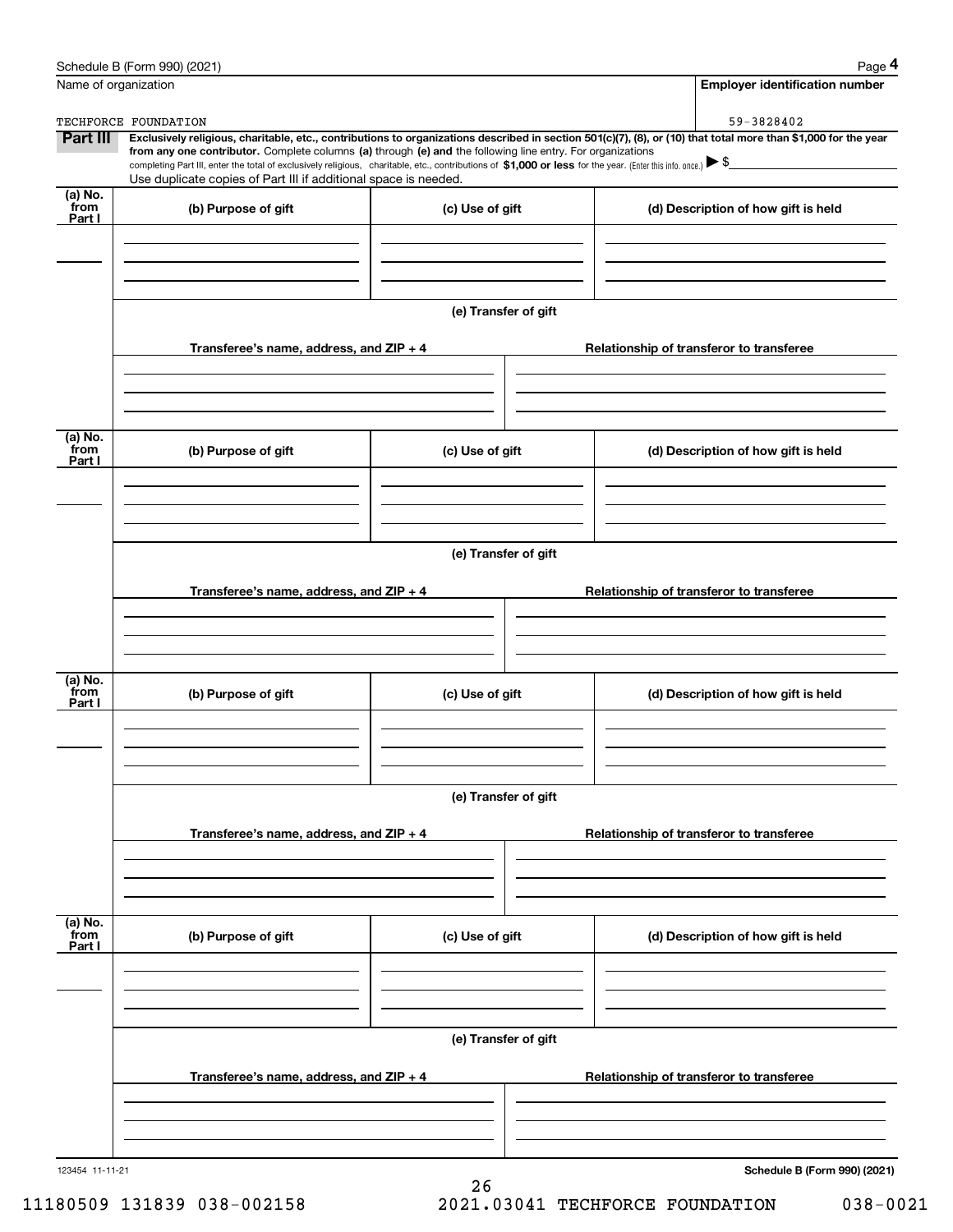Department of the Treasury Internal Revenue Service

| (Form 990) |  |
|------------|--|
|------------|--|

# **Supplemental Financial Statements**

**| Complete if the organization answered "Yes" on Form 990, Part IV, line 6, 7, 8, 9, 10, 11a, 11b, 11c, 11d, 11e, 11f, 12a, or 12b. | Attach to Form 990.** OMB No. 1545-0047 **Open to Public Inspection2021**

|  |  | Go to www.irs.gov/Form990 for instructions and the latest information. |  |  |
|--|--|------------------------------------------------------------------------|--|--|
|  |  |                                                                        |  |  |

|          | Name of the organization                                                                                                                                                                                         |                         | <b>Employer identification number</b>              |
|----------|------------------------------------------------------------------------------------------------------------------------------------------------------------------------------------------------------------------|-------------------------|----------------------------------------------------|
|          | TECHFORCE FOUNDATION                                                                                                                                                                                             |                         | 59-3828402                                         |
| Part I   | Organizations Maintaining Donor Advised Funds or Other Similar Funds or Accounts. Complete if the                                                                                                                |                         |                                                    |
|          | organization answered "Yes" on Form 990, Part IV, line 6.                                                                                                                                                        |                         |                                                    |
|          |                                                                                                                                                                                                                  | (a) Donor advised funds | (b) Funds and other accounts                       |
| 1        |                                                                                                                                                                                                                  |                         |                                                    |
| 2        | Aggregate value of contributions to (during year)                                                                                                                                                                |                         |                                                    |
| з        |                                                                                                                                                                                                                  |                         |                                                    |
| 4        |                                                                                                                                                                                                                  |                         |                                                    |
| 5        | Did the organization inform all donors and donor advisors in writing that the assets held in donor advised funds                                                                                                 |                         |                                                    |
|          |                                                                                                                                                                                                                  |                         | Yes<br>No                                          |
| 6        | Did the organization inform all grantees, donors, and donor advisors in writing that grant funds can be used only                                                                                                |                         |                                                    |
|          | for charitable purposes and not for the benefit of the donor or donor advisor, or for any other purpose conferring                                                                                               |                         |                                                    |
| Part II  |                                                                                                                                                                                                                  |                         | Yes<br>No                                          |
|          | Conservation Easements. Complete if the organization answered "Yes" on Form 990, Part IV, line 7.                                                                                                                |                         |                                                    |
| 1        | Purpose(s) of conservation easements held by the organization (check all that apply).                                                                                                                            |                         |                                                    |
|          | Preservation of land for public use (for example, recreation or education)                                                                                                                                       |                         | Preservation of a historically important land area |
|          | Protection of natural habitat                                                                                                                                                                                    |                         | Preservation of a certified historic structure     |
|          | Preservation of open space                                                                                                                                                                                       |                         |                                                    |
| 2        | Complete lines 2a through 2d if the organization held a qualified conservation contribution in the form of a conservation easement on the last                                                                   |                         | Held at the End of the Tax Year                    |
|          | day of the tax year.                                                                                                                                                                                             |                         |                                                    |
| а        | Total number of conservation easements                                                                                                                                                                           |                         | 2a                                                 |
| b        | Total acreage restricted by conservation easements                                                                                                                                                               |                         | 2 <sub>b</sub>                                     |
| с        |                                                                                                                                                                                                                  |                         | 2c                                                 |
| d        | Number of conservation easements included in (c) acquired after 7/25/06, and not on a historic structure                                                                                                         |                         |                                                    |
|          |                                                                                                                                                                                                                  |                         | 2d                                                 |
| 3        | Number of conservation easements modified, transferred, released, extinguished, or terminated by the organization during the tax                                                                                 |                         |                                                    |
|          | $year \blacktriangleright$                                                                                                                                                                                       |                         |                                                    |
| 4        | Number of states where property subject to conservation easement is located >                                                                                                                                    |                         |                                                    |
| 5        | Does the organization have a written policy regarding the periodic monitoring, inspection, handling of                                                                                                           |                         | Yes<br>No                                          |
| 6        | violations, and enforcement of the conservation easements it holds?<br>Staff and volunteer hours devoted to monitoring, inspecting, handling of violations, and enforcing conservation easements during the year |                         |                                                    |
|          |                                                                                                                                                                                                                  |                         |                                                    |
| 7        | Amount of expenses incurred in monitoring, inspecting, handling of violations, and enforcing conservation easements during the year                                                                              |                         |                                                    |
|          | $\blacktriangleright$ s                                                                                                                                                                                          |                         |                                                    |
| 8        | Does each conservation easement reported on line 2(d) above satisfy the requirements of section 170(h)(4)(B)(i)                                                                                                  |                         |                                                    |
|          |                                                                                                                                                                                                                  |                         | Yes<br>No                                          |
|          | In Part XIII, describe how the organization reports conservation easements in its revenue and expense statement and                                                                                              |                         |                                                    |
|          | balance sheet, and include, if applicable, the text of the footnote to the organization's financial statements that describes the                                                                                |                         |                                                    |
|          | organization's accounting for conservation easements.                                                                                                                                                            |                         |                                                    |
| Part III | Organizations Maintaining Collections of Art, Historical Treasures, or Other Similar Assets.                                                                                                                     |                         |                                                    |
|          | Complete if the organization answered "Yes" on Form 990, Part IV, line 8.                                                                                                                                        |                         |                                                    |
|          | 1a If the organization elected, as permitted under FASB ASC 958, not to report in its revenue statement and balance sheet works                                                                                  |                         |                                                    |
|          | of art, historical treasures, or other similar assets held for public exhibition, education, or research in furtherance of public                                                                                |                         |                                                    |
|          | service, provide in Part XIII the text of the footnote to its financial statements that describes these items.                                                                                                   |                         |                                                    |
| b        | If the organization elected, as permitted under FASB ASC 958, to report in its revenue statement and balance sheet works of                                                                                      |                         |                                                    |
|          | art, historical treasures, or other similar assets held for public exhibition, education, or research in furtherance of public service,                                                                          |                         |                                                    |
|          | provide the following amounts relating to these items:                                                                                                                                                           |                         |                                                    |
|          | $\left( 1\right)$                                                                                                                                                                                                |                         | \$                                                 |
|          | (ii) Assets included in Form 990, Part X                                                                                                                                                                         |                         | $\blacktriangleright$ \$                           |
| 2        | If the organization received or held works of art, historical treasures, or other similar assets for financial gain, provide                                                                                     |                         |                                                    |
|          | the following amounts required to be reported under FASB ASC 958 relating to these items:                                                                                                                        |                         |                                                    |
| а        | Revenue included on Form 990, Part VIII, line 1 manufactured contracts and contracts and contracts and contracts                                                                                                 |                         | \$                                                 |
|          |                                                                                                                                                                                                                  |                         | $\blacktriangleright$ s                            |
|          | LHA For Paperwork Reduction Act Notice, see the Instructions for Form 990.                                                                                                                                       |                         | Schedule D (Form 990) 2021                         |
|          | 132051 10-28-21                                                                                                                                                                                                  |                         |                                                    |

| 27 |                     |  |
|----|---------------------|--|
|    | <u>ን1 በ3በ11 መኮሮ</u> |  |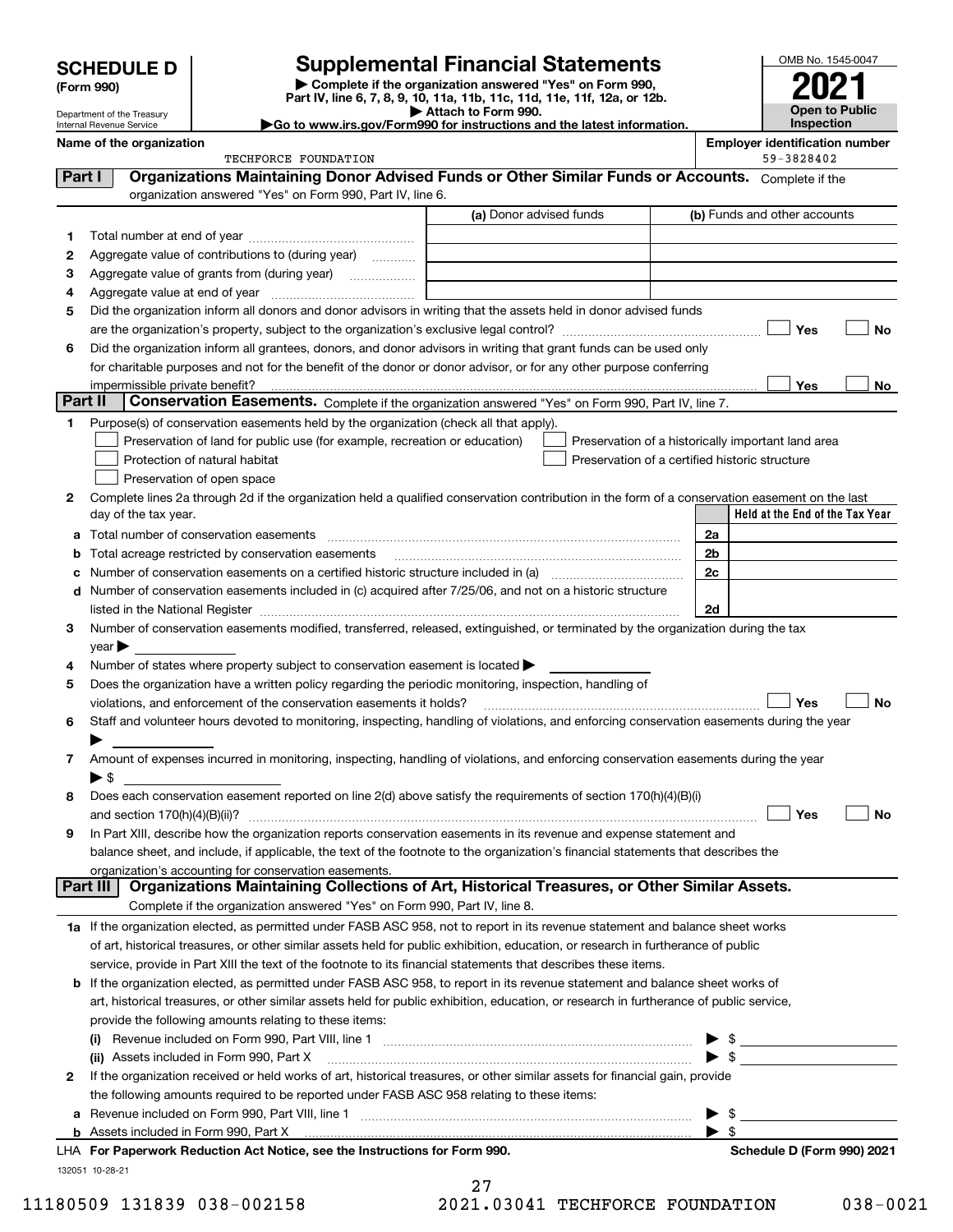|               | TECHFORCE FOUNDATION<br>Schedule D (Form 990) 2021                                                                                                                                                                             |                                         |                |                                    |                          |                                 | 59-3828402           |                     |          | $Page$ 2 |
|---------------|--------------------------------------------------------------------------------------------------------------------------------------------------------------------------------------------------------------------------------|-----------------------------------------|----------------|------------------------------------|--------------------------|---------------------------------|----------------------|---------------------|----------|----------|
|               | Organizations Maintaining Collections of Art, Historical Treasures, or Other Similar Assets (continued)<br>Part III                                                                                                            |                                         |                |                                    |                          |                                 |                      |                     |          |          |
| 3             | Using the organization's acquisition, accession, and other records, check any of the following that make significant use of its                                                                                                |                                         |                |                                    |                          |                                 |                      |                     |          |          |
|               | collection items (check all that apply):                                                                                                                                                                                       |                                         |                |                                    |                          |                                 |                      |                     |          |          |
| а             | Public exhibition                                                                                                                                                                                                              | d                                       |                |                                    | Loan or exchange program |                                 |                      |                     |          |          |
| b             | Scholarly research                                                                                                                                                                                                             | е                                       |                |                                    |                          |                                 |                      |                     |          |          |
| с             | Preservation for future generations                                                                                                                                                                                            |                                         |                |                                    |                          |                                 |                      |                     |          |          |
| 4             | Provide a description of the organization's collections and explain how they further the organization's exempt purpose in Part XIII.                                                                                           |                                         |                |                                    |                          |                                 |                      |                     |          |          |
| 5             | During the year, did the organization solicit or receive donations of art, historical treasures, or other similar assets                                                                                                       |                                         |                |                                    |                          |                                 |                      |                     |          |          |
|               | to be sold to raise funds rather than to be maintained as part of the organization's collection?                                                                                                                               |                                         |                |                                    |                          |                                 |                      | Yes                 |          | No       |
|               | <b>Part IV</b><br>Escrow and Custodial Arrangements. Complete if the organization answered "Yes" on Form 990, Part IV, line 9, or                                                                                              |                                         |                |                                    |                          |                                 |                      |                     |          |          |
|               | reported an amount on Form 990, Part X, line 21.                                                                                                                                                                               |                                         |                |                                    |                          |                                 |                      |                     |          |          |
|               | 1a Is the organization an agent, trustee, custodian or other intermediary for contributions or other assets not included                                                                                                       |                                         |                |                                    |                          |                                 |                      |                     |          |          |
|               | on Form 990, Part X? [11] matter contracts and contracts and contracts are contracted as a function of the set of the set of the set of the set of the set of the set of the set of the set of the set of the set of the set o |                                         |                |                                    |                          |                                 |                      | Yes                 |          | No       |
|               | If "Yes," explain the arrangement in Part XIII and complete the following table:                                                                                                                                               |                                         |                |                                    |                          |                                 |                      |                     |          |          |
|               |                                                                                                                                                                                                                                |                                         |                |                                    |                          |                                 |                      | Amount              |          |          |
| с             | Beginning balance <b>contract to the contract of the contract of the contract of the contract of the contract of t</b>                                                                                                         |                                         |                |                                    |                          | 1c                              |                      |                     |          |          |
|               | Additions during the year manufactured and an annual contract of the year manufactured and all the year manufactured and all the year manufactured and all the year manufactured and all the year manufactured and all the yea |                                         |                |                                    |                          | 1d                              |                      |                     |          |          |
|               | Distributions during the year manufactured and continuum control of the state of the control of the state of the state of the state of the state of the state of the state of the state of the state of the state of the state |                                         |                |                                    |                          | 1e                              |                      |                     |          |          |
| f             |                                                                                                                                                                                                                                |                                         |                |                                    |                          | 1f                              |                      |                     |          |          |
|               | 2a Did the organization include an amount on Form 990, Part X, line 21, for escrow or custodial account liability?                                                                                                             |                                         |                |                                    |                          |                                 | .                    | Yes                 |          | No       |
| <b>Part V</b> | b If "Yes," explain the arrangement in Part XIII. Check here if the explanation has been provided on Part XIII<br>Endowment Funds. Complete if the organization answered "Yes" on Form 990, Part IV, line 10.                  |                                         |                |                                    |                          |                                 |                      |                     |          |          |
|               |                                                                                                                                                                                                                                | (a) Current year                        | (b) Prior year |                                    | (c) Two years back       |                                 | (d) Three years back | (e) Four years back |          |          |
|               |                                                                                                                                                                                                                                |                                         |                |                                    |                          |                                 |                      |                     |          |          |
| 1a            |                                                                                                                                                                                                                                |                                         |                |                                    |                          |                                 |                      |                     |          |          |
|               |                                                                                                                                                                                                                                |                                         |                |                                    |                          |                                 |                      |                     |          |          |
|               | Net investment earnings, gains, and losses                                                                                                                                                                                     |                                         |                |                                    |                          |                                 |                      |                     |          |          |
| a             |                                                                                                                                                                                                                                |                                         |                |                                    |                          |                                 |                      |                     |          |          |
|               | e Other expenditures for facilities                                                                                                                                                                                            |                                         |                |                                    |                          |                                 |                      |                     |          |          |
|               | and programs                                                                                                                                                                                                                   |                                         |                |                                    |                          |                                 |                      |                     |          |          |
|               | End of year balance                                                                                                                                                                                                            |                                         |                |                                    |                          |                                 |                      |                     |          |          |
| g<br>2        | Provide the estimated percentage of the current year end balance (line 1g, column (a)) held as:                                                                                                                                |                                         |                |                                    |                          |                                 |                      |                     |          |          |
|               | Board designated or quasi-endowment > ____                                                                                                                                                                                     |                                         | %              |                                    |                          |                                 |                      |                     |          |          |
|               | Permanent endowment > ______________                                                                                                                                                                                           | %                                       |                |                                    |                          |                                 |                      |                     |          |          |
| с             | Term endowment $\blacktriangleright$                                                                                                                                                                                           | %                                       |                |                                    |                          |                                 |                      |                     |          |          |
|               | The percentages on lines 2a, 2b, and 2c should equal 100%.                                                                                                                                                                     |                                         |                |                                    |                          |                                 |                      |                     |          |          |
|               | 3a Are there endowment funds not in the possession of the organization that are held and administered for the organization                                                                                                     |                                         |                |                                    |                          |                                 |                      |                     |          |          |
|               | by:                                                                                                                                                                                                                            |                                         |                |                                    |                          |                                 |                      |                     | Yes      | No.      |
|               | (i)                                                                                                                                                                                                                            |                                         |                |                                    |                          |                                 |                      | 3a(i)               |          |          |
|               |                                                                                                                                                                                                                                |                                         |                |                                    |                          |                                 |                      | 3a(ii)              |          |          |
| b             |                                                                                                                                                                                                                                |                                         |                |                                    |                          |                                 |                      | 3b                  |          |          |
|               | Describe in Part XIII the intended uses of the organization's endowment funds.                                                                                                                                                 |                                         |                |                                    |                          |                                 |                      |                     |          |          |
|               | <b>Part VI</b><br>Land, Buildings, and Equipment.                                                                                                                                                                              |                                         |                |                                    |                          |                                 |                      |                     |          |          |
|               | Complete if the organization answered "Yes" on Form 990, Part IV, line 11a. See Form 990, Part X, line 10.                                                                                                                     |                                         |                |                                    |                          |                                 |                      |                     |          |          |
|               | Description of property                                                                                                                                                                                                        | (a) Cost or other<br>basis (investment) |                | (b) Cost or other<br>basis (other) |                          | (c) Accumulated<br>depreciation |                      | (d) Book value      |          |          |
|               |                                                                                                                                                                                                                                |                                         |                |                                    |                          |                                 |                      |                     |          |          |
| b             |                                                                                                                                                                                                                                |                                         |                |                                    |                          |                                 |                      |                     |          |          |
| c             |                                                                                                                                                                                                                                |                                         |                |                                    |                          |                                 |                      |                     |          |          |
| d             |                                                                                                                                                                                                                                |                                         |                |                                    | 503,129.                 | 473,592.                        |                      |                     |          | 29,537.  |
|               | e Other                                                                                                                                                                                                                        |                                         |                |                                    | 983, 213.                | 153,979.                        |                      |                     | 829,234. |          |
|               |                                                                                                                                                                                                                                |                                         |                |                                    |                          |                                 |                      |                     | 858,771. |          |

**Schedule D (Form 990) 2021**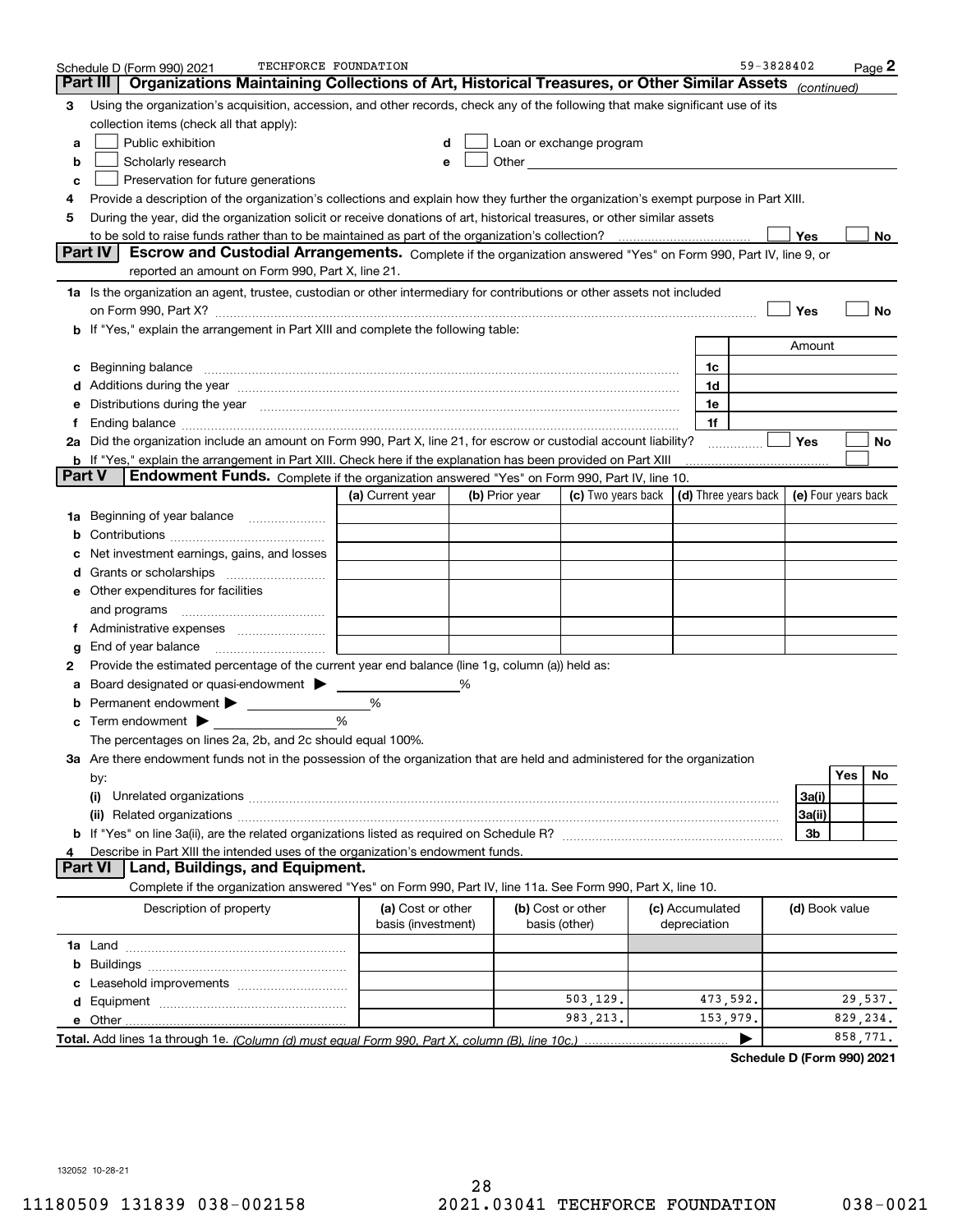| TECHFORCE FOUNDATION<br>Schedule D (Form 990) 2021                                                                |                 |                                                           | 59-3828402     | $Page$ <sup>3</sup> |
|-------------------------------------------------------------------------------------------------------------------|-----------------|-----------------------------------------------------------|----------------|---------------------|
| <b>Investments - Other Securities.</b><br><b>Part VIII</b>                                                        |                 |                                                           |                |                     |
| Complete if the organization answered "Yes" on Form 990, Part IV, line 11b. See Form 990, Part X, line 12.        |                 |                                                           |                |                     |
| (a) Description of security or category (including name of security)                                              | (b) Book value  | (c) Method of valuation: Cost or end-of-year market value |                |                     |
|                                                                                                                   |                 |                                                           |                |                     |
|                                                                                                                   |                 |                                                           |                |                     |
| $(3)$ Other                                                                                                       |                 |                                                           |                |                     |
|                                                                                                                   |                 |                                                           |                |                     |
| (A)                                                                                                               |                 |                                                           |                |                     |
| (B)                                                                                                               |                 |                                                           |                |                     |
| (C)                                                                                                               |                 |                                                           |                |                     |
| (D)                                                                                                               |                 |                                                           |                |                     |
| (E)                                                                                                               |                 |                                                           |                |                     |
| (F)                                                                                                               |                 |                                                           |                |                     |
| (G)                                                                                                               |                 |                                                           |                |                     |
| (H)                                                                                                               |                 |                                                           |                |                     |
| Total. (Col. (b) must equal Form 990, Part X, col. (B) line 12.)                                                  |                 |                                                           |                |                     |
| Part VIII Investments - Program Related.                                                                          |                 |                                                           |                |                     |
| Complete if the organization answered "Yes" on Form 990, Part IV, line 11c. See Form 990, Part X, line 13.        |                 |                                                           |                |                     |
| (a) Description of investment                                                                                     | (b) Book value  | (c) Method of valuation: Cost or end-of-year market value |                |                     |
|                                                                                                                   |                 |                                                           |                |                     |
| (1)                                                                                                               |                 |                                                           |                |                     |
| (2)                                                                                                               |                 |                                                           |                |                     |
| (3)                                                                                                               |                 |                                                           |                |                     |
| (4)                                                                                                               |                 |                                                           |                |                     |
| (5)                                                                                                               |                 |                                                           |                |                     |
| (6)                                                                                                               |                 |                                                           |                |                     |
| (7)                                                                                                               |                 |                                                           |                |                     |
| (8)                                                                                                               |                 |                                                           |                |                     |
| (9)                                                                                                               |                 |                                                           |                |                     |
| Total. (Col. (b) must equal Form 990, Part X, col. (B) line 13.)                                                  |                 |                                                           |                |                     |
| Other Assets.<br>Part IX                                                                                          |                 |                                                           |                |                     |
| Complete if the organization answered "Yes" on Form 990, Part IV, line 11d. See Form 990, Part X, line 15.        |                 |                                                           |                |                     |
|                                                                                                                   | (a) Description |                                                           | (b) Book value |                     |
|                                                                                                                   |                 |                                                           |                |                     |
| (1)                                                                                                               |                 |                                                           |                |                     |
| (2)                                                                                                               |                 |                                                           |                |                     |
| (3)                                                                                                               |                 |                                                           |                |                     |
| (4)                                                                                                               |                 |                                                           |                |                     |
| (5)                                                                                                               |                 |                                                           |                |                     |
| (6)                                                                                                               |                 |                                                           |                |                     |
| (7)                                                                                                               |                 |                                                           |                |                     |
| (8)                                                                                                               |                 |                                                           |                |                     |
| (9)                                                                                                               |                 |                                                           |                |                     |
|                                                                                                                   |                 |                                                           |                |                     |
| <b>Other Liabilities.</b><br>Part X                                                                               |                 |                                                           |                |                     |
|                                                                                                                   |                 |                                                           |                |                     |
| Complete if the organization answered "Yes" on Form 990, Part IV, line 11e or 11f. See Form 990, Part X, line 25. |                 |                                                           |                |                     |
| (a) Description of liability<br>1.                                                                                |                 |                                                           | (b) Book value |                     |
| (1)<br>Federal income taxes                                                                                       |                 |                                                           |                |                     |
| (2)                                                                                                               |                 |                                                           |                |                     |
| (3)                                                                                                               |                 |                                                           |                |                     |
| (4)                                                                                                               |                 |                                                           |                |                     |
| (5)                                                                                                               |                 |                                                           |                |                     |
|                                                                                                                   |                 |                                                           |                |                     |
| (6)                                                                                                               |                 |                                                           |                |                     |
| (7)                                                                                                               |                 |                                                           |                |                     |
| (8)                                                                                                               |                 |                                                           |                |                     |
| (9)                                                                                                               |                 |                                                           |                |                     |
| Total. (Column (b) must equal Form 990, Part X, col. (B) line 25.)                                                |                 |                                                           | ▶              |                     |

**2.** Liability for uncertain tax positions. In Part XIII, provide the text of the footnote to the organization's financial statements that reports the organization's liability for uncertain tax positions under FASB ASC 740. Check here if the text of the footnote has been provided in Part XIII

**Schedule D (Form 990) 2021**

 $\boxed{\mathbf{X}}$ 

132053 10-28-21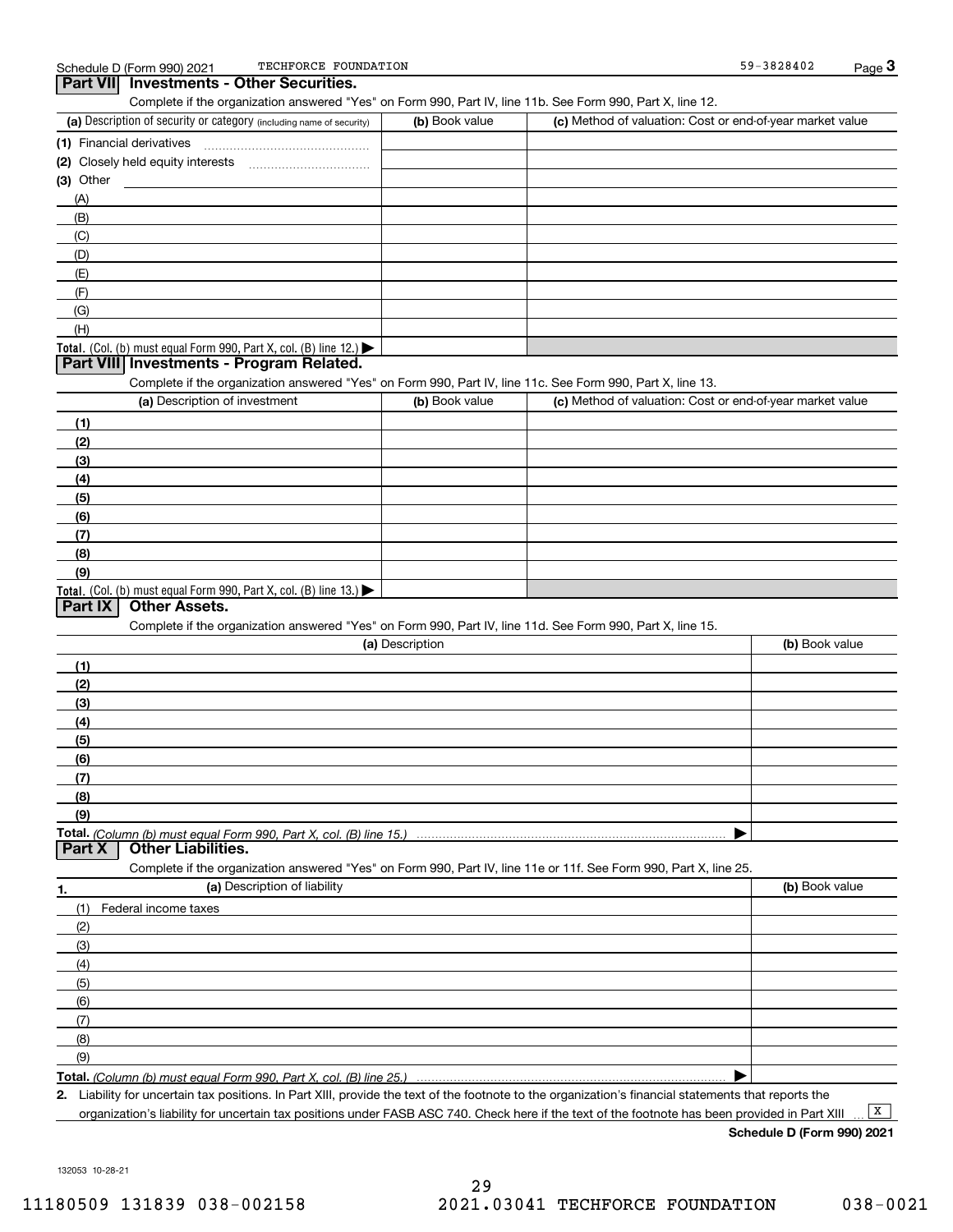| Schedule D (Form 990) 2021          | TECHFORCE FOUNDATION                                                                                                                                           |                |          | 59-3828402 | Page 4       |
|-------------------------------------|----------------------------------------------------------------------------------------------------------------------------------------------------------------|----------------|----------|------------|--------------|
| Part XI                             | Reconciliation of Revenue per Audited Financial Statements With Revenue per Return.                                                                            |                |          |            |              |
|                                     | Complete if the organization answered "Yes" on Form 990, Part IV, line 12a.                                                                                    |                |          |            |              |
| 1                                   | Total revenue, gains, and other support per audited financial statements                                                                                       |                |          | 1.         | 4,491,718.   |
| 2                                   | Amounts included on line 1 but not on Form 990, Part VIII, line 12:                                                                                            |                |          |            |              |
| а                                   |                                                                                                                                                                | 2a             | 89,843.  |            |              |
| b                                   |                                                                                                                                                                | 2 <sub>b</sub> | 463,755. |            |              |
| c                                   |                                                                                                                                                                | 2c             | 78,057.  |            |              |
| Other (Describe in Part XIII.)<br>d |                                                                                                                                                                | 2d             |          |            |              |
| Add lines 2a through 2d<br>е        |                                                                                                                                                                |                |          | <b>2e</b>  | 631,655.     |
| З                                   |                                                                                                                                                                |                |          | 3          | 3,860,063.   |
| 4                                   | Amounts included on Form 990, Part VIII, line 12, but not on line 1:                                                                                           |                |          |            |              |
| а                                   | Investment expenses not included on Form 990, Part VIII, line 7b                                                                                               | 4a             | 17,944.  |            |              |
| Other (Describe in Part XIII.)<br>b |                                                                                                                                                                | 4b             |          |            |              |
| Add lines 4a and 4b<br>c            |                                                                                                                                                                |                |          | 4c         | 17,944.      |
| 5                                   |                                                                                                                                                                |                |          | 5          | 3,878,007.   |
|                                     | Part XII   Reconciliation of Expenses per Audited Financial Statements With Expenses per Return.                                                               |                |          |            |              |
|                                     | Complete if the organization answered "Yes" on Form 990, Part IV, line 12a.                                                                                    |                |          |            |              |
| 1                                   |                                                                                                                                                                |                |          | 1.         | 3,700,979.   |
| 2                                   | Amounts included on line 1 but not on Form 990, Part IX, line 25:                                                                                              |                |          |            |              |
| а                                   | Donated services and use of facilities <b>Example 20</b> Figures 1                                                                                             | 2a             | 463,755. |            |              |
| b                                   |                                                                                                                                                                | 2 <sub>b</sub> |          |            |              |
| Other losses<br>с                   |                                                                                                                                                                | 2c             |          |            |              |
| d                                   |                                                                                                                                                                | 2d             |          |            |              |
| Add lines 2a through 2d<br>е        |                                                                                                                                                                |                |          | <b>2e</b>  | 463,755.     |
| З                                   |                                                                                                                                                                |                |          | 3          | 3, 237, 224. |
| 4                                   | Amounts included on Form 990, Part IX, line 25, but not on line 1:                                                                                             |                |          |            |              |
| а                                   |                                                                                                                                                                | 4a             | 17,944.  |            |              |
| Other (Describe in Part XIII.)<br>b |                                                                                                                                                                | 4b             |          |            |              |
| c Add lines 4a and 4b               |                                                                                                                                                                |                |          | 4c         | 17,944.      |
| 5.                                  |                                                                                                                                                                |                |          | 5          | 3, 255, 168. |
| Part XIII Supplemental Information. |                                                                                                                                                                |                |          |            |              |
|                                     | Provide the descriptions required for Part II, lines 3, 5, and 9; Part III, lines 1a and 4; Part IV, lines 1b and 2b; Part V, line 4; Part X, line 2; Part XI, |                |          |            |              |
|                                     | lines 2d and 4b; and Part XII, lines 2d and 4b. Also complete this part to provide any additional information.                                                 |                |          |            |              |
|                                     |                                                                                                                                                                |                |          |            |              |
|                                     |                                                                                                                                                                |                |          |            |              |
| PART X, LINE 2:                     |                                                                                                                                                                |                |          |            |              |
|                                     |                                                                                                                                                                |                |          |            |              |
|                                     | THE FOUNDATION IS ORGANIZED AS A NONPROFIT CORPORATION AND HAS BEEN                                                                                            |                |          |            |              |
|                                     |                                                                                                                                                                |                |          |            |              |
|                                     | RECOGNIZED BY THE INTERNAL REVENUE SERVICE (IRS) AS EXEMPT FROM FEDERAL                                                                                        |                |          |            |              |
|                                     |                                                                                                                                                                |                |          |            |              |
|                                     | INCOME TAXES UNDER SECTION 501(A) OF THE INTERNAL REVENUE CODE AS AN                                                                                           |                |          |            |              |
|                                     |                                                                                                                                                                |                |          |            |              |
|                                     | FOUNDATION DESCRIBED IN SECTION $501(C)(3)$ and has been determined not to                                                                                     |                |          |            |              |
|                                     |                                                                                                                                                                |                |          |            |              |
|                                     | BE A PRIVATE FOUNDATION UNDER SECTION 509(A)(1). ACCORDINGLY.                                                                                                  |                |          |            |              |
|                                     |                                                                                                                                                                |                |          |            |              |
|                                     | CONTRIBUTIONS TO IT QUALIFY FOR THE CHARITABLE CONTRIBUTION DEDUCTION                                                                                          |                |          |            |              |
|                                     |                                                                                                                                                                |                |          |            |              |
|                                     | UNDER SECTION 170(B)(1)(A). THE FOUNDATION IS ANNUALLY REQUIRED TO FILE A                                                                                      |                |          |            |              |
|                                     |                                                                                                                                                                |                |          |            |              |
|                                     | RETURN OF FOUNDATION EXEMPT FROM INCOME TAX (FORM 990) WITH THE IRS. IN                                                                                        |                |          |            |              |
|                                     |                                                                                                                                                                |                |          |            |              |
|                                     | ADDITION, THE FOUNDATION IS GENERALLY SUBJECT TO INCOME TAX ON NET INCOME                                                                                      |                |          |            |              |
|                                     |                                                                                                                                                                |                |          |            |              |
|                                     | THAT IS DERIVED FROM BUSINESS ACTIVITIES THAT ARE UNRELATED TO ITS EXEMPT                                                                                      |                |          |            |              |
|                                     |                                                                                                                                                                |                |          |            |              |
|                                     | PURPOSE. THE FOUNDATION HAS DETERMINED THE FOUNDATION HAS NO TAXABLE                                                                                           |                |          |            |              |

132054 10-28-21

**Schedule D (Form 990) 2021**

30 11180509 131839 038-002158 2021.03041 TECHFORCE FOUNDATION 038-0021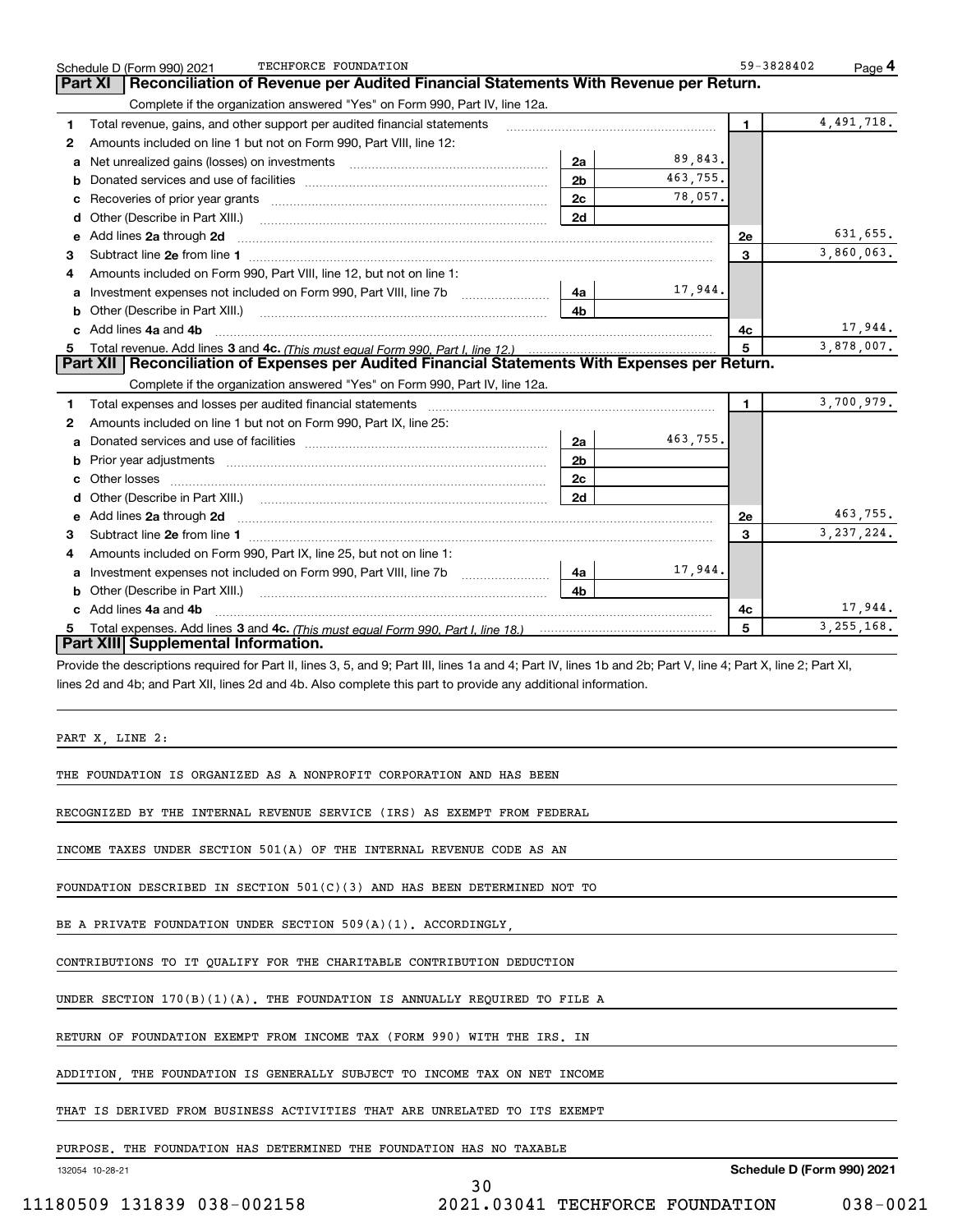*(continued)* **Part XIII Supplemental Information** 

UNRELATED BUSINESS INCOME AND IT HAS NOT FILED THE EXEMPT FOUNDATION

BUSINESS INCOME TAX RETURN (IRS FORM 990-T), OR ITS ARIZONA EQUIVALENT,

FORM 99-T.

THE FOUNDATION HAS APPROPRIATE SUPPORT FOR ANY TAX POSITIONS TAKEN

AFFECTING ITS ANNUAL FILING REQUIREMENTS, AND AS SUCH, DOES NOT HAVE ANY

UNCERTAIN TAX POSITIONS THAT ARE MATERIAL TO THE FINANCIAL STATEMENTS. THE

FOUNDATION WOULD RECOGNIZE FUTURE ACCRUED INTEREST AND PENALTIES RELATED

TO UNRECOGNIZED TAX BENEFITS AND LIABILITIES IN INCOME TAX EXPENSE IF SUCH

INTEREST AND PENALTIES ARE INCURRED.

**Schedule D (Form 990) 2021**

132055 10-28-21

31 11180509 131839 038-002158 2021.03041 TECHFORCE FOUNDATION 038-0021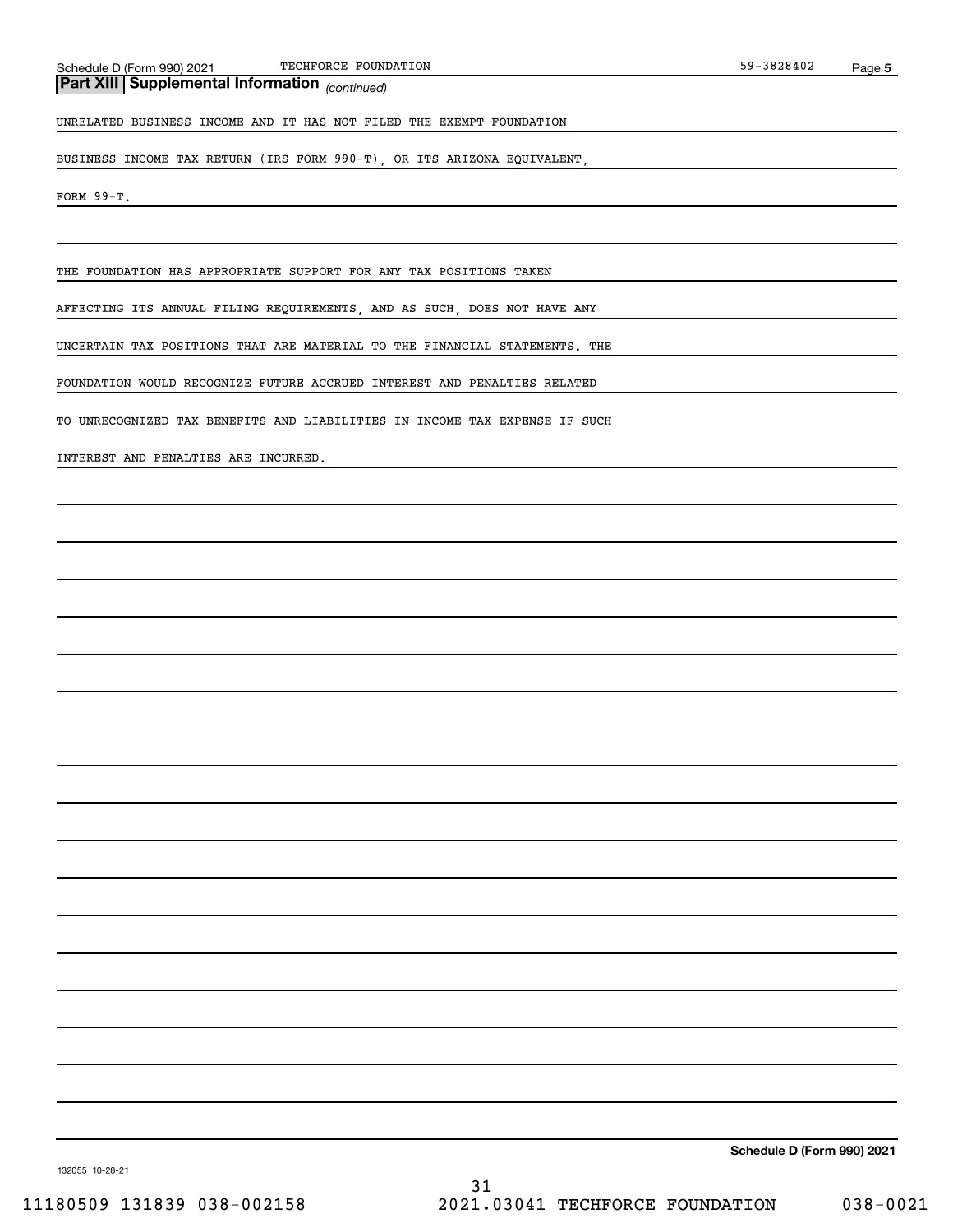| <b>SCHEDULE I</b><br>(Form 990)                        |                                                                                                                                                                                                                                                                           |           | <b>Grants and Other Assistance to Organizations,</b><br>Governments, and Individuals in the United States |                                                       |                                        |                                                                |                                          | OMB No. 1545-0047                                   |
|--------------------------------------------------------|---------------------------------------------------------------------------------------------------------------------------------------------------------------------------------------------------------------------------------------------------------------------------|-----------|-----------------------------------------------------------------------------------------------------------|-------------------------------------------------------|----------------------------------------|----------------------------------------------------------------|------------------------------------------|-----------------------------------------------------|
|                                                        |                                                                                                                                                                                                                                                                           |           | Complete if the organization answered "Yes" on Form 990, Part IV, line 21 or 22.                          |                                                       |                                        |                                                                |                                          |                                                     |
| Department of the Treasury<br>Internal Revenue Service |                                                                                                                                                                                                                                                                           |           |                                                                                                           | Attach to Form 990.                                   |                                        |                                                                |                                          | <b>Open to Public</b><br>Inspection                 |
|                                                        |                                                                                                                                                                                                                                                                           |           |                                                                                                           | Go to www.irs.gov/Form990 for the latest information. |                                        |                                                                |                                          |                                                     |
| Name of the organization                               | TECHFORCE FOUNDATION                                                                                                                                                                                                                                                      |           |                                                                                                           |                                                       |                                        |                                                                |                                          | <b>Employer identification number</b><br>59-3828402 |
| Part I                                                 | <b>General Information on Grants and Assistance</b>                                                                                                                                                                                                                       |           |                                                                                                           |                                                       |                                        |                                                                |                                          |                                                     |
| 1.                                                     | Does the organization maintain records to substantiate the amount of the grants or assistance, the grantees' eligibility for the grants or assistance, and the selection                                                                                                  |           |                                                                                                           |                                                       |                                        |                                                                |                                          |                                                     |
|                                                        | criteria used to award the grants or assistance?                                                                                                                                                                                                                          |           |                                                                                                           |                                                       |                                        |                                                                |                                          | $X$ Yes<br><b>No</b>                                |
| $\mathbf{2}$                                           | Describe in Part IV the organization's procedures for monitoring the use of grant funds in the United States.                                                                                                                                                             |           |                                                                                                           |                                                       |                                        |                                                                |                                          |                                                     |
| Part II                                                | Grants and Other Assistance to Domestic Organizations and Domestic Governments. Complete if the organization answered "Yes" on Form 990, Part IV, line 21, for any<br>recipient that received more than \$5,000. Part II can be duplicated if additional space is needed. |           |                                                                                                           |                                                       |                                        |                                                                |                                          |                                                     |
|                                                        | 1 (a) Name and address of organization<br>or government                                                                                                                                                                                                                   | $(b)$ EIN | (c) IRC section<br>(if applicable)                                                                        | (d) Amount of<br>cash grant                           | (e) Amount of<br>noncash<br>assistance | (f) Method of<br>valuation (book,<br>FMV, appraisal,<br>other) | (g) Description of<br>noncash assistance | (h) Purpose of grant<br>or assistance               |
|                                                        |                                                                                                                                                                                                                                                                           |           |                                                                                                           |                                                       |                                        |                                                                |                                          |                                                     |
|                                                        |                                                                                                                                                                                                                                                                           |           |                                                                                                           |                                                       |                                        |                                                                |                                          |                                                     |
|                                                        |                                                                                                                                                                                                                                                                           |           |                                                                                                           |                                                       |                                        |                                                                |                                          |                                                     |
|                                                        |                                                                                                                                                                                                                                                                           |           |                                                                                                           |                                                       |                                        |                                                                |                                          |                                                     |
|                                                        |                                                                                                                                                                                                                                                                           |           |                                                                                                           |                                                       |                                        |                                                                |                                          |                                                     |
|                                                        |                                                                                                                                                                                                                                                                           |           |                                                                                                           |                                                       |                                        |                                                                |                                          |                                                     |
| 2                                                      | Enter total number of section 501(c)(3) and government organizations listed in the line 1 table                                                                                                                                                                           |           |                                                                                                           |                                                       |                                        |                                                                |                                          |                                                     |
| 3                                                      | Enter total number of other organizations listed in the line 1 table                                                                                                                                                                                                      |           |                                                                                                           |                                                       |                                        |                                                                |                                          |                                                     |
| LHA                                                    | For Paperwork Reduction Act Notice, see the Instructions for Form 990.                                                                                                                                                                                                    |           |                                                                                                           |                                                       |                                        |                                                                |                                          | Schedule I (Form 990) 2021                          |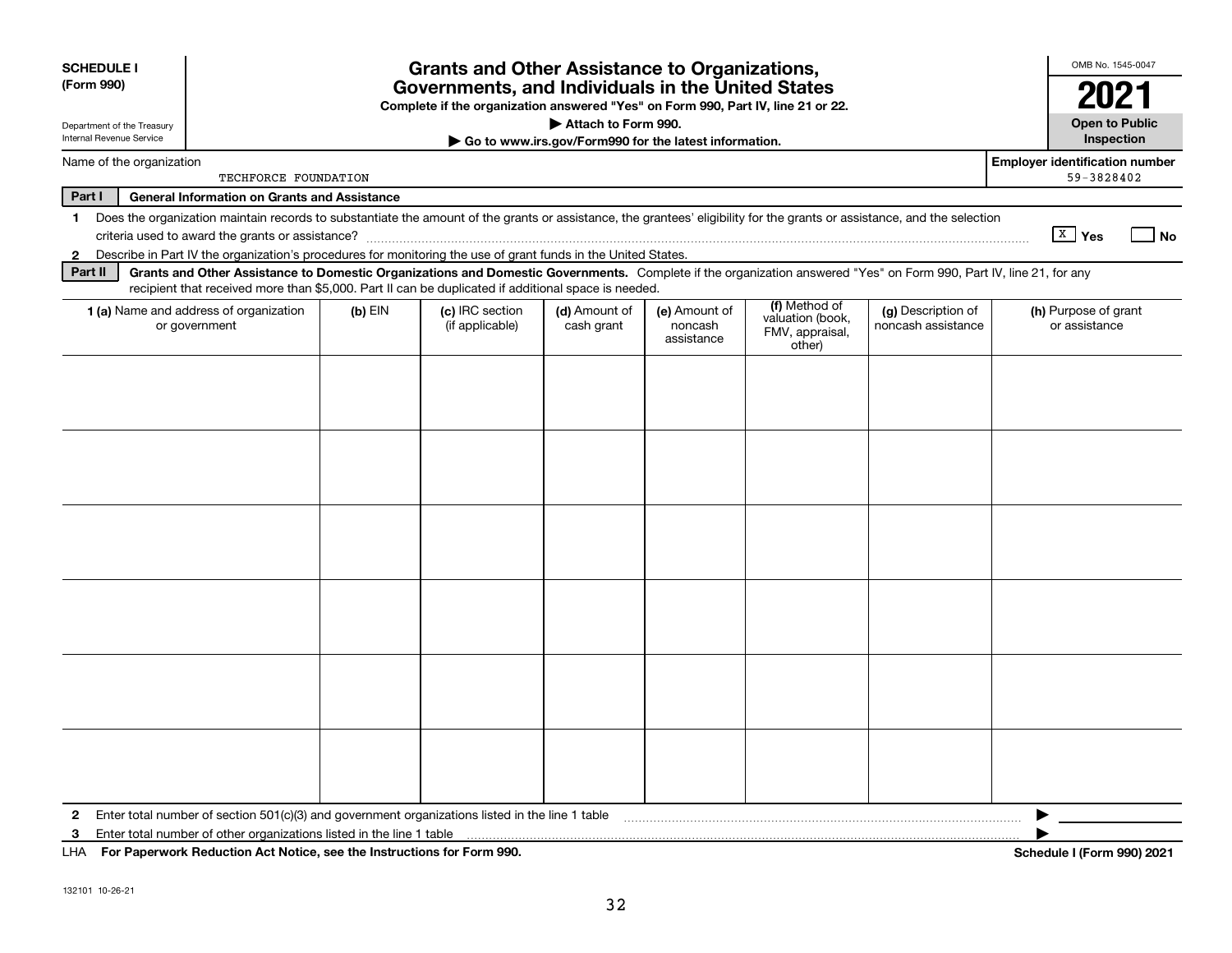Schedule I (Form 990) 2021 TECHFORCE FOUNDATION CONSIDERING SUBSERVIATION CONSIDERING SP-3828402 TECHFORCE FOUNDATION

**Part III Grants and Other Assistance to Domestic Individuals.**  Complete if the organization answered "Yes" on Form 990, Part IV, line 22. Part III can be duplicated if additional space is needed.

| (a) Type of grant or assistance                                                                                                                      | (b) Number of<br>recipients | (c) Amount of<br>cash grant | (d) Amount of non-<br>cash assistance | (e) Method of valuation<br>(book, FMV, appraisal, other) | (f) Description of noncash assistance |
|------------------------------------------------------------------------------------------------------------------------------------------------------|-----------------------------|-----------------------------|---------------------------------------|----------------------------------------------------------|---------------------------------------|
|                                                                                                                                                      |                             |                             |                                       |                                                          |                                       |
| FOOD PLATFORM                                                                                                                                        | 706                         | 28, 255.                    | $\mathbf 0$ .                         |                                                          |                                       |
|                                                                                                                                                      |                             |                             |                                       |                                                          |                                       |
| LIFE PLATFORM                                                                                                                                        | 161                         | 110,675,                    | $\mathbf 0$ .                         |                                                          |                                       |
|                                                                                                                                                      |                             |                             |                                       |                                                          |                                       |
| OUTSTANDING STUDENT MERIT AWARD                                                                                                                      | 7                           | 24,700.                     | 0.                                    |                                                          |                                       |
|                                                                                                                                                      |                             |                             |                                       |                                                          |                                       |
| PED-MSAT PLATFORM                                                                                                                                    | 68                          | 185,400.                    | 0.                                    |                                                          |                                       |
|                                                                                                                                                      |                             |                             |                                       |                                                          |                                       |
| PED-RELO PLATFORM                                                                                                                                    | 57                          | 49,450.                     | 0.                                    |                                                          |                                       |
| Part IV<br>Supplemental Information. Provide the information required in Part I, line 2; Part III, column (b); and any other additional information. |                             |                             |                                       |                                                          |                                       |
| PART I, LINE 2:                                                                                                                                      |                             |                             |                                       |                                                          |                                       |
| STUDENTS APPLY FOR A SCHOLARSHIP OR GRANT BASED ON ESTABLISHED CRITERIA AND                                                                          |                             |                             |                                       |                                                          |                                       |
| MONEY AVAILABLE. GRANT FUNDS ARE DISBURSED AS NEEDED AS LONG AS THE STUDENT                                                                          |                             |                             |                                       |                                                          |                                       |
| PROVIDES THE NECESSARY DOCUMENTATION. STUDENTS APPLY FOR A PARTICULAR                                                                                |                             |                             |                                       |                                                          |                                       |
| SCHOLARSHIP BASED ON ESTABLISHED CRITERIA, COMPLETE THE APPLICATION FORM                                                                             |                             |                             |                                       |                                                          |                                       |
| AND SUBMIT IT BY THE STATED DEADLINE. EACH SCHOLARSHIP FUND SETS THE NUMBER                                                                          |                             |                             |                                       |                                                          |                                       |
| OF AWARDS PER YEAR. SCHOLARSHIP AWARDS ARE PAID DIRECTLY TO THE SCHOOL TO                                                                            |                             |                             |                                       |                                                          |                                       |
| ENSURE PROPER USE FOR TUITION AND OTHER APPROVED EXPENSES. HARDSHIP                                                                                  |                             |                             |                                       |                                                          |                                       |
|                                                                                                                                                      |                             |                             |                                       |                                                          |                                       |
| ASSISTANCE IS MONITORED TYPICALLY BY PAYING BASIC-NEED EXPENSES (HOUSING                                                                             |                             |                             |                                       |                                                          |                                       |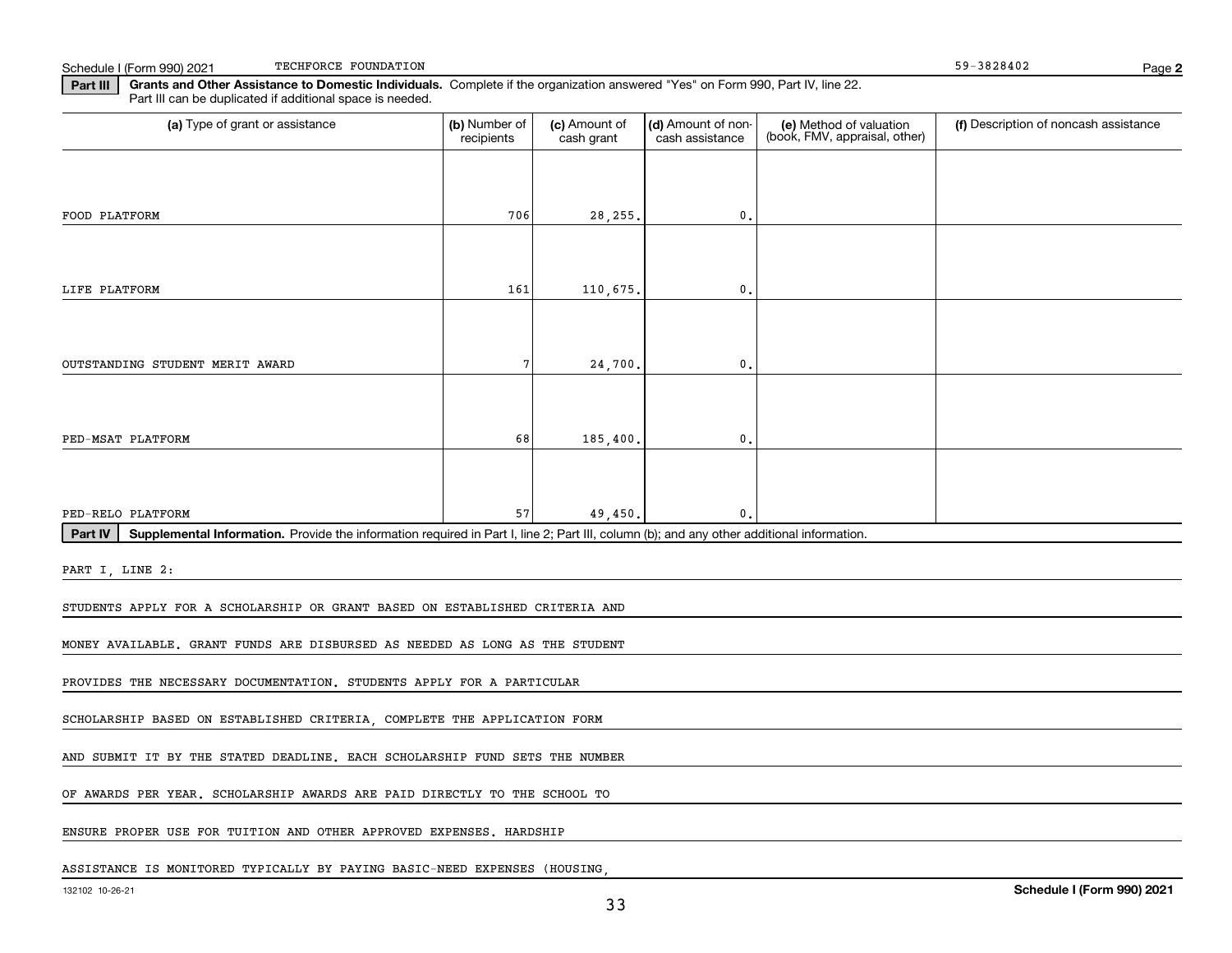| TECHFORCE FOUNDATION<br>Schedule I (Form 990)                                                                   | $59 - 3828402$              | Page 2                      |                                       |                                                             |                                       |  |
|-----------------------------------------------------------------------------------------------------------------|-----------------------------|-----------------------------|---------------------------------------|-------------------------------------------------------------|---------------------------------------|--|
| Part III Continuation of Grants and Other Assistance to Domestic Individuals (Schedule I (Form 990), Part III.) |                             |                             |                                       |                                                             |                                       |  |
| (a) Type of grant or assistance                                                                                 | (b) Number of<br>recipients | (c) Amount of<br>cash grant | (d) Amount of non-<br>cash assistance | (e) Method of<br>valuation (book, FMV,<br>appraisal, other) | (f) Description of noncash assistance |  |
| STRONG PLATFORM                                                                                                 | 109.                        | 77,700.                     | $\mathfrak o$ .                       |                                                             |                                       |  |
|                                                                                                                 |                             |                             |                                       |                                                             |                                       |  |
| TUI PLATFORM                                                                                                    | 333.                        | 753,035.                    | $\mathfrak o$ .                       |                                                             |                                       |  |
| VETERANS                                                                                                        | 70.                         | 64,600.                     | $\mathfrak o$ .                       |                                                             |                                       |  |
| MISCELLANEOUS TOOLS AND GIFT CARDS                                                                              | 20.                         | $\mathfrak o$ .             |                                       | 25, 152. FAIR VALUE                                         | TOOLS AND GIFT CARDS                  |  |
|                                                                                                                 |                             |                             |                                       |                                                             |                                       |  |
|                                                                                                                 |                             |                             |                                       |                                                             |                                       |  |
|                                                                                                                 |                             |                             |                                       |                                                             |                                       |  |
|                                                                                                                 |                             |                             |                                       |                                                             |                                       |  |
|                                                                                                                 |                             |                             |                                       |                                                             |                                       |  |

**Schedule I (Form 990)**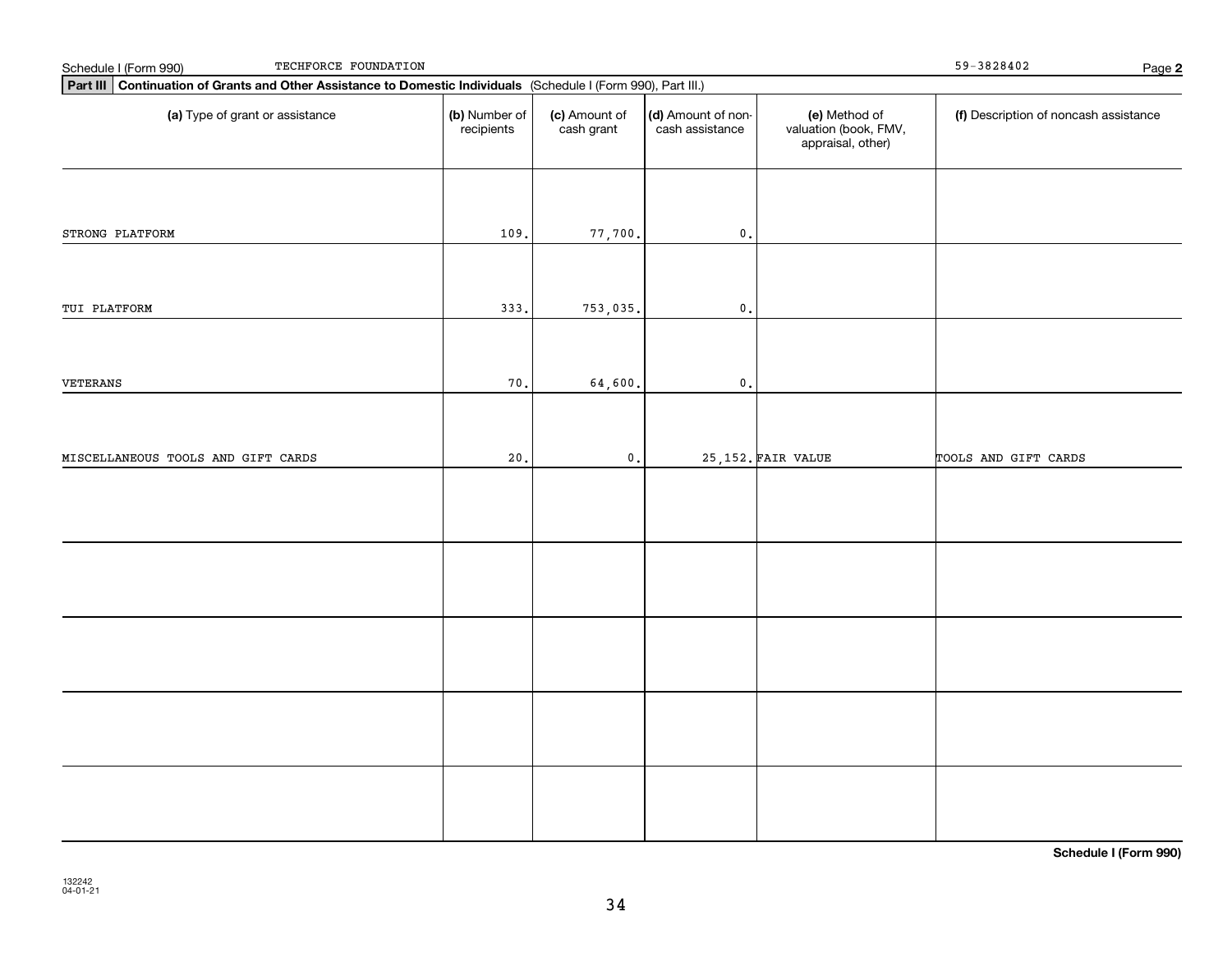**Part IV Supplemental Information**

UTILITIES, ETC) BASED ON THE SUBMISSION OF SUPPORTING DOCUMENTATION.

PAYMENTS ARE GENERALLY PAID DIRECTLY TO THE SERVICE PROVIDER TO ASSURE

APPROPRIATE USE OF THE FUNDS. THE FOOD PANTRY PROGRAM PROVIDES FINANCIALLY

DISTRESSED STUDENTS WITH SMALL QUANTITIES OF FOOD STAPLES. SUBSEQUENT TO

THE FOOD PANTRY GRANT, NO FURTHER MONITORING IS CONSIDERED NECESSARY OR

APPROPRIATE. THE NUMBER OF FOOD PANTRY RECIPIENTS IS AN ESTIMATE OF

ASSISTANCE INSTANCES BASED ON CASUAL OBSERVATION. THE FOUNDATION DOES NOT

ATTEMPT TO ESTIMATE THE NUMBER OF UNIQUE RECIPIENTS.

**Schedule I (Form 990)**

132291 04-01-21

35 11180509 131839 038-002158 2021.03041 TECHFORCE FOUNDATION 038-0021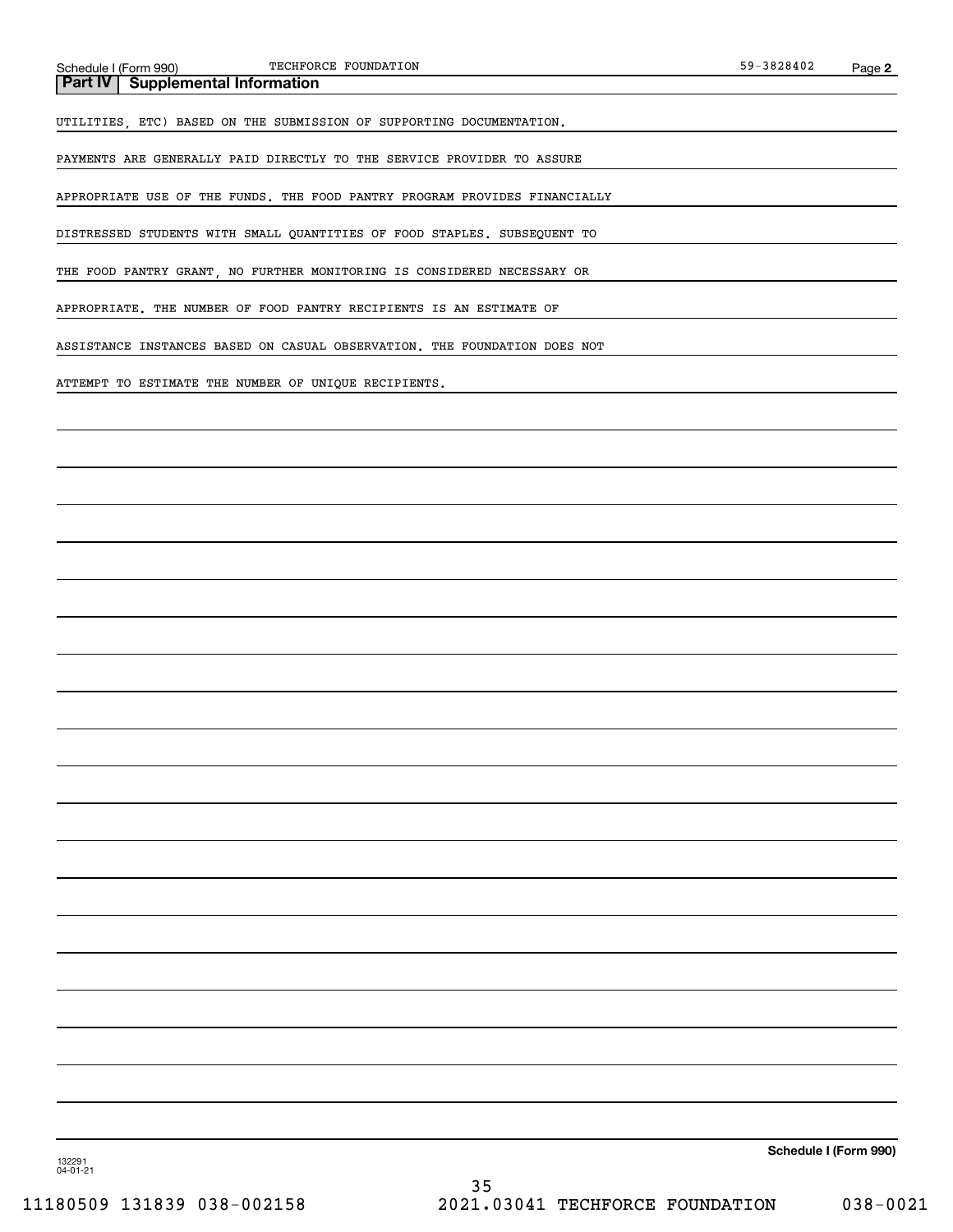|    | <b>SCHEDULE J</b>                                                                                                           | <b>Compensation Information</b>                                                                                                  |                       | OMB No. 1545-0047                     |     |    |  |  |  |
|----|-----------------------------------------------------------------------------------------------------------------------------|----------------------------------------------------------------------------------------------------------------------------------|-----------------------|---------------------------------------|-----|----|--|--|--|
|    | (Form 990)                                                                                                                  | For certain Officers, Directors, Trustees, Key Employees, and Highest                                                            |                       |                                       |     |    |  |  |  |
|    |                                                                                                                             | <b>Compensated Employees</b><br>Complete if the organization answered "Yes" on Form 990, Part IV, line 23.                       |                       | 2021                                  |     |    |  |  |  |
|    | Department of the Treasury                                                                                                  |                                                                                                                                  | <b>Open to Public</b> |                                       |     |    |  |  |  |
|    | Attach to Form 990.<br>► Go to www.irs.gov/Form990 for instructions and the latest information.<br>Internal Revenue Service |                                                                                                                                  |                       |                                       |     |    |  |  |  |
|    | Name of the organization                                                                                                    |                                                                                                                                  |                       | <b>Employer identification number</b> |     |    |  |  |  |
|    |                                                                                                                             | <b>TECHFORCE FOUNDATION</b>                                                                                                      |                       | 59-3828402                            |     |    |  |  |  |
|    | Part I                                                                                                                      | <b>Questions Regarding Compensation</b>                                                                                          |                       |                                       |     |    |  |  |  |
|    |                                                                                                                             |                                                                                                                                  |                       |                                       | Yes | No |  |  |  |
|    |                                                                                                                             | <b>1a</b> Check the appropriate box(es) if the organization provided any of the following to or for a person listed on Form 990, |                       |                                       |     |    |  |  |  |
|    |                                                                                                                             | Part VII, Section A, line 1a. Complete Part III to provide any relevant information regarding these items.                       |                       |                                       |     |    |  |  |  |
|    | First-class or charter travel                                                                                               | Housing allowance or residence for personal use                                                                                  |                       |                                       |     |    |  |  |  |
|    | Travel for companions                                                                                                       | Payments for business use of personal residence                                                                                  |                       |                                       |     |    |  |  |  |
|    |                                                                                                                             | Tax indemnification and gross-up payments<br>Health or social club dues or initiation fees                                       |                       |                                       |     |    |  |  |  |
|    |                                                                                                                             | Discretionary spending account<br>Personal services (such as maid, chauffeur, chef)                                              |                       |                                       |     |    |  |  |  |
|    |                                                                                                                             |                                                                                                                                  |                       |                                       |     |    |  |  |  |
|    |                                                                                                                             | <b>b</b> If any of the boxes on line 1a are checked, did the organization follow a written policy regarding payment or           |                       |                                       |     |    |  |  |  |
|    |                                                                                                                             | reimbursement or provision of all of the expenses described above? If "No," complete Part III to explain                         |                       | 1b                                    |     |    |  |  |  |
| 2  |                                                                                                                             | Did the organization require substantiation prior to reimbursing or allowing expenses incurred by all directors,                 |                       |                                       |     |    |  |  |  |
|    |                                                                                                                             |                                                                                                                                  |                       | $\mathbf{2}$                          |     |    |  |  |  |
| з  |                                                                                                                             | Indicate which, if any, of the following the organization used to establish the compensation of the organization's               |                       |                                       |     |    |  |  |  |
|    |                                                                                                                             | CEO/Executive Director. Check all that apply. Do not check any boxes for methods used by a related organization to               |                       |                                       |     |    |  |  |  |
|    |                                                                                                                             | establish compensation of the CEO/Executive Director, but explain in Part III.                                                   |                       |                                       |     |    |  |  |  |
|    | Compensation committee                                                                                                      | Written employment contract                                                                                                      |                       |                                       |     |    |  |  |  |
|    |                                                                                                                             | Compensation survey or study<br>Independent compensation consultant                                                              |                       |                                       |     |    |  |  |  |
|    |                                                                                                                             | X  <br>Form 990 of other organizations<br>Approval by the board or compensation committee                                        |                       |                                       |     |    |  |  |  |
|    |                                                                                                                             |                                                                                                                                  |                       |                                       |     |    |  |  |  |
| 4  |                                                                                                                             | During the year, did any person listed on Form 990, Part VII, Section A, line 1a, with respect to the filing                     |                       |                                       |     |    |  |  |  |
|    | organization or a related organization:                                                                                     |                                                                                                                                  |                       |                                       |     |    |  |  |  |
| а  |                                                                                                                             | Receive a severance payment or change-of-control payment?                                                                        |                       | 4a                                    |     | Х  |  |  |  |
| b  |                                                                                                                             | Participate in or receive payment from a supplemental nonqualified retirement plan?                                              |                       | 4b                                    |     | х  |  |  |  |
| с  |                                                                                                                             | Participate in or receive payment from an equity-based compensation arrangement?                                                 |                       | 4c                                    |     | x  |  |  |  |
|    |                                                                                                                             | If "Yes" to any of lines 4a-c, list the persons and provide the applicable amounts for each item in Part III.                    |                       |                                       |     |    |  |  |  |
|    |                                                                                                                             |                                                                                                                                  |                       |                                       |     |    |  |  |  |
|    |                                                                                                                             | Only section 501(c)(3), 501(c)(4), and 501(c)(29) organizations must complete lines 5-9.                                         |                       |                                       |     |    |  |  |  |
|    |                                                                                                                             | For persons listed on Form 990, Part VII, Section A, line 1a, did the organization pay or accrue any compensation                |                       |                                       |     |    |  |  |  |
|    | contingent on the revenues of:                                                                                              |                                                                                                                                  |                       |                                       |     |    |  |  |  |
| a  |                                                                                                                             |                                                                                                                                  |                       | 5a                                    |     | х  |  |  |  |
|    |                                                                                                                             |                                                                                                                                  |                       | 5b                                    |     | х  |  |  |  |
|    |                                                                                                                             | If "Yes" on line 5a or 5b, describe in Part III.                                                                                 |                       |                                       |     |    |  |  |  |
| 6. |                                                                                                                             | For persons listed on Form 990, Part VII, Section A, line 1a, did the organization pay or accrue any compensation                |                       |                                       |     |    |  |  |  |
|    | contingent on the net earnings of:                                                                                          |                                                                                                                                  |                       |                                       |     |    |  |  |  |
| a  |                                                                                                                             |                                                                                                                                  |                       | 6a                                    |     | х  |  |  |  |
|    |                                                                                                                             |                                                                                                                                  |                       | 6b                                    |     | x  |  |  |  |
|    |                                                                                                                             | If "Yes" on line 6a or 6b, describe in Part III.                                                                                 |                       |                                       |     |    |  |  |  |
|    |                                                                                                                             | 7 For persons listed on Form 990, Part VII, Section A, line 1a, did the organization provide any nonfixed payments               |                       |                                       |     |    |  |  |  |
|    |                                                                                                                             |                                                                                                                                  |                       | $\overline{7}$                        | х   |    |  |  |  |
| 8  |                                                                                                                             | Were any amounts reported on Form 990, Part VII, paid or accrued pursuant to a contract that was subject to the                  |                       |                                       |     |    |  |  |  |
|    |                                                                                                                             | initial contract exception described in Regulations section 53.4958-4(a)(3)? If "Yes," describe in Part III                      |                       | 8                                     |     | x  |  |  |  |
| 9  |                                                                                                                             | If "Yes" on line 8, did the organization also follow the rebuttable presumption procedure described in                           |                       |                                       |     |    |  |  |  |
|    |                                                                                                                             |                                                                                                                                  |                       | 9                                     |     |    |  |  |  |
|    |                                                                                                                             | LHA For Paperwork Reduction Act Notice, see the Instructions for Form 990.                                                       |                       | Schedule J (Form 990) 2021            |     |    |  |  |  |

132111 11-02-21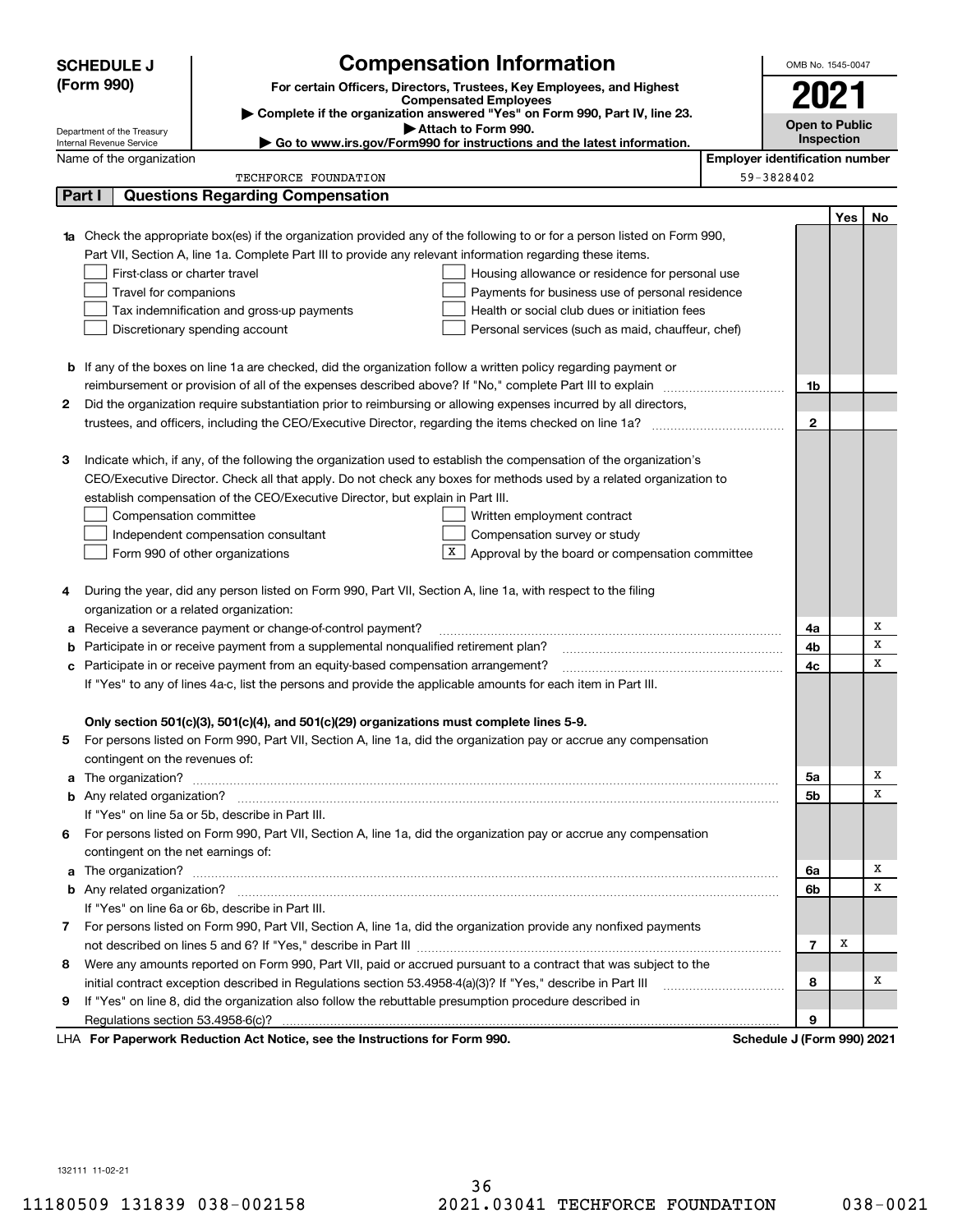59-3828402

# Page (Form 990) 2021 Page USCHFORCE FOUNDATION<br>Part II │ Officers, Directors, Trustees, Key Employees, and Highest Compensated Employees. Use duplicate copies if additional space is needed.

For each individual whose compensation must be reported on Schedule J, report compensation from the organization on row (i) and from related organizations, described in the instructions, on row (ii). Do not list any individuals that aren't listed on Form 990, Part VII.

**Note:**  The sum of columns (B)(i)-(iii) for each listed individual must equal the total amount of Form 990, Part VII, Section A, line 1a, applicable column (D) and (E) amounts for that individual.

| (A) Name and Title                 |                | (B) Breakdown of W-2 and/or 1099-MISC and/or 1099-NEC<br>compensation |                                           |                                           | (C) Retirement and<br>(D) Nontaxable<br>benefits<br>other deferred |                | (E) Total of columns<br>$(B)(i)-(D)$ | (F) Compensation<br>in column (B)         |  |
|------------------------------------|----------------|-----------------------------------------------------------------------|-------------------------------------------|-------------------------------------------|--------------------------------------------------------------------|----------------|--------------------------------------|-------------------------------------------|--|
|                                    |                | (i) Base<br>compensation                                              | (ii) Bonus &<br>incentive<br>compensation | (iii) Other<br>reportable<br>compensation | compensation                                                       |                |                                      | reported as deferred<br>on prior Form 990 |  |
| (1) JENNIFER MAHER                 | (i)            | 232,043.                                                              | 2,500.                                    | $\mathbf 0$ .                             | 25,197.                                                            | 20,878.        | 280,618.                             | $\mathbf 0$ .                             |  |
| SECRETARY/EXECUTIVE DIRECTOR       | <u>(ii)</u>    | $\mathsf{0}\,.$                                                       | $\mathbf{0}$ .                            | $\mathsf{0}\,.$                           | $\mathbf{0}$ .                                                     | $\mathbf{0}$ . | $\mathbf{0}$ .                       | $\mathbf 0$ .                             |  |
| (2) MICHAEL PRESSENDO              | (i)            | 156,241.                                                              | 2,500.                                    | $\mathbf{0}$ .                            | 13,087.                                                            | 13,054         | 184,882.                             | $\mathbf 0$ .                             |  |
| CHIEF MARKETING & STRATEGY OFFICER | <u>(ii)</u>    | $\mathfrak o$ .                                                       | 0.                                        | $\mathbf{0}$ .                            | $\mathbf{0}$ .                                                     | $\mathbf{0}$ . | $\mathfrak{o}$ .                     | $\overline{\mathbf{0}}$ .                 |  |
|                                    | (i)            |                                                                       |                                           |                                           |                                                                    |                |                                      |                                           |  |
|                                    | <u>(ii)</u>    |                                                                       |                                           |                                           |                                                                    |                |                                      |                                           |  |
|                                    | (i)            |                                                                       |                                           |                                           |                                                                    |                |                                      |                                           |  |
|                                    | <u>(ii)</u>    |                                                                       |                                           |                                           |                                                                    |                |                                      |                                           |  |
|                                    | (i)            |                                                                       |                                           |                                           |                                                                    |                |                                      |                                           |  |
|                                    | <u>(ii)</u>    |                                                                       |                                           |                                           |                                                                    |                |                                      |                                           |  |
|                                    | (i)            |                                                                       |                                           |                                           |                                                                    |                |                                      |                                           |  |
|                                    | <u>(ii)</u>    |                                                                       |                                           |                                           |                                                                    |                |                                      |                                           |  |
|                                    | $(\sf{i})$     |                                                                       |                                           |                                           |                                                                    |                |                                      |                                           |  |
|                                    | <u>(ii)</u>    |                                                                       |                                           |                                           |                                                                    |                |                                      |                                           |  |
|                                    | $(\sf{i})$     |                                                                       |                                           |                                           |                                                                    |                |                                      |                                           |  |
|                                    | <u>(ii)</u>    |                                                                       |                                           |                                           |                                                                    |                |                                      |                                           |  |
|                                    | (i)            |                                                                       |                                           |                                           |                                                                    |                |                                      |                                           |  |
|                                    | (ii)           |                                                                       |                                           |                                           |                                                                    |                |                                      |                                           |  |
|                                    | (i)            |                                                                       |                                           |                                           |                                                                    |                |                                      |                                           |  |
|                                    | <u>(ii)</u>    |                                                                       |                                           |                                           |                                                                    |                |                                      |                                           |  |
|                                    | (i)            |                                                                       |                                           |                                           |                                                                    |                |                                      |                                           |  |
|                                    | <u>(ii)</u>    |                                                                       |                                           |                                           |                                                                    |                |                                      |                                           |  |
|                                    | $(\sf{i})$     |                                                                       |                                           |                                           |                                                                    |                |                                      |                                           |  |
|                                    | <u>(ii)</u>    |                                                                       |                                           |                                           |                                                                    |                |                                      |                                           |  |
|                                    | (i)            |                                                                       |                                           |                                           |                                                                    |                |                                      |                                           |  |
|                                    | (ii)           |                                                                       |                                           |                                           |                                                                    |                |                                      |                                           |  |
|                                    | (i)            |                                                                       |                                           |                                           |                                                                    |                |                                      |                                           |  |
|                                    | (ii)           |                                                                       |                                           |                                           |                                                                    |                |                                      |                                           |  |
|                                    | (i)            |                                                                       |                                           |                                           |                                                                    |                |                                      |                                           |  |
|                                    | (ii)           |                                                                       |                                           |                                           |                                                                    |                |                                      |                                           |  |
|                                    | (i)            |                                                                       |                                           |                                           |                                                                    |                |                                      |                                           |  |
|                                    | $\overline{}}$ |                                                                       |                                           |                                           |                                                                    |                |                                      |                                           |  |

**Schedule J (Form 990) 2021**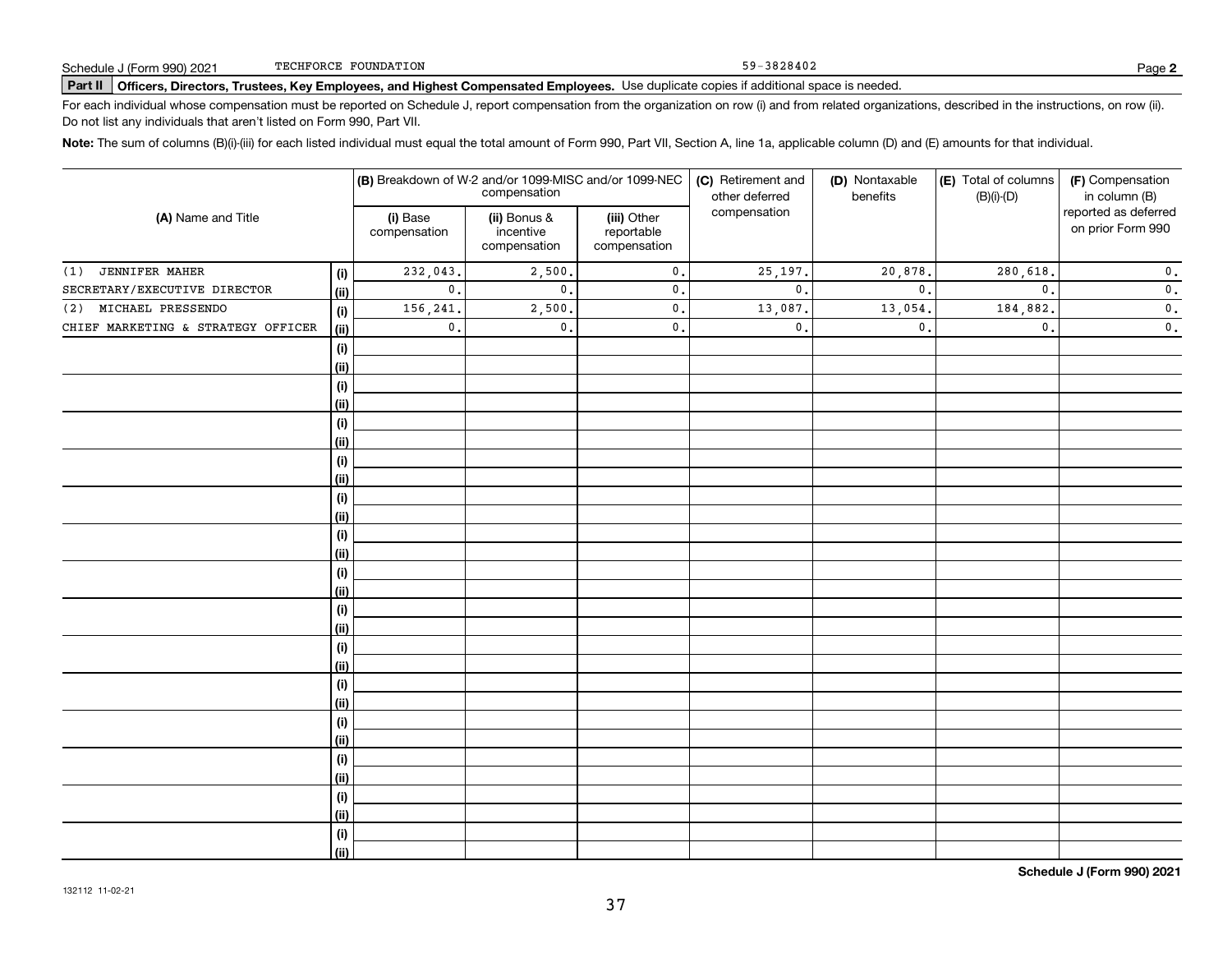### **Part III Supplemental Information**

Schedule J (Form 990) 2021 TECHFORCE FOUNDATION<br>Part III Supplemental Information<br>Provide the information, explanation, or descriptions required for Part I, lines 1a, 1b, 3, 4a, 4b, 4c, 5a, 5b, 6a, 6b, 7, and 8, and for Pa

PART I, LINE 7:

THE BONUSES ARE BASED ON GOALS ACHIEVED AND BY THE DISCRETION OF THE BOARD.

**Schedule J (Form 990) 2021**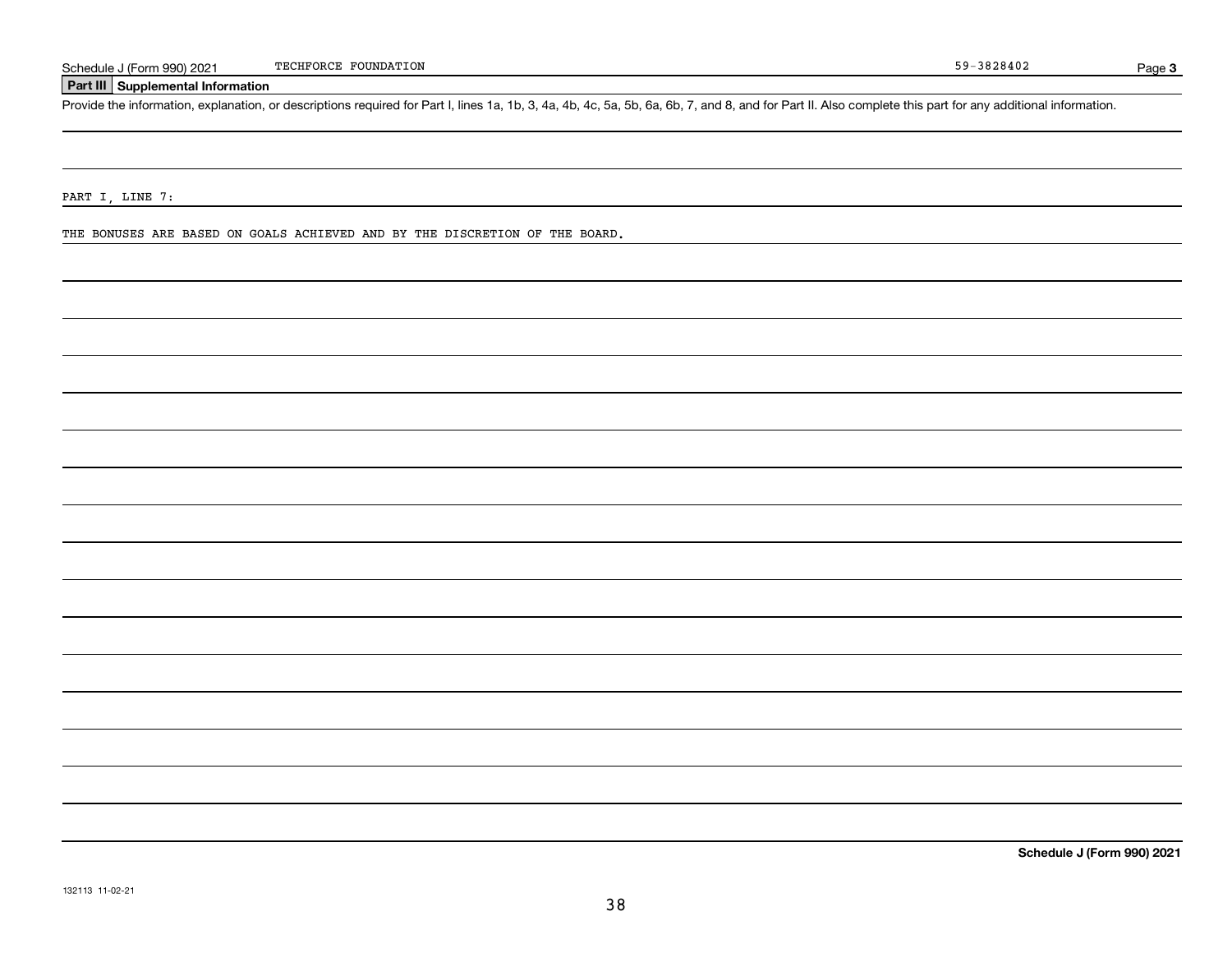| <b>SCHEDULE L</b> |  |
|-------------------|--|
|-------------------|--|

# **Transactions With Interested Persons**

**(Form 990) | Complete if the organization answered "Yes" on Form 990, Part IV, line 25a, 25b, 26, 27, 28a, 28b, or 28c, or Form 990-EZ, Part V, line 38a or 40b.**

**| Attach to Form 990 or Form 990-EZ.**

**| Go to www.irs.gov/Form990 for instructions and the latest information.**

| OMB No. 1545-0047 |  |
|-------------------|--|
|                   |  |

**Open To Public Inspection**

| Department of the Treasury |
|----------------------------|
|                            |
| Internal Revenue Service   |

Name of the organization

| Employer identification number |  |
|--------------------------------|--|

| TECHFORCE FOUNDATION                                                              | 59-3828402                                                                                                           |                                |     |    |  |  |  |  |
|-----------------------------------------------------------------------------------|----------------------------------------------------------------------------------------------------------------------|--------------------------------|-----|----|--|--|--|--|
| Part                                                                              | Excess Benefit Transactions (section 501(c)(3), section 501(c)(4), and section 501(c)(29) organizations only).       |                                |     |    |  |  |  |  |
|                                                                                   | Complete if the organization answered "Yes" on Form 990, Part IV, line 25a or 25b, or Form 990-EZ, Part V, line 40b. |                                |     |    |  |  |  |  |
| (b) Relationship between disqualified                                             |                                                                                                                      |                                |     |    |  |  |  |  |
| (a) Name of disqualified person                                                   | person and organization                                                                                              | (c) Description of transaction | Yes | No |  |  |  |  |
|                                                                                   |                                                                                                                      |                                |     |    |  |  |  |  |
|                                                                                   |                                                                                                                      |                                |     |    |  |  |  |  |
|                                                                                   |                                                                                                                      |                                |     |    |  |  |  |  |
|                                                                                   |                                                                                                                      |                                |     |    |  |  |  |  |
|                                                                                   |                                                                                                                      |                                |     |    |  |  |  |  |
|                                                                                   |                                                                                                                      |                                |     |    |  |  |  |  |
| 2                                                                                 | Enter the amount of tax incurred by the organization managers or disqualified persons during the year under          |                                |     |    |  |  |  |  |
| section 4958                                                                      |                                                                                                                      |                                |     |    |  |  |  |  |
| Enter the amount of tax, if any, on line 2, above, reimbursed by the organization |                                                                                                                      |                                |     |    |  |  |  |  |
|                                                                                   |                                                                                                                      |                                |     |    |  |  |  |  |

### **Part II Loans to and/or From Interested Persons.**

Complete if the organization answered "Yes" on Form 990-EZ, Part V, line 38a or Form 990, Part IV, line 26; or if the organization reported an amount on Form 990, Part X, line 5, 6, or 22.

| (a) Name of<br>interested person | (b) Relationship<br>with organization | (c) Purpose<br>of loan | $\left  \begin{array}{c} \textbf{(d)} \text{ Loan to or} \\ \text{from the} \end{array} \right $<br>organization? |      |          |  | (e) Original<br>principal amount | (f) Balance due | (g) In<br>default? |    | (h) Approved<br>by board or<br>committee? agreement? |    |  |  |
|----------------------------------|---------------------------------------|------------------------|-------------------------------------------------------------------------------------------------------------------|------|----------|--|----------------------------------|-----------------|--------------------|----|------------------------------------------------------|----|--|--|
|                                  |                                       |                        | To                                                                                                                | From |          |  | Yes                              | No              | Yes                | No | Yes                                                  | No |  |  |
|                                  |                                       |                        |                                                                                                                   |      |          |  |                                  |                 |                    |    |                                                      |    |  |  |
|                                  |                                       |                        |                                                                                                                   |      |          |  |                                  |                 |                    |    |                                                      |    |  |  |
|                                  |                                       |                        |                                                                                                                   |      |          |  |                                  |                 |                    |    |                                                      |    |  |  |
|                                  |                                       |                        |                                                                                                                   |      |          |  |                                  |                 |                    |    |                                                      |    |  |  |
|                                  |                                       |                        |                                                                                                                   |      |          |  |                                  |                 |                    |    |                                                      |    |  |  |
|                                  |                                       |                        |                                                                                                                   |      |          |  |                                  |                 |                    |    |                                                      |    |  |  |
|                                  |                                       |                        |                                                                                                                   |      |          |  |                                  |                 |                    |    |                                                      |    |  |  |
|                                  |                                       |                        |                                                                                                                   |      |          |  |                                  |                 |                    |    |                                                      |    |  |  |
|                                  |                                       |                        |                                                                                                                   |      |          |  |                                  |                 |                    |    |                                                      |    |  |  |
|                                  |                                       |                        |                                                                                                                   |      |          |  |                                  |                 |                    |    |                                                      |    |  |  |
|                                  |                                       |                        |                                                                                                                   |      | -\$<br>▶ |  |                                  |                 |                    |    |                                                      |    |  |  |

Part III

Complete if the organization answered "Yes" on Form 990, Part IV, line 27. **Grants or Assistance Benefiting Interested Persons.** 

|                               | Complete in the organization answered resident form 550, Fart IV, line 21. |                             |                           |                              |
|-------------------------------|----------------------------------------------------------------------------|-----------------------------|---------------------------|------------------------------|
| (a) Name of interested person | (b) Relationship between<br>interested person and<br>the organization      | (c) Amount of<br>assistance | (d) Type of<br>assistance | (e) Purpose of<br>assistance |
|                               |                                                                            |                             |                           |                              |
|                               |                                                                            |                             |                           |                              |
|                               |                                                                            |                             |                           |                              |
|                               |                                                                            |                             |                           |                              |
|                               |                                                                            |                             |                           |                              |
|                               |                                                                            |                             |                           |                              |
|                               |                                                                            |                             |                           |                              |
|                               |                                                                            |                             |                           |                              |
|                               |                                                                            |                             |                           |                              |
|                               |                                                                            |                             |                           |                              |

**For Paperwork Reduction Act Notice, see the Instructions for Form 990 or 990-EZ. Schedule L (Form 990) 2021** LHA

132131 11-02-21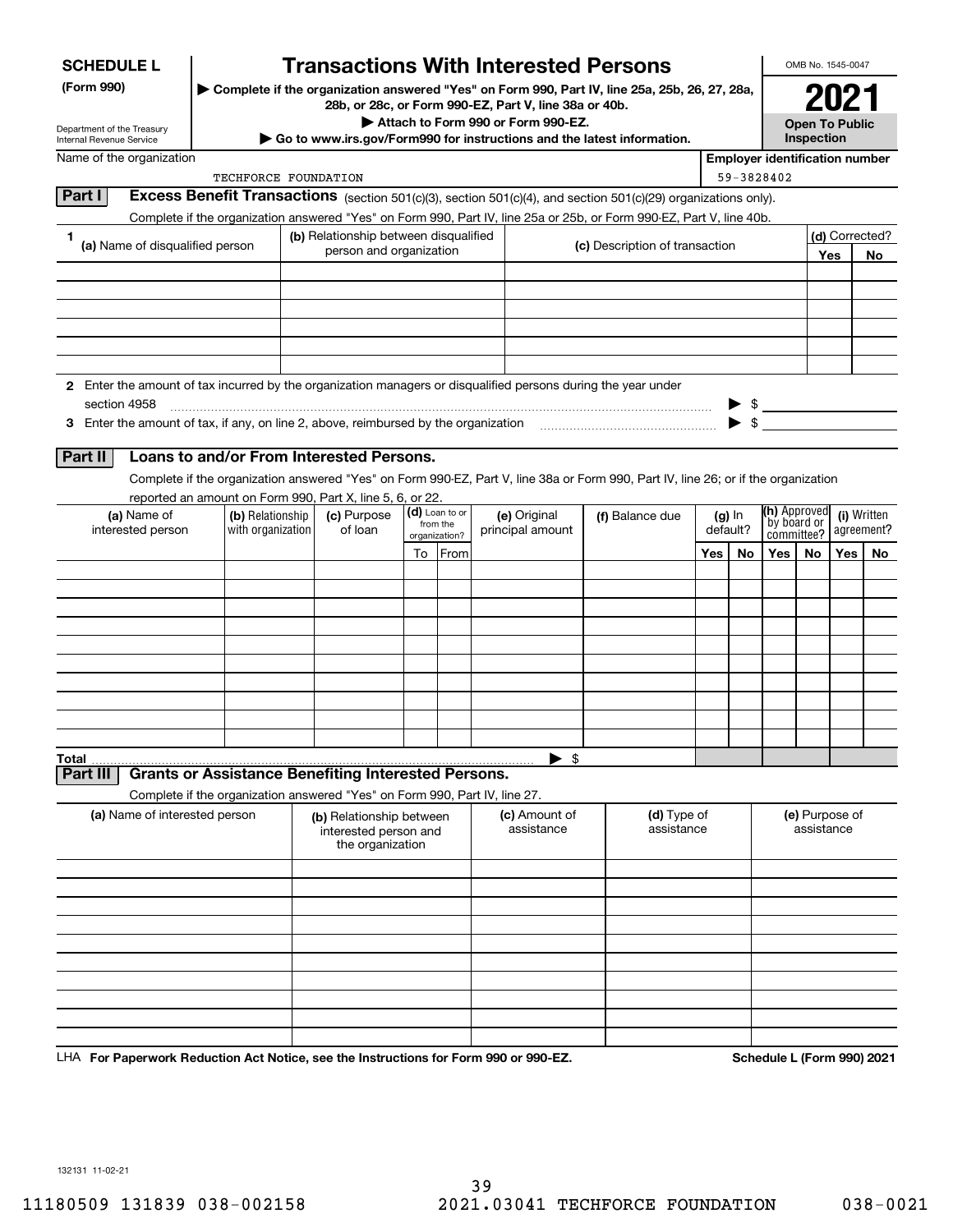### **Part IV** Business Transactions Involving Interested Persons.

Complete if the organization answered "Yes" on Form 990, Part IV, line 28a, 28b, or 28c.

| (a) Name of interested person | (b) Relationship between interested<br>person and the organization | (c) Amount of<br>transaction | (d) Description of<br>transaction |     | (e) Sharing of<br>organization's<br>revenues? |
|-------------------------------|--------------------------------------------------------------------|------------------------------|-----------------------------------|-----|-----------------------------------------------|
|                               |                                                                    |                              |                                   | Yes | No                                            |
| OUORUM I.T.                   | OWNED BY SPOUSE OF                                                 |                              | 474,992. SOFTWARE DE              |     | х                                             |
|                               |                                                                    |                              |                                   |     |                                               |
|                               |                                                                    |                              |                                   |     |                                               |
|                               |                                                                    |                              |                                   |     |                                               |
|                               |                                                                    |                              |                                   |     |                                               |
|                               |                                                                    |                              |                                   |     |                                               |
|                               |                                                                    |                              |                                   |     |                                               |
|                               |                                                                    |                              |                                   |     |                                               |
|                               |                                                                    |                              |                                   |     |                                               |
|                               |                                                                    |                              |                                   |     |                                               |

### **Part V Supplemental Information.**

Provide additional information for responses to questions on Schedule L (see instructions).

SCH L, PART IV, BUSINESS TRANSACTIONS INVOLVING INTERESTED PERSONS:

(A) NAME OF PERSON: QUORUM I.T.

(B) RELATIONSHIP BETWEEN INTERESTED PERSON AND ORGANIZATION:

OWNED BY SPOUSE OF EXECUTIVE DIRECTOR

(D) DESCRIPTION OF TRANSACTION: SOFTWARE DEVELOPMENT

SCHEDULE L, PART IV, BUSINESS TRANSACTIONS INVOLVING INTERESTED PERSONS

DURING 2018, THE FOUNDATION'S BOARD OF DIRECTORS APPROVED A CAPITAL

EXPENDITURE FOLLOWING A FORMALLY VETTED REQUEST FOR PROPOSAL PROCESS

FROM WHICH THE EXECUTIVE DIRECTOR RECUSED HERSELF. THE SELECTED ENTITY

IS OWNED BY A FAMILY MEMBER OF THE EXECUTIVE DIRECTOR.

**Schedule L (Form 990) 2021**

132132 11-02-21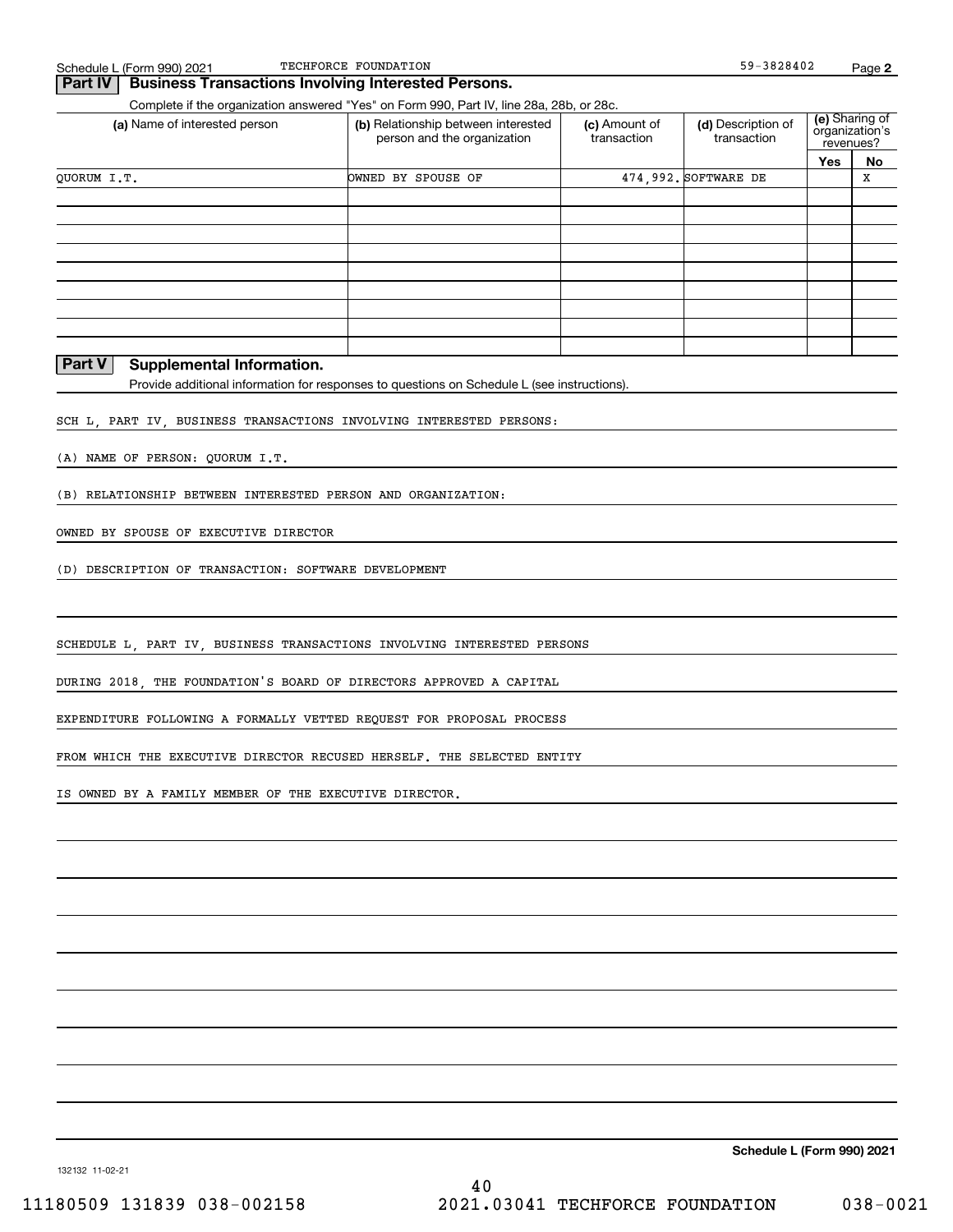### **SCHEDULE M (Form 990)**

# **Noncash Contributions**

OMB No. 1545-0047

| Department of the Treasury      |  |
|---------------------------------|--|
| <b>Internal Revenue Service</b> |  |

**Complete if the organizations answered "Yes" on Form 990, Part IV, lines 29 or 30.** <sup>J</sup>**2021 Attach to Form 990.** J

**Open to Public Inspection**

| Name of the organization |  |  |  |
|--------------------------|--|--|--|
|--------------------------|--|--|--|

|               | Internal Revenue Service<br>Go to www.irs.gov/Form990 for instructions and the latest information. |                               |                                      |                                                                                                        |                     | Inspection                                                   |
|---------------|----------------------------------------------------------------------------------------------------|-------------------------------|--------------------------------------|--------------------------------------------------------------------------------------------------------|---------------------|--------------------------------------------------------------|
|               | Name of the organization                                                                           |                               |                                      |                                                                                                        |                     | <b>Employer identification number</b>                        |
|               | TECHFORCE FOUNDATION                                                                               |                               |                                      |                                                                                                        |                     | 59-3828402                                                   |
| <b>Part I</b> | <b>Types of Property</b>                                                                           |                               |                                      |                                                                                                        |                     |                                                              |
|               |                                                                                                    | (a)<br>Check if<br>applicable | (b)<br>Number of<br>contributions or | (c)<br>Noncash contribution<br>amounts reported on<br> items contributed  Form 990, Part VIII, line 1g |                     | (d)<br>Method of determining<br>noncash contribution amounts |
| 1.            |                                                                                                    |                               |                                      |                                                                                                        |                     |                                                              |
| 2             |                                                                                                    |                               |                                      |                                                                                                        |                     |                                                              |
| з             | Art - Fractional interests                                                                         |                               |                                      |                                                                                                        |                     |                                                              |
| 4             |                                                                                                    |                               |                                      |                                                                                                        |                     |                                                              |
| 5             | Clothing and household goods                                                                       |                               |                                      |                                                                                                        |                     |                                                              |
| 6             |                                                                                                    |                               |                                      |                                                                                                        |                     |                                                              |
| 7             |                                                                                                    |                               |                                      |                                                                                                        |                     |                                                              |
| 8             |                                                                                                    |                               |                                      |                                                                                                        |                     |                                                              |
| 9             |                                                                                                    |                               |                                      |                                                                                                        |                     |                                                              |
| 10            | Securities - Closely held stock                                                                    |                               |                                      |                                                                                                        |                     |                                                              |
| 11            | Securities - Partnership, LLC, or                                                                  |                               |                                      |                                                                                                        |                     |                                                              |
|               | trust interests                                                                                    |                               |                                      |                                                                                                        |                     |                                                              |
| 12            | Securities - Miscellaneous                                                                         |                               |                                      |                                                                                                        |                     |                                                              |
| 13            | Qualified conservation contribution -                                                              |                               |                                      |                                                                                                        |                     |                                                              |
|               | Historic structures                                                                                |                               |                                      |                                                                                                        |                     |                                                              |
| 14            | Qualified conservation contribution - Other                                                        |                               |                                      |                                                                                                        |                     |                                                              |
| 15            | Real estate - Residential                                                                          |                               |                                      |                                                                                                        |                     |                                                              |
| 16            | Real estate - Commercial                                                                           |                               |                                      |                                                                                                        |                     |                                                              |
| 17            |                                                                                                    |                               |                                      |                                                                                                        |                     |                                                              |
| 18            |                                                                                                    |                               |                                      |                                                                                                        |                     |                                                              |
| 19            |                                                                                                    |                               |                                      |                                                                                                        |                     |                                                              |
| 20            | Drugs and medical supplies                                                                         |                               |                                      |                                                                                                        |                     |                                                              |
| 21            |                                                                                                    |                               |                                      |                                                                                                        |                     |                                                              |
| 22            |                                                                                                    |                               |                                      |                                                                                                        |                     |                                                              |
| 23            |                                                                                                    |                               |                                      |                                                                                                        |                     |                                                              |
| 24            |                                                                                                    |                               |                                      |                                                                                                        |                     |                                                              |
| 25            | (TOOLS, MERCHA<br>Other $\blacktriangleright$                                                      | x                             | 20                                   |                                                                                                        | 221,500. FAIR VALUE |                                                              |
| 26            | Other $\blacktriangleright$<br>$($ $)$                                                             |                               |                                      |                                                                                                        |                     |                                                              |
| 27            | Other<br>▸<br>$\overline{a}$                                                                       |                               |                                      |                                                                                                        |                     |                                                              |
| 28            | Other                                                                                              |                               |                                      |                                                                                                        |                     |                                                              |
| 29            | Number of Forms 8283 received by the organization during the tax year for contributions            |                               |                                      |                                                                                                        |                     |                                                              |
|               | $\sim$ consideration is constant of Francis 0000. Boot M. Bourse, Astronomic discussed             |                               |                                      | $\sim$                                                                                                 |                     |                                                              |

|     | for which the organization completed Form 8283, Part V, Donee Acknowledgement<br>29                                        |     |       |    |
|-----|----------------------------------------------------------------------------------------------------------------------------|-----|-------|----|
|     |                                                                                                                            |     | Yes l | No |
| 30a | During the year, did the organization receive by contribution any property reported in Part I, lines 1 through 28, that it |     |       |    |
|     | must hold for at least three years from the date of the initial contribution, and which isn't required to be used for      |     |       |    |
|     | exempt purposes for the entire holding period?                                                                             | 30a |       |    |
|     | <b>b</b> If "Yes," describe the arrangement in Part II.                                                                    |     |       |    |
| 31  | Does the organization have a gift acceptance policy that requires the review of any nonstandard contributions?             | 31  | x     |    |
| 32a | Does the organization hire or use third parties or related organizations to solicit, process, or sell noncash              |     |       |    |
|     | contributions?                                                                                                             | 32a |       |    |
|     | <b>b</b> If "Yes," describe in Part II.                                                                                    |     |       |    |
| 33  | If the organization didn't report an amount in column (c) for a type of property for which column (a) is checked,          |     |       |    |
|     | describe in Part II.                                                                                                       |     |       |    |

**For Paperwork Reduction Act Notice, see the Instructions for Form 990. Schedule M (Form 990) 2021** LHA

132141 11-17-21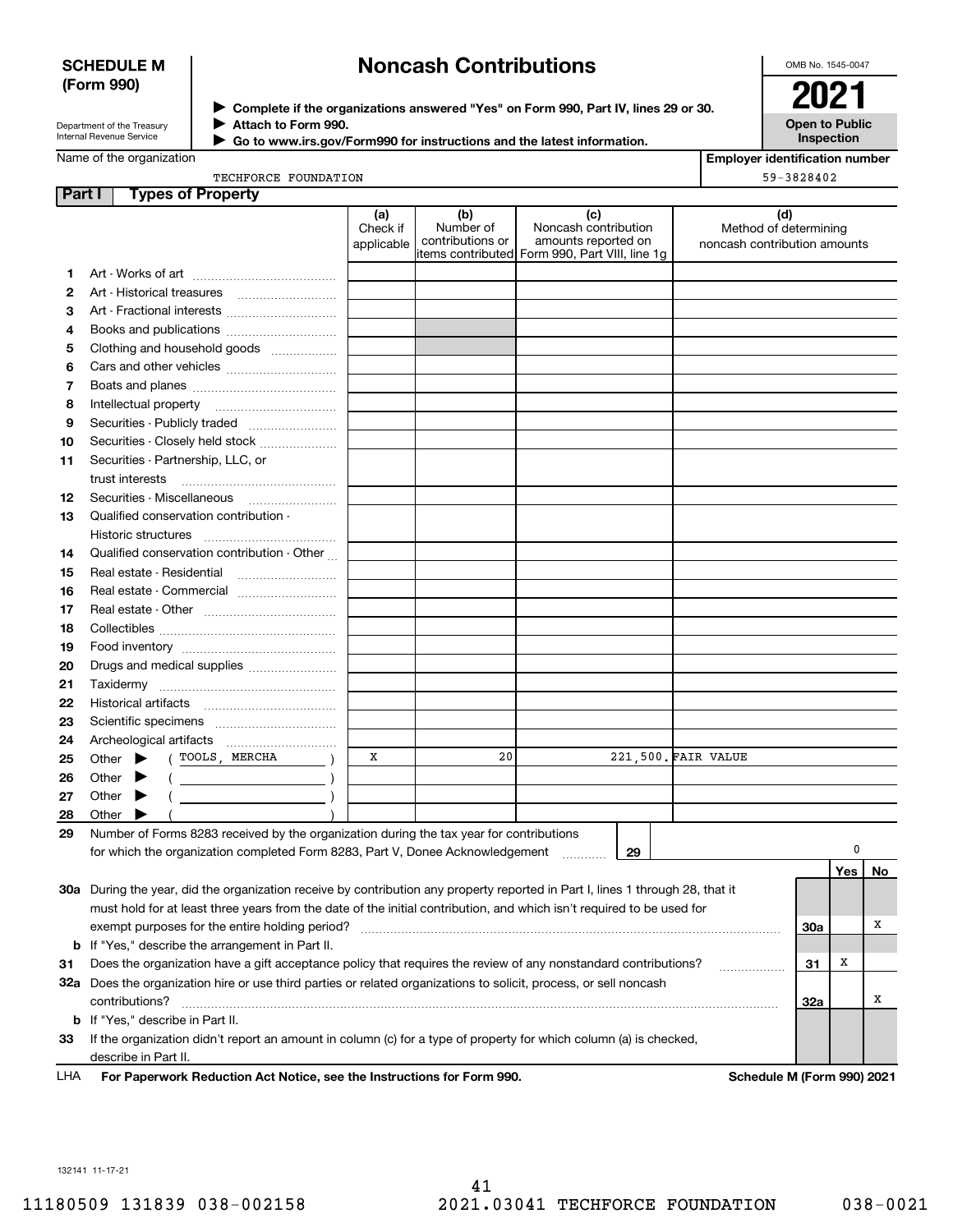| M (Form 990) 2021 و<br>Schedule | TECHFORCE FOUNDATION | 0.00105<br>∡382840<br>~ u | Paɑe |
|---------------------------------|----------------------|---------------------------|------|
|                                 |                      |                           |      |

Part II | Supplemental Information. Provide the information required by Part I, lines 30b, 32b, and 33, and whether the organization is reporting in Part I, column (b), the number of contributions, the number of items received, or a combination of both. Also complete this part for any additional information.

SCHEDULE M, PART I, COLUMN (B):

COLUMN B REPRESENTS THE NUMBER OF CONTRIBUTORS.

**Schedule M (Form 990) 2021**

132142 11-17-21

**2**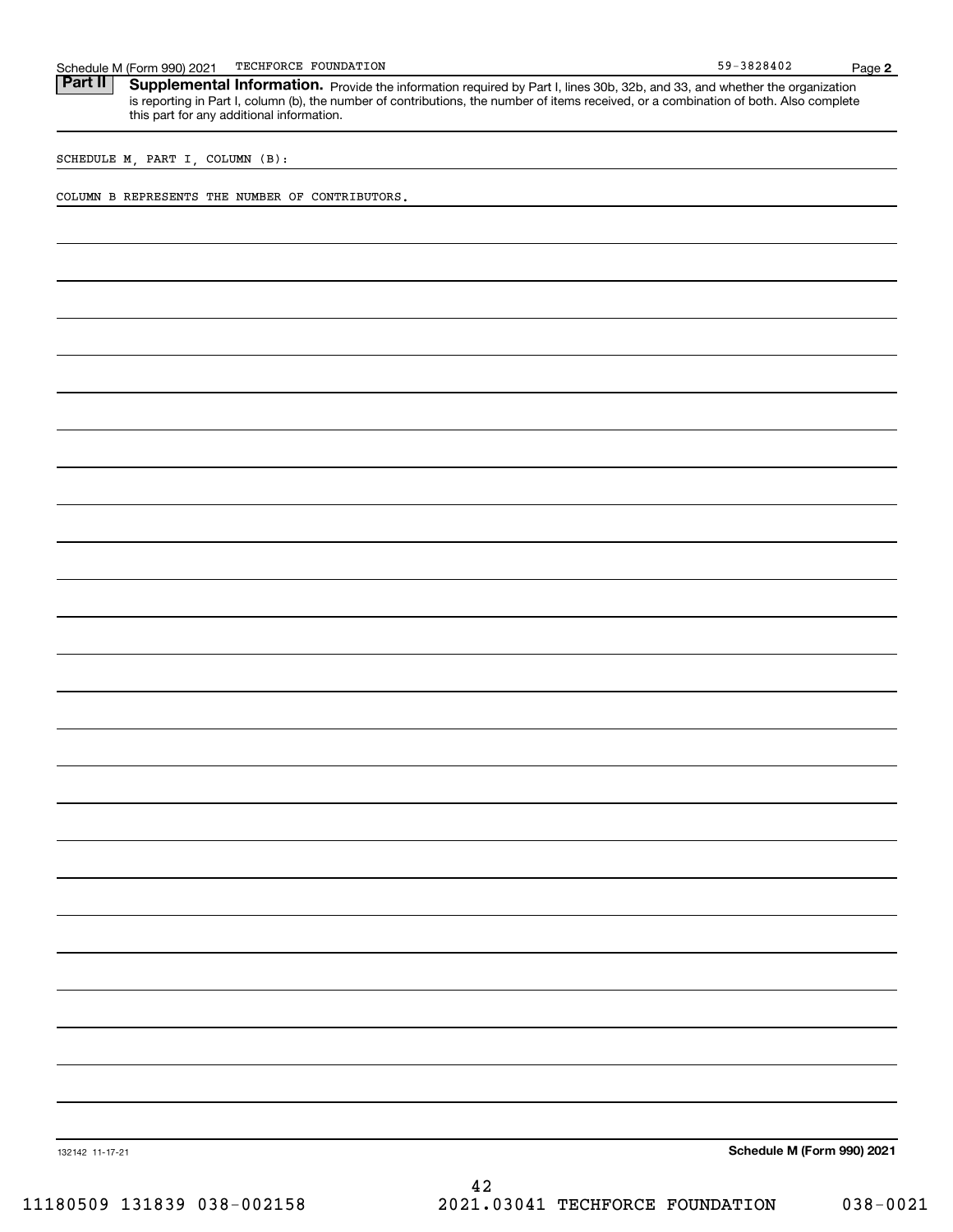**(Form 990)**

Department of the Treasury Internal Revenue Service Name of the organization

# **SCHEDULE O Supplemental Information to Form 990 or 990-EZ**

**Complete to provide information for responses to specific questions on Form 990 or 990-EZ or to provide any additional information. | Attach to Form 990 or Form 990-EZ. | Go to www.irs.gov/Form990 for the latest information.**



**Employer identification number** TECHFORCE FOUNDATION 59-3828402

FORM 990, PART I, LINE 1, DESCRIPTION OF ORGANIZATION MISSION:

TECHNICIANS.

FORM 990, PART III, LINE 4A, PROGRAM SERVICE ACCOMPLISHMENTS:

TECHNICIANS.

FORM 990, PART VI, SECTION A, LINE 1A:

THE BOARD BY RESOLUTION MAY ESTABLISH AN EXECUTIVE COMMITTEE AND SUCH

ADDITIONAL COMMITTEES, WITH BOARD- DELEGATED POWERS, AS THE BOARD DEEMS

NECESSARY TO ASSIST IN THE MANAGEMENT AND CONTROL OF THE FOUNDATION. SUCH

COMMITTEES SHALL CONSIST OF TWO (2) OR MORE DIRECTORS, INCLUDING THE

RELEVANT OFFICER WHERE APPROPRIATE, HAVING SUCH POWERS AND DUTIES, NOT

INCONSISTENT WITH SUBSECTION (D) HEREOF OR ANY EXISTING DELEGATION OF

POWERS TO A COMMITTEE OF DIRECTORS. UNLESS OTHERWISE LIMITED BY A

RESOLUTION OF THE BOARD, THE EXECUTIVE COMMITTEE SHALL HAVE AND MAY

EXERCISE, WHEN THE BOARD IS NOT IN SESSION, ALL OF THE POWERS OF THE BOARD

IN THE MANAGEMENT OF THE BUSINESS AND AFFAIRS OF THE FOUNDATION; PROVIDED;

HOWEVER, THE EXECUTIVE COMMITTEE MUST REPORT IN WRITING TO THE BOARD AT THE

NEXT MEETING OF THE BOARD ALL ACTIONS TAKEN BY THE EXECUTIVE COMMITTEE

BETWEEN MEETINGS OF THE BOARD. UPON THE CREATION OF SUCH COMMITTEE THE

BOARD MUST APPROVE THE COMMITTEE'S RESPONSIBILITIES, INITIAL MEMBERSHIP,

AND CHAIR. EACH SUCH COMMITTEE MAY FIX ITS OWN RULES GOVERNING THE

CONDUCT OF ITS ACTIVITIES, NOT INCONSISTENT WITH RULES APPROVED BY THE

BOARD AND THESE BYLAWS, AND SHALL MAKE SUCH REPORTS TO THE BOARD OF ITS

ACTIVITIES AS THE BOARD MAY REQUEST. CHANGES TO THE MEMBERSHIP, CHAIR, OR

132211 11-11-21 LHA For Paperwork Reduction Act Notice, see the Instructions for Form 990 or 990-EZ. Schedule O (Form 990) 2021

43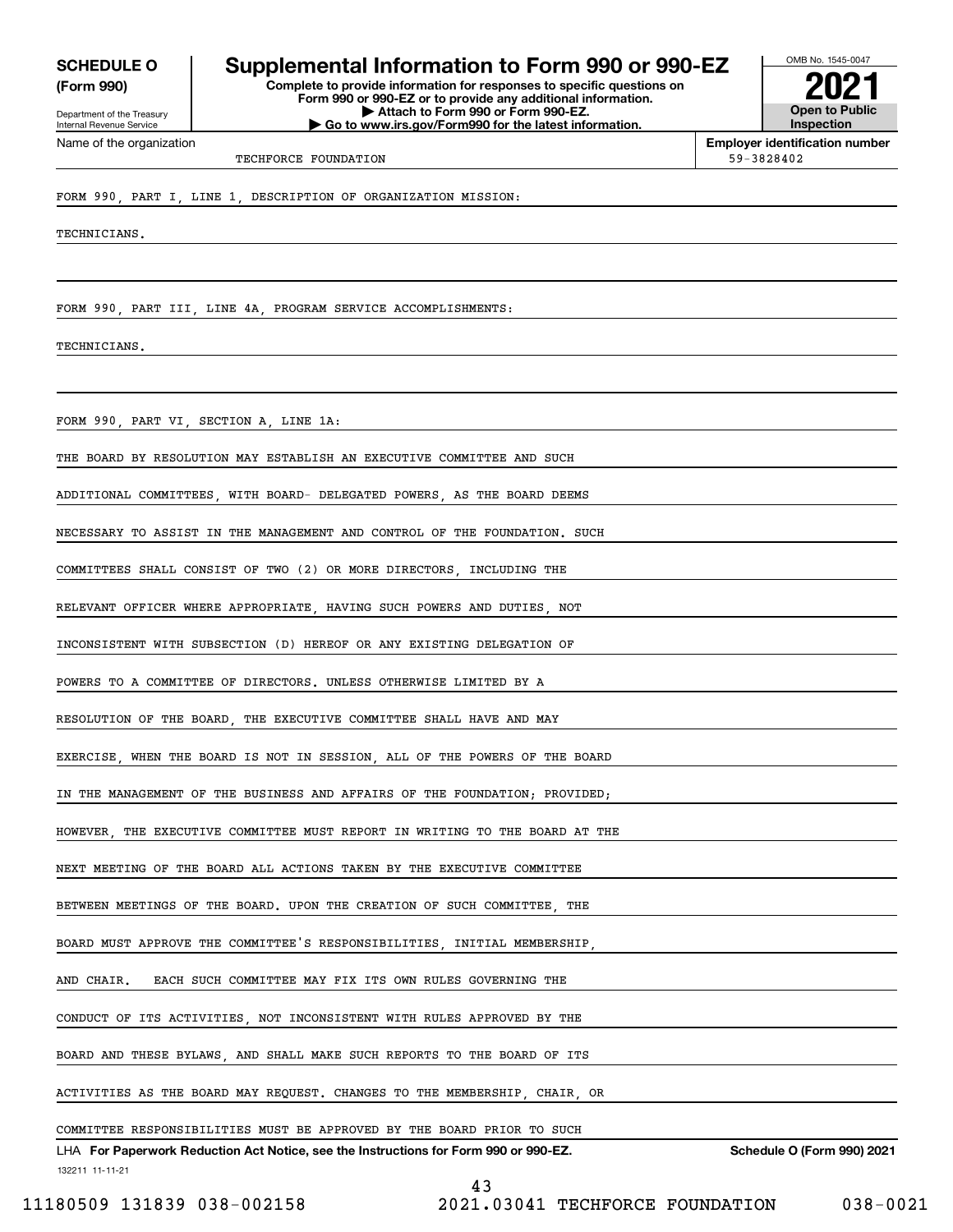TECHFORCE FOUNDATION 59-3828402

**2Employer identification number** Schedule O (Form 990) 2021 Page Name of the organization

CHANGES BECOMING EFFECTIVE.

FORM 990, PART VI, SECTION B, LINE 11B:

THE FORM 990 IS PREPARED BY THE ORGANIZATION'S PUBLIC ACCOUNTING FIRM BASED

ON INFORMATION PROVIDED BY MANAGEMENT. ONCE THE DRAFT IS AVAILABLE, IT IS

REVIEWED BY MANAGEMENT AND ANY CHANGES INCORPORATED INTO THE FILING. ONCE

THIS DETAILED REVIEW IS COMPLETE, THE DRAFT OF THE FORM 990 IS PRESENTED TO

THE BOARD OF DIRECTORS FOR THEIR REVIEW AND COMMENTS PRIOR TO FILING WITH

THE IRS.

FORM 990, PART VI, SECTION B, LINE 12C:

ANNUALLY, EACH DIRECTOR, OFFICER AND MEMBER OF A COMMITTEE WITH BOARD

AUTHORIZED POWERS SIGNS A STATEMENT WHICH AFFIRMS (S)HE HAS RECEIVED A COPY

OF THE CONFLICTS OF INTEREST POLICY, READ AND UNDERSTANDS THE POLICY,

AGREES TO COMPLY WITH THE POLICY AND UNDERSTANDS THE FOUNDATION IS

CHARITABLE AND IN ORDER TO MAINTAIN ITS FEDERAL TAX EXEMPTION IT MUST

ENGAGE PRIMARILY IN ACTIVITIES WHICH ACCOMPLISH ONE OF MORE OF ITS

TAX-EXEMPT PURPOSES. THE ORGANIZATION ALSO CONDUCTS PERIODIC REVIEWS TO

ENSURE THE FOUNDATION OPERATES IN A MANNER CONSISTENT WITH ITS CHARITABLE

PURPOSE. THESE REVIEWS SPECIFICALLY LOOK AT COMPENSATION ARRANGEMENTS WITH

DISQUALIFIED PERSONS AND WHETHER PARTNERSHIPS, JOINT VENTURES, AND

ARRANGEMENTS WITH MANAGEMENT ORGANIZATIONS CONFORM TO THE FOUNDATION'S

WRITTEN POLICIES.

FORM 990, PART VI, SECTION B, LINE 15A:

THE EXECUTIVE DIRECTOR'S COMPENSATION IS DETERMINED AND MANAGED BY THE

BOARD OF DIRECTORS. THE EXECUTIVE COMMITTEE DELIVERS AN ANNUAL PERFORMANCE

REVIEW, AND APPROVES OR DENIES ANY PERFORMANCE INCENTIVE PAY TO THE

132212 11-11-21

**Schedule O (Form 990) 2021**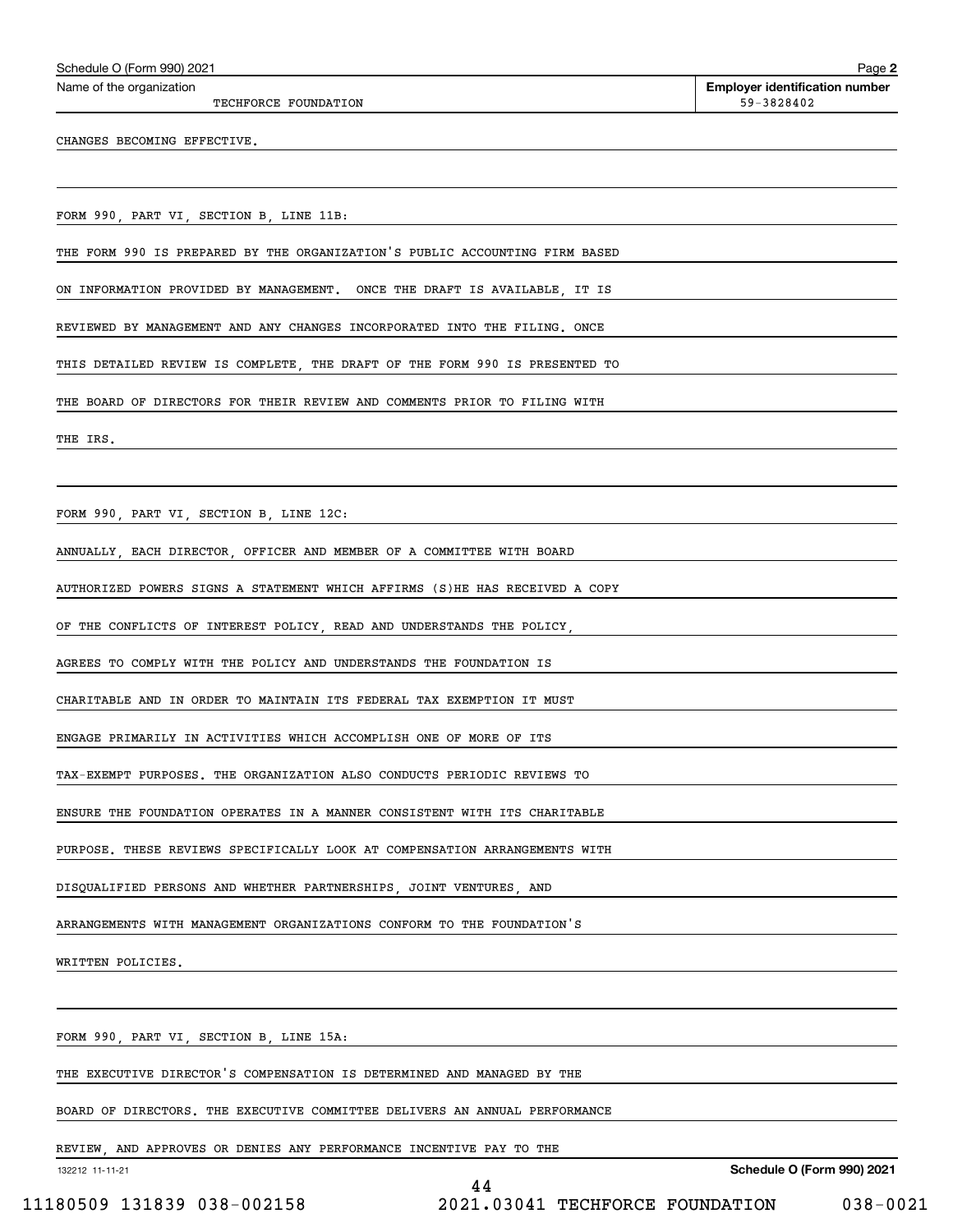| Schedule O (Form 990) 2021                                                                         |          | Page 2                                              |
|----------------------------------------------------------------------------------------------------|----------|-----------------------------------------------------|
| Name of the organization<br>TECHFORCE FOUNDATION                                                   |          | <b>Employer identification number</b><br>59-3828402 |
| EXECUTIVE DIRECTOR. NO CHANGES TO THE EXECUTIVE DIRECTOR'S COMPENSATION MAY                        |          |                                                     |
| BE MADE WITHOUT REVIEW AND APPROVAL OF THE BOARD. THE COMPENSATION IS THEN                         |          |                                                     |
| DOCUMENTED IN THE PERSONNEL FILE.                                                                  |          |                                                     |
| FORM 990, PART VI, LINE 17, LIST OF STATES RECEIVING COPY OF FORM 990:                             |          |                                                     |
| AL, AR, CA, CT, FL, GA, HI, IL, KS, KY, MA, MD, ME, MN, MS, NC, NH, NJ, NM, NY, OK, OR, PA, RI, SC |          |                                                     |
| TN,UT,VA,WI,WV                                                                                     |          |                                                     |
| FORM 990, PART VI, SECTION C, LINE 19:                                                             |          |                                                     |
| THE FOUNDATION MAKES ITS FORM 1023, FORM 990 RETURNS, GOVERNING DOCUMENTS,                         |          |                                                     |
| CONFLICT OF INTEREST POLICY, AND FINANCIAL STATEMENTS AVAILABLE TO THE                             |          |                                                     |
| PUBLIC FOR INSPECTION UPON REQUEST.                                                                |          |                                                     |
|                                                                                                    |          |                                                     |
| FORM 990, PART IX, LINE 11G, OTHER FEES:                                                           |          |                                                     |
| PROFESSIONAL SERVICES:                                                                             |          |                                                     |
| PROGRAM SERVICE EXPENSES                                                                           | 187,400. |                                                     |
| MANAGEMENT AND GENERAL EXPENSES                                                                    | 13,103.  |                                                     |
| FUNDRAISING EXPENSES                                                                               |          |                                                     |
| TOTAL EXPENSES                                                                                     | 217,142. |                                                     |
| PUBLIC RELATIONS:                                                                                  |          |                                                     |
| PROGRAM SERVICE EXPENSES                                                                           |          | 138,992.                                            |
| MANAGEMENT AND GENERAL EXPENSES                                                                    | 0.       |                                                     |
| FUNDRAISING EXPENSES                                                                               | $0$ .    |                                                     |
| TOTAL EXPENSES                                                                                     |          | 138,992.                                            |
| TOTAL OTHER FEES ON FORM 990, PART IX, LINE 11G, COL A                                             |          | 356, 134.                                           |
| FORM 990, PART XI, LINE 9, CHANGES IN NET ASSETS:                                                  |          |                                                     |
| 132212 11-11-21                                                                                    | 45       | Schedule O (Form 990) 2021                          |